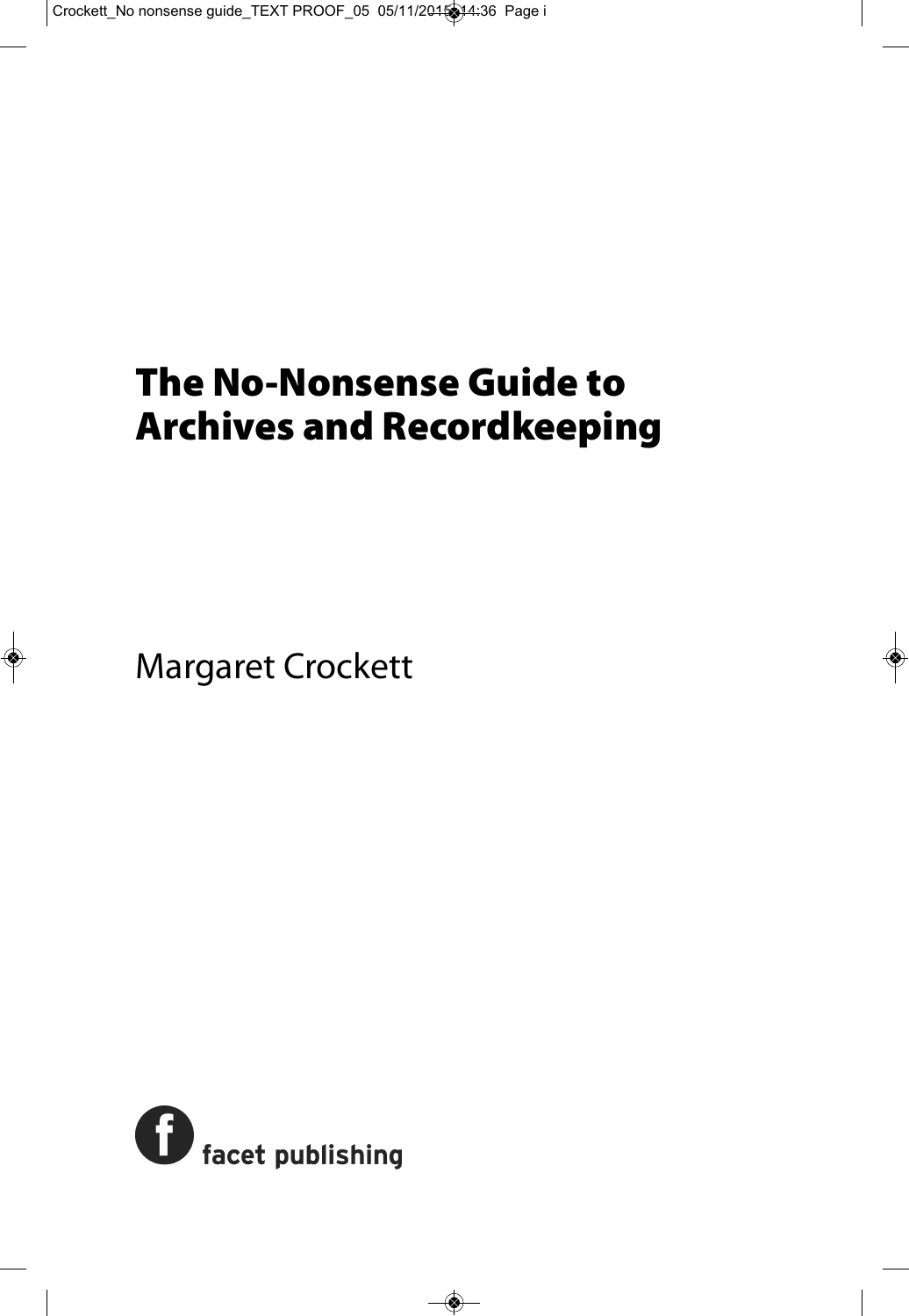#### © Margaret Crockett 2016

#### Published by Facet Publishing 7 Ridgmount Street, London WC1E 7AE www.facetpublishing.co.uk

Facet Publishing is wholly owned by CILIP: the Chartered Institute of Library and Information Professionals.

Margaret Crockett has asserted her right under the Copyright, Designs and Patents Act 1988 to be identified as author of this work.

Except as otherwise permitted under the Copyright, Designs and Patents Act 1988 this publication may only be reproduced, stored or transmitted in any form or by any means, with the prior permission of the publisher, or, in the case of reprographic reproduction, in accordance with the terms of a licence issued by The Copyright Licensing Agency. Enquiries concerning reproduction outside those terms should be sent to Facet Publishing, 7 Ridgmount Street, London WC1E 7AE.

> *British Library Cataloguing in Publication Data* A catalogue record for this book is available from the British Library.

> > ISBN 978-1-85604-855-2

First published 2016

Text printed on FSC accredited material.



Typeset from author's files in 10/13 pt Palatino Linotype and Myriad Pro by Facet Publishing Production. Printed and made in Great Britain by CPI Group (UK) Ltd, Croydon, CR0 4YY.



Every purchase of a Facet book helps to fund CILIP's advocacy, awareness and accreditation programmes for information professionals.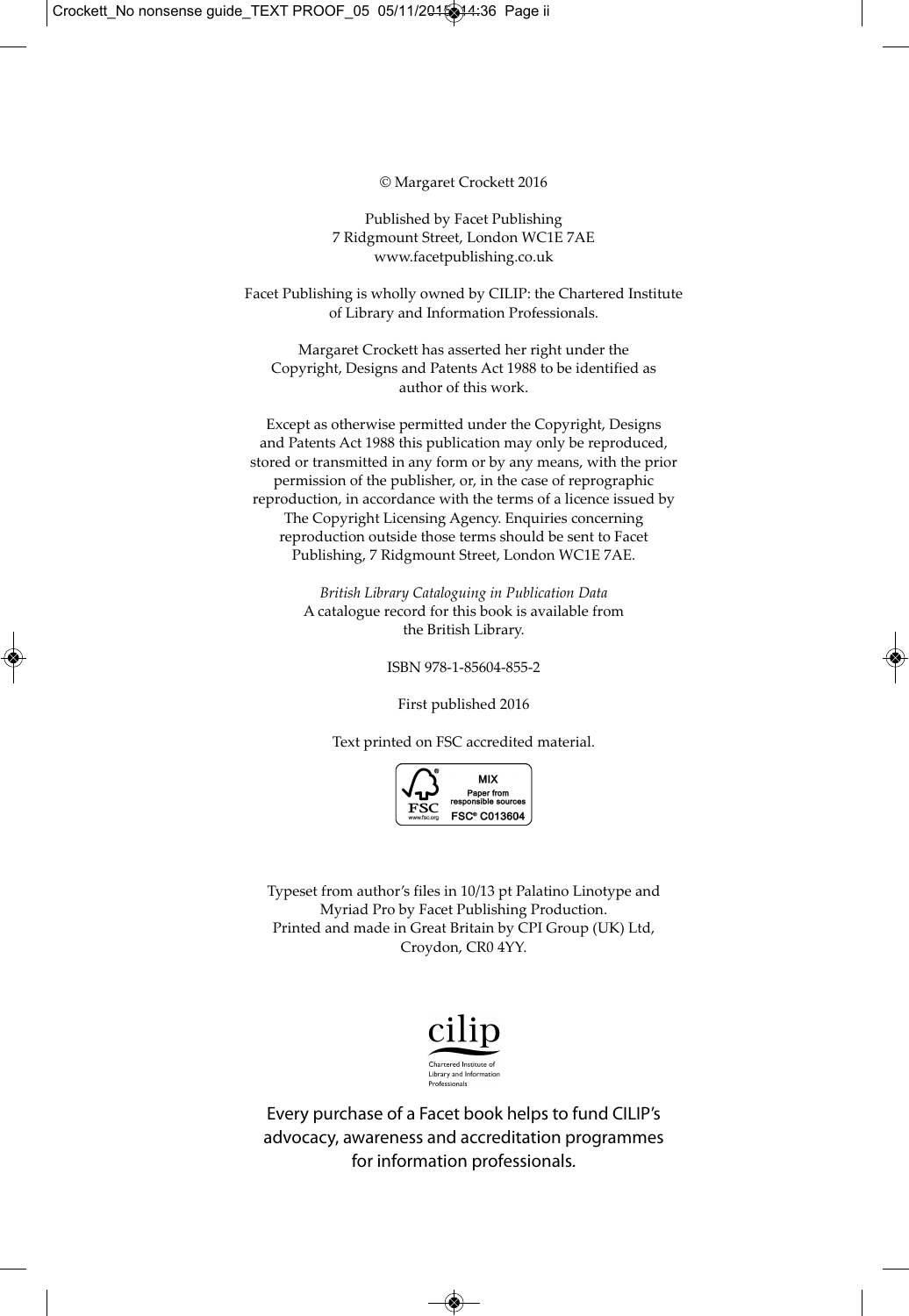## **Contents**

| 1                       |  |  |
|-------------------------|--|--|
|                         |  |  |
|                         |  |  |
|                         |  |  |
|                         |  |  |
|                         |  |  |
|                         |  |  |
|                         |  |  |
|                         |  |  |
|                         |  |  |
| $\overline{\mathbf{2}}$ |  |  |
|                         |  |  |
|                         |  |  |
|                         |  |  |
|                         |  |  |
|                         |  |  |
|                         |  |  |
|                         |  |  |
|                         |  |  |
|                         |  |  |
| 3                       |  |  |
|                         |  |  |
|                         |  |  |
|                         |  |  |
|                         |  |  |
|                         |  |  |
|                         |  |  |
|                         |  |  |
|                         |  |  |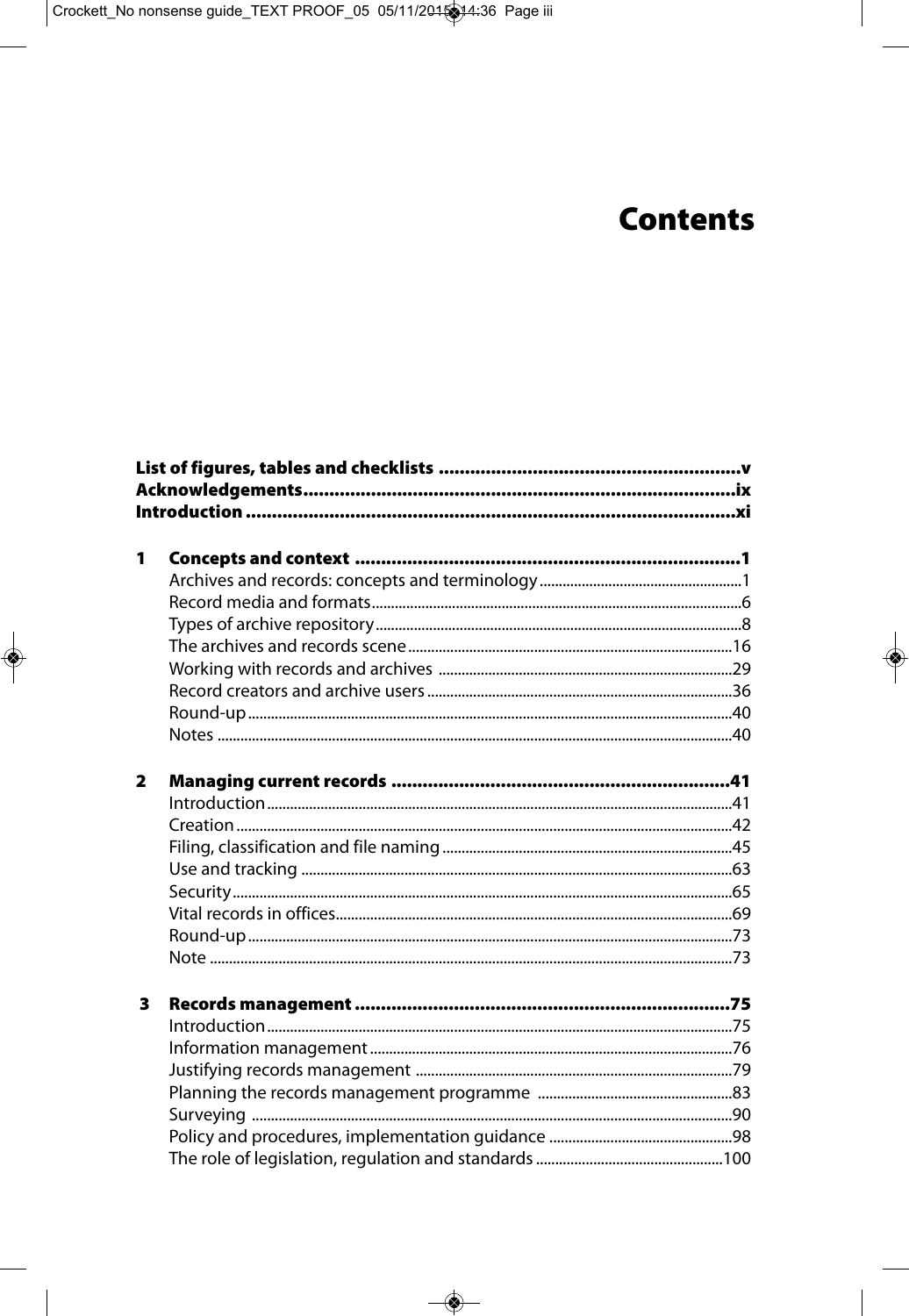| 4 |  |
|---|--|
|   |  |
|   |  |
|   |  |
|   |  |
|   |  |
|   |  |
|   |  |
|   |  |
|   |  |
|   |  |
|   |  |
|   |  |
|   |  |
|   |  |
| 5 |  |
|   |  |
|   |  |
|   |  |
|   |  |
|   |  |
|   |  |
|   |  |
|   |  |
|   |  |
|   |  |
|   |  |
|   |  |
|   |  |
|   |  |
|   |  |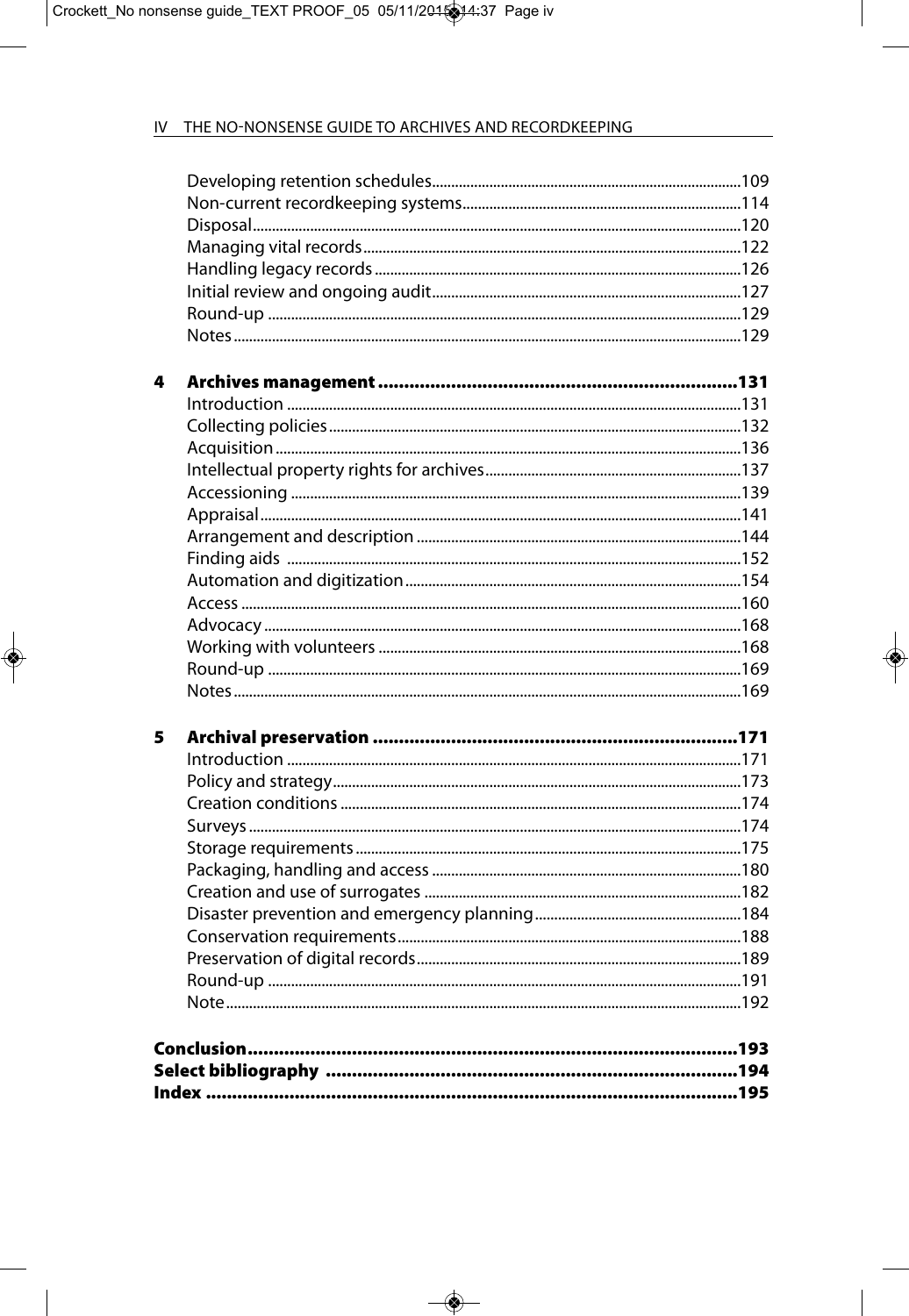# **List of figures, tables and checklists**

## **Figures**

| 1.1 |                                                                   |  |
|-----|-------------------------------------------------------------------|--|
| 1.2 |                                                                   |  |
| 2.1 |                                                                   |  |
| 2.2 |                                                                   |  |
| 2.3 |                                                                   |  |
| 2.4 |                                                                   |  |
| 2.5 |                                                                   |  |
| 2.6 |                                                                   |  |
| 2.7 |                                                                   |  |
| 2.8 |                                                                   |  |
| 3.1 |                                                                   |  |
| 3.2 |                                                                   |  |
| 3.3 | Scoping MWC Ltd's records management implementation project88     |  |
| 3.4 |                                                                   |  |
| 3.5 | MWC Ltd retention schedule for human resources department113      |  |
| 3.6 |                                                                   |  |
| 3.7 |                                                                   |  |
| 4.1 |                                                                   |  |
| 4.2 |                                                                   |  |
| 4.3 | Arrangement of the MWC Ltd archives: rough series list147         |  |
| 4.4 |                                                                   |  |
| 4.5 | Structure of arrangement scheme for part of MWC Ltd's archives148 |  |
| 4.6 |                                                                   |  |
| 4.7 |                                                                   |  |
| 5.1 | How preservation links to the rest of archives management172      |  |
| 5.2 |                                                                   |  |

## **Tables**

| 1.2 Challenges and issues in managing archives and records30 |
|--------------------------------------------------------------|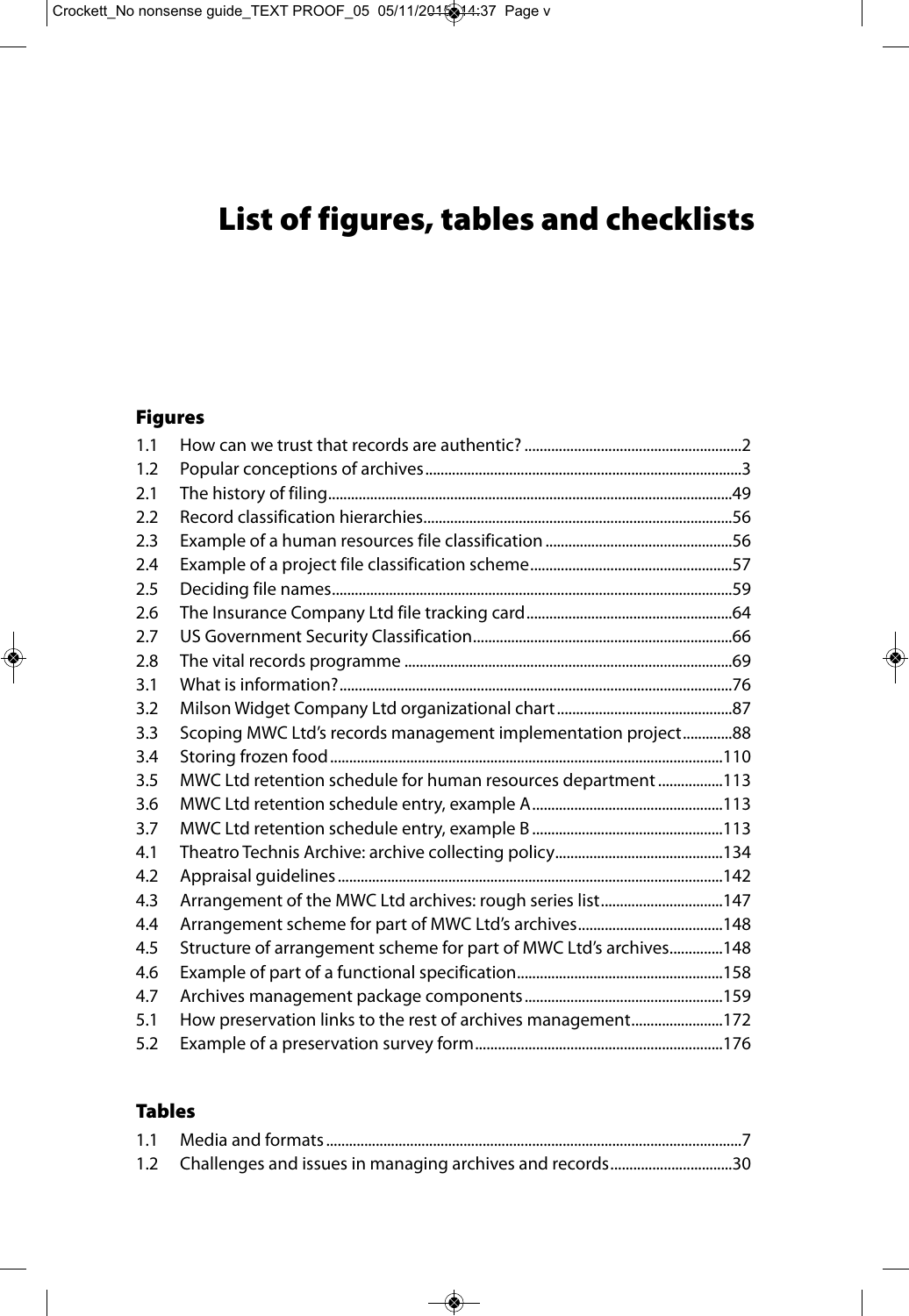| 1.3  |                                                                |  |
|------|----------------------------------------------------------------|--|
| 1.4  |                                                                |  |
| 2.1  |                                                                |  |
| 2.2  |                                                                |  |
| 2.3  |                                                                |  |
| 2.4  |                                                                |  |
| 2.5  |                                                                |  |
| 3.1  |                                                                |  |
| 3.2  |                                                                |  |
| 3.3  | Component parts of the records management programme 86         |  |
| 3.4  |                                                                |  |
| 3.5  | Example of documentation of folder structures and improvement  |  |
|      |                                                                |  |
| 3.6  |                                                                |  |
| 3.7  |                                                                |  |
| 3.8  | Comparison of UK and US Freedom of Information legislation 103 |  |
| 3.9  |                                                                |  |
| 3.10 |                                                                |  |
| 3.11 |                                                                |  |
| 4.1  |                                                                |  |
| 4.2  |                                                                |  |
| 4.3  |                                                                |  |
| 4.4  | Archival management functions, documentation and software      |  |
|      |                                                                |  |
| 4.5  |                                                                |  |
| 4.6  |                                                                |  |
| 4.7  |                                                                |  |
| 5.1  |                                                                |  |
| 5.2  |                                                                |  |
| 5.3  |                                                                |  |
| 5.4  |                                                                |  |
| 5.5  |                                                                |  |

## **Checklists**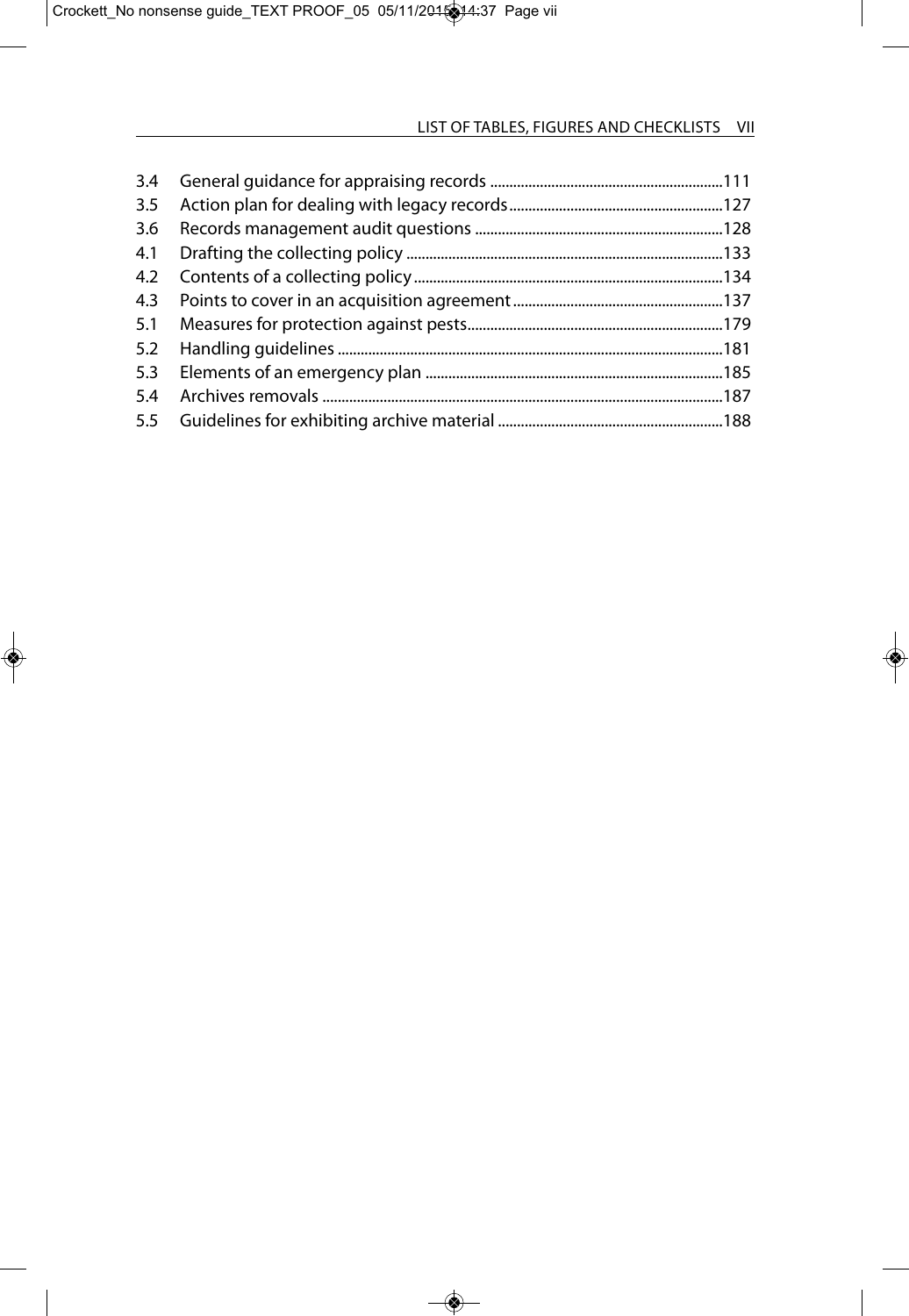## **Acknowledgements**

This book has been a long time in the writing and I would like to express my gratitude to all of my colleagues, friends and family who have supported and encouraged me through the process. In particular I want to acknowledge and thank Janet Foster, friend and colleague, always on my side, whose influence on my career has been incalculable both as a role model and a fellow explorer in the uncharted territory of our common training and consulting enterprise. Without Janet and the Archive-Skills Consultancy the book would not be what it is. The team at Facet deserve thanks for seeing the possibility of such a book with me as the author, and guiding me through the whole production. My thanks to Alex Abraham and Jenny Crockett who acted as lay readers, commenting on the first chapter, and to Karen Anderson, who was generous in sharing her own editorial experience. I am also very grateful to Emilie Gagnet Leumas, who gallantly volunteered to act as my peer reader at short notice and to a tight deadline. Her comments and copy-editing represent a marked improvement to the finished work. Finally, thanks go to my husband, Iain Brown, for his nicely judged advice (never too much) drawn from a previous life in publishing, for indexing this book and for his understanding, patience and encouragement.

#### **Margaret Crockett**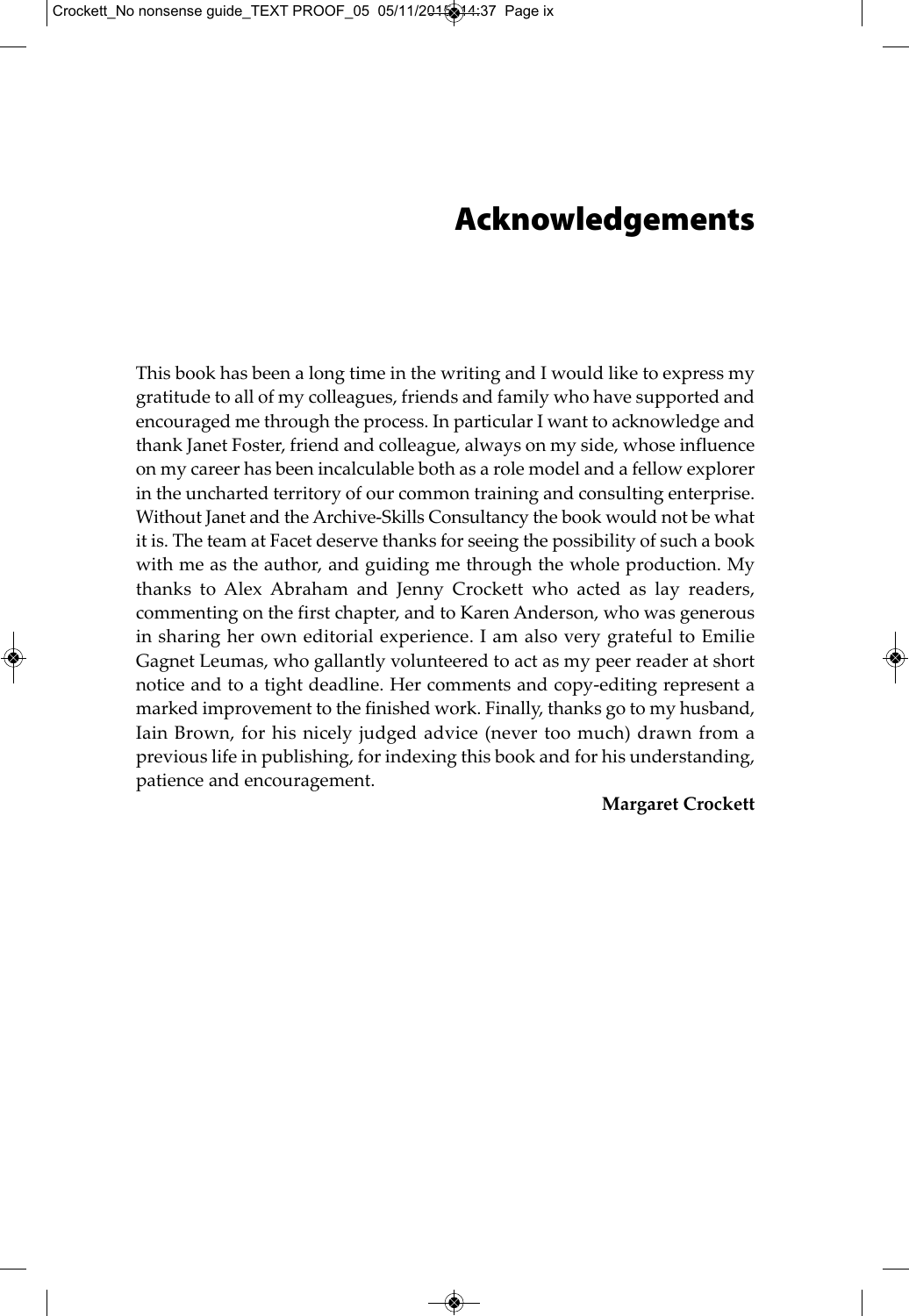## **Introduction**

This book is written for all those working in archives and records management, especially those without formal training, but also people managing archives and records management staff and those working closely with archives and records management, such as IT professionals, librarians and museum curators. It is intended as a practical how-to-do-it guide to managing archives and records and covers all aspects of recordkeeping and archives management following the records' journey through the lifecycle. Because of this, the chapters are not of equal length, but divide into the four main work areas: current records; records management; archives management; and archives preservation. The book deals with records and archives in all formats and unless specifically mentioned as paper or digital, the guidance is format-neutral. Reference to 'corporate' records is not intended in the narrow private enterprise sense, but rather the more general 'body corporate'. Similarly when 'business' is mentioned, it is in the sense of the wider work and goals of any organization.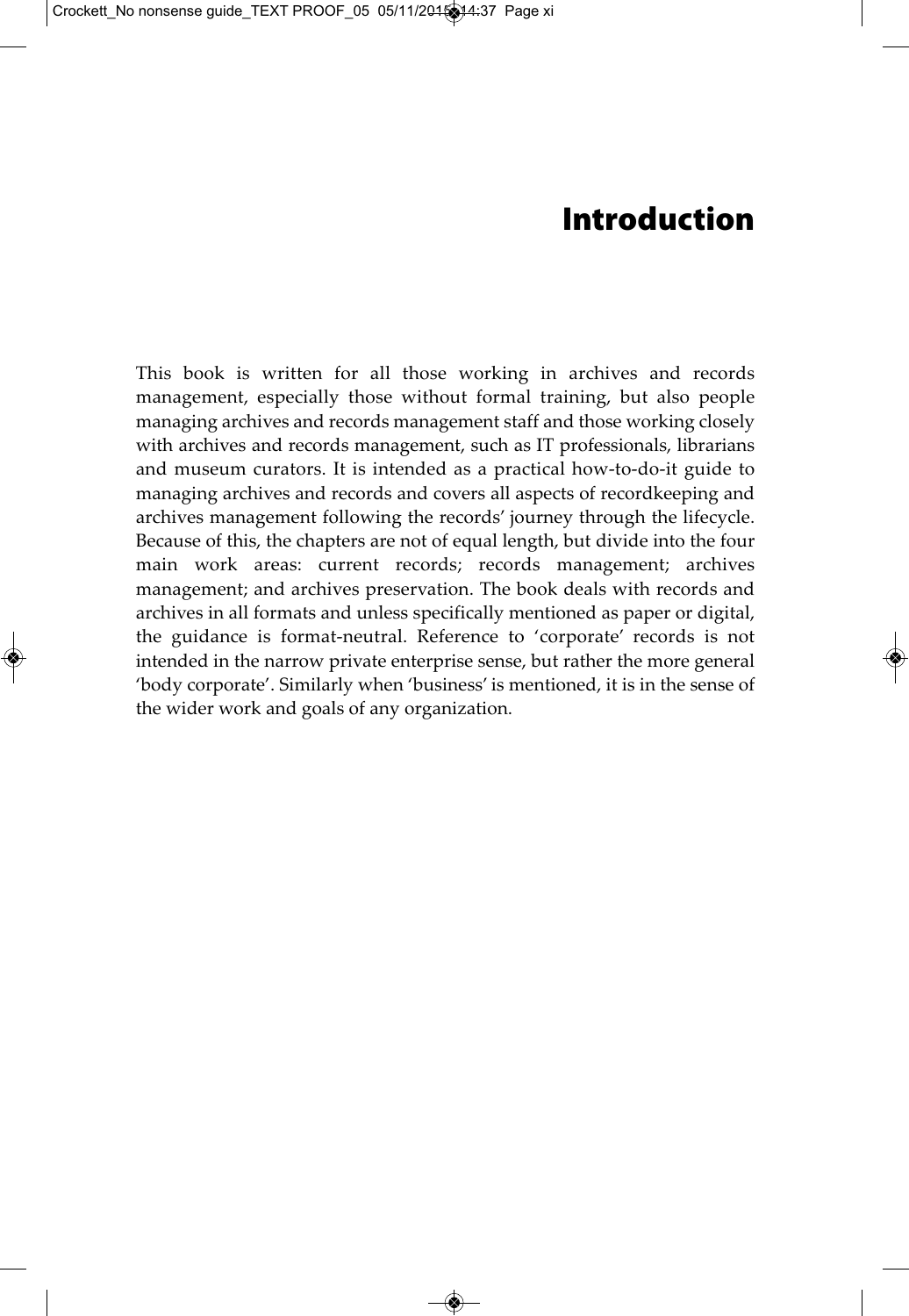## CHAPTER 1

## **Concepts and context**

#### **Archives and records: concepts and terminology**

For those of us concerned with managing records and archives it is of paramount importance that we can articulate and advocate exactly what it is that we are looking after. Before discussing how to manage them, let's agree working definitions for the material itself.

#### *Records*

First of all, let's look at the term 'record'. Records and archives are inextricably linked, which is why this book covers both records and archives management as one holistic discipline. We need to understand what records are in order to define archives. Records consist of recorded information which provides evidence of decisions, planning processes, financial transactions, agreements – in fact pretty much any human activity. Records can be in any medium or format.

Records usually arise as a by-product of business or social activity: for example the invoice for consulting services is part of the process of letting the client know how much they have to pay on the fulfilment of a contractual (written or verbal) agreement. It is rare for records to be deliberately created for their own sake, although there are exceptions. For example, medieval chronicles, personal diaries or letters can be written with the intent of recording the author's or the author's sponsor's viewpoint.

**Record:** recorded information in any media or format, providing reliable evidence of human activity.

Records also need to have certain characteristics or features in order to be 'good' records that we can trust and depend on. It is important to know the creator of the record. If the record does not stand alone, it is important to have the links to the other records that together form the comprehensive record. These links and the author provide the context of the record, which in turn allows us to be confident about its authenticity. We also like to be sure that the record has not been tampered with. These characteristics depend upon a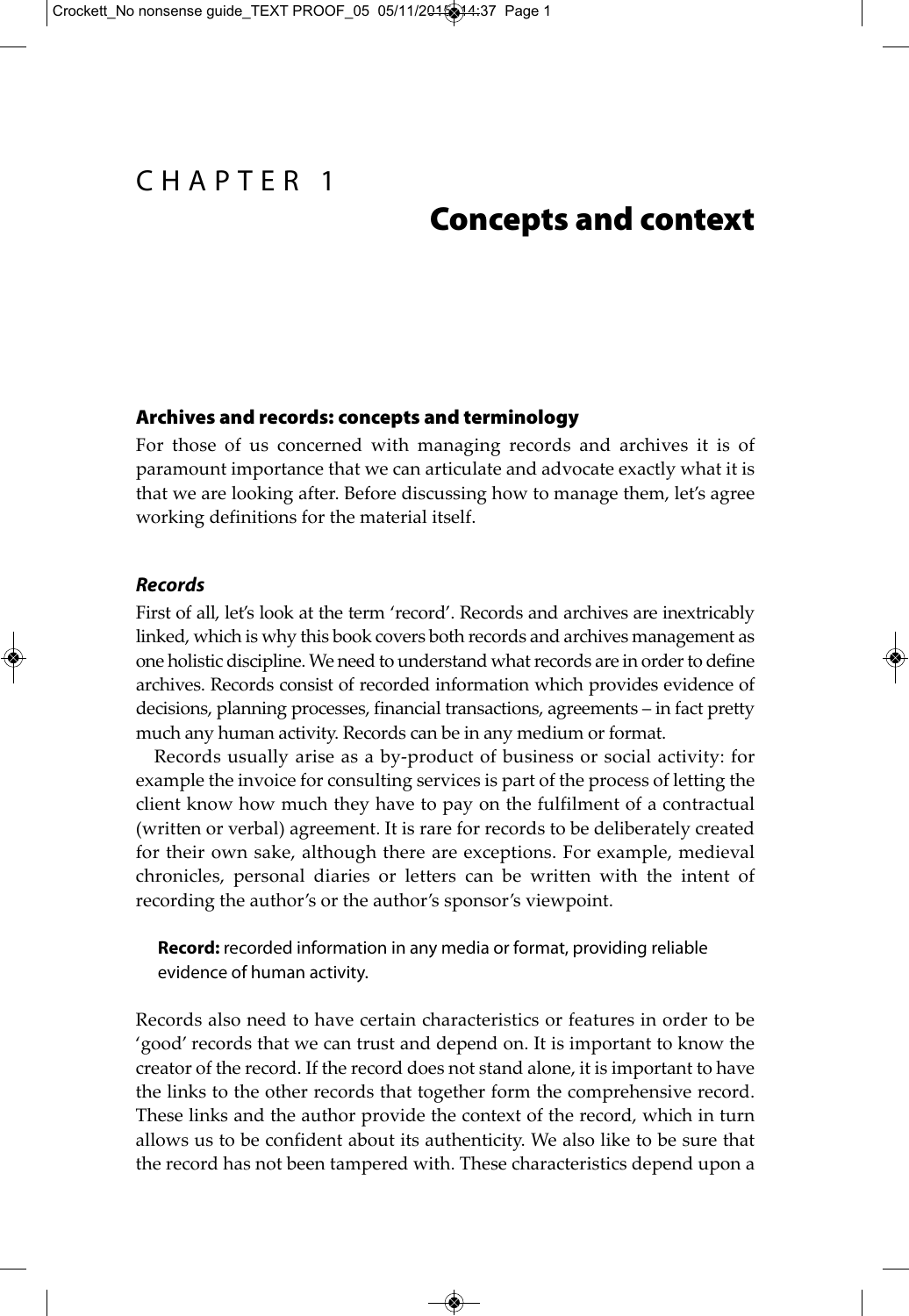variety of things, including:

- the custody of the record(s) over time
- inherent indications in the physical record, such as inconsistencies in script, the physical carrier or the way it is set out
- discrepancies in the audit trail or metadata of digital records.

Figure 1.1 gives some tips on how to assess the authenticity of records.

There is no way to realistically enforce rules on creating records to ensure that they are trustworthy; however, some things to look out for which help to indicate the reliability of records include:

- evidence of the author we recognize the handwriting perhaps, or know what organization it has come from because of the headed paper or domain name or because it is bound in with or filed with other records in the series, clearly indicating the creator
- the record is complete and final
- with legal records, they are signed, sealed or have a format we recognize and are written by or drawn up by solicitors
- there is a date and/or a serial number to show the record's context.

#### **Figure 1.1** How can we trust that records are authentic?

**Record series:** a group of records that support a specific work responsibility, for example a volume of board minutes or set of social worker's case files, each pertaining to a different instance of the same activity.

In fact, sometimes recorded information may not be a record at all. For instance, an old family photograph without any information about who is portrayed is not a record of anything. However, the school trophy cup engraved with winners of the annual 100-metre sprint does provide evidence of successive victors over time. Good questions to ask are: 'What is this a record of?', 'Is it the original?' and 'Is it evidence of the organization's work?'

With the advent of computers and recorded information in digital format, archives and records management professionals have had to reconsider many of the principles that guided their work for decades. It can be difficult to establish the authenticity of digital records because the author is not always clearly identified. Drafts and versions may not be clearly numbered, so that we might not be sure we have the definitive record. Digital records are easily copied and copies are indistinguishable from the 'original', and so we question which instance is the master. Before computers the fact that records could not be changed was considered to be an essential quality of a reliable record. But we need to change digital records in order to preserve them, not to mention the fact that opening them on different machines in different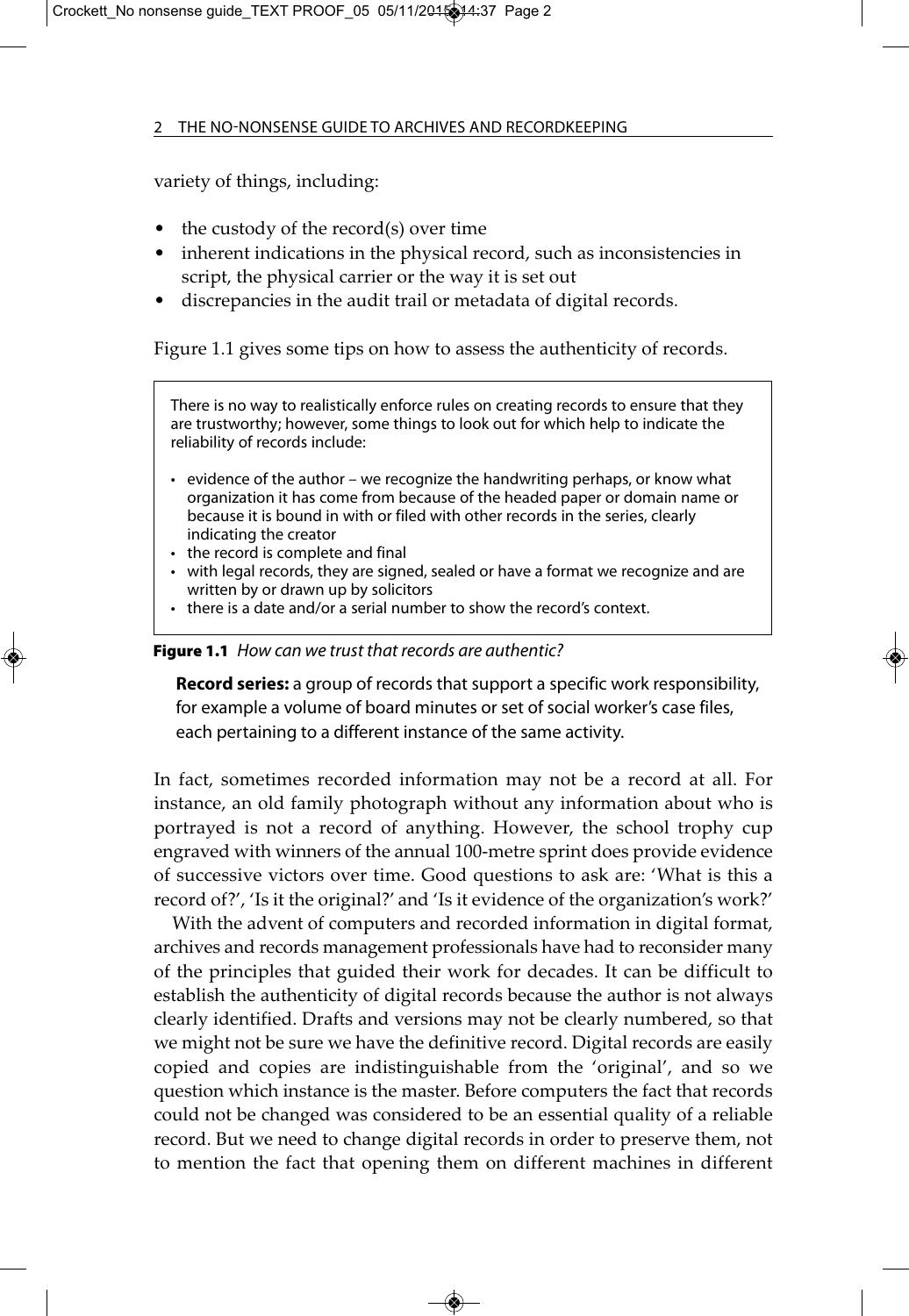systems (in the case of e-mail, for example) can change the file format. These are all challenges that have yet to be definitively met and solved. The processes for creating, handling, transmitting and preserving digital records to ensure their authenticity and render them reliable over time are still evolving. However, it is already clear that we need to ensure that certain characteristics are embedded in digital records at the point of creation and need to be considered even before a new computer system is designed, specified or procured, to ensure they have the necessary functionality to create and maintain reliable records.

## *Archives*

'Archives'is a word that means different things to different people, depending on their professional and personal background (see Figure 1.2). It is important that those of us who look after archives and manage records are clear about what they are and how they are distinct from old books, data or information.



**Figure 1.2** Popular conceptions of archives

Often people assume that archives have to be old or that they are no longer useful for current work or everyday life. They will often consider that they are about a subject. They might say they are historical, interesting, important and/or authoritative. Organizations sometimes have an e-mail archiving feature whereby the e-mail gets regularly moved to a different storage area. We often hear people say they are going to do their 'archiving', which means moving older files to storage which is not so accessible.

Whatever ideas you have come up with about archives, they will all be valid and probably most will chime in some way with the concepts that archives professionals keep in mind when taking in, processing and making archives accessible, such as these: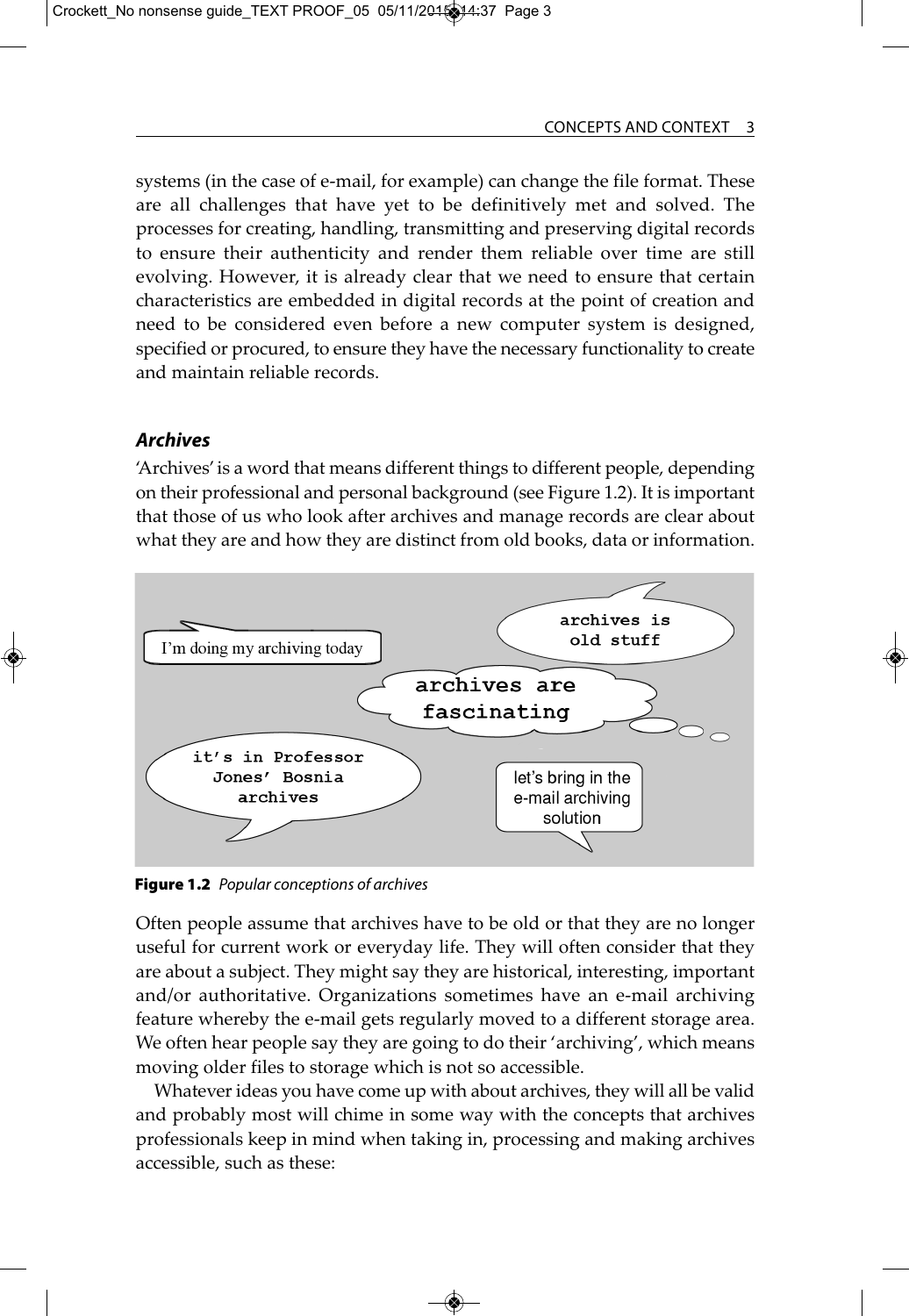- Archives are records which document the history of organizations, individuals and families.
- They are the primary source, the first hand, contemporary account of what happened.
- They are not just a random collection, but are usually created and received by organizations, individuals or families in the course of business, activities and living.
- All the records in an archive will have been created by the same organization, family or individual, they have the same origin and context.
- Archives are unique (unlike museum objects or books) there is only one record of an event or decision (even if it consists of different accounts from different sources).
- Archives may be old but archival value does not depend upon age, rather upon the informational and evidential value of the content.
- Archives are selected from the body of records to provide a lasting resource for the history of the family, person or organization that created the archive; they are information-rich and generally provide all the evidence required for the creator's story.
- Not all records are archives: we can't keep every record; some records do not add anything significant to the story; we keep the records which together give the most complete picture of the creator's history.

Archives are therefore the raw material of history; they provide the first-hand account and evidence of the story of the individual(s) or organization. They are selected because they document the key activity without unnecessary detail. It can also be helpful to see records and archives as arising organically from the activity of the creating entity.

**Archive:** records of one organization, family or individual, selected for permanent preservation because they provide key evidence of the entity's history.

So when people talk about 'doing the archiving' or 'keeping things in the archive', generally there has been no assessment of the historical significance of the records; they have just been moved because the space they occupy is needed for something else (usually for more current records). Published information is not archival because it is not unique and is generally not a primary source providing first-hand evidence. However, publications (including things like annual reports, catalogues of products, anniversary souvenirs) from the creator of the archives are archival, because they are a record of information that the organization felt it important to circulate widely.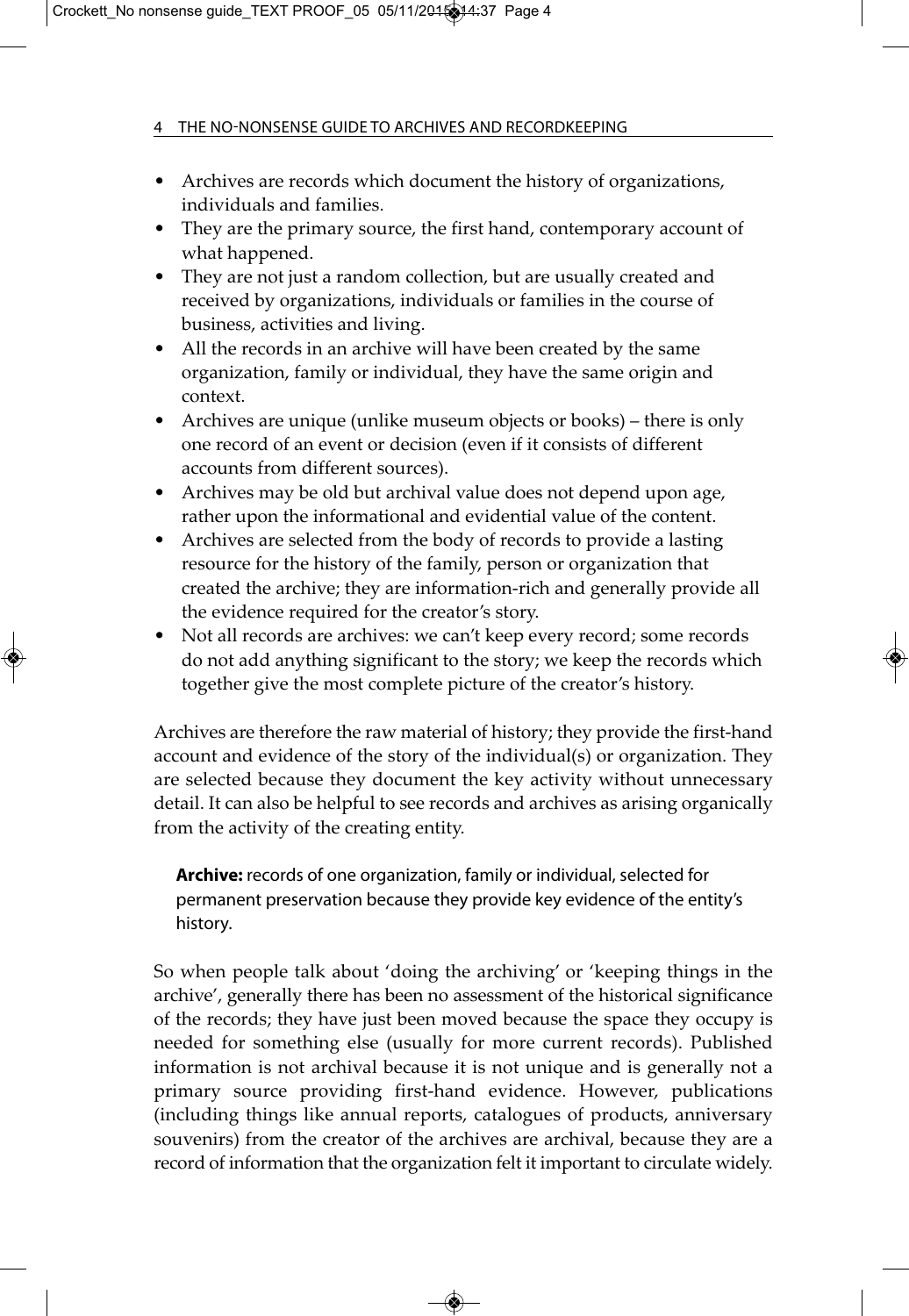**Provenance:** the archive's creator, be it an individual, family or organization – essentially tells us where the archive came from.

Within an archive, the sub-creators are important, too. The records produced by the accounts department or Great-Uncle William need to be identified and kept separate from those of the marketing department or Granny Mills. Knowing about the relationships between the records and the different parts of the organization, family or the individual's life allows us to identify the separate record groups and understand how they relate to each other. Similarly, the various groups taken together provide more complete evidence and information about the creating entity than any single record, or group, could do in isolation. We should note that users may not be interested in the records in context but respecting the origins and context of the records ensures that their authenticity and reliability are maintained. Archivists also refer to the entirety of records from one provenance as 'fonds', from the French, meaning 'root' or 'origin'. This word allows us to distinguish a single archive from the archive repository and its collective holdings.

Remember, records from a variety of different organizations that have been brought together by an individual or organization in pursuit of research interests, or to satisfy collecting interests, do not form an archive in the strict sense that the records come from the same creator. We should never mix archives of different creators, for example, in a subject-based structure, because we would lose both evidential value and context. However, sometimes an archive is formed because a collector has gathered archival material, perhaps with research notes and copies of published works and/or records, and organized it into his or her own filing system. This would then be regarded as the archive of that collector. Unfortunately, the principle of not mixing archives of different creators is confused by the fact that we also call the building where the archives are kept an archive (let's call it the archive repository) and the repository might house multiple archives with different provenances.

**Original order:** the organization of archival records as they were when last used by the creating entity.

A final point to make about archives is that the links between records within the archives are important. These links, and the way the individual records were organized and related to each other when created and used by the creating entity, need to be maintained and documented, because they form part of the authenticity and credibility of the archive. They also usually reflect activities and functions. We should not, and indeed do not need to, devise or make up a suitable organization for the archives. Rather, we seek to identify the original order in which the archives were organized when the records were current.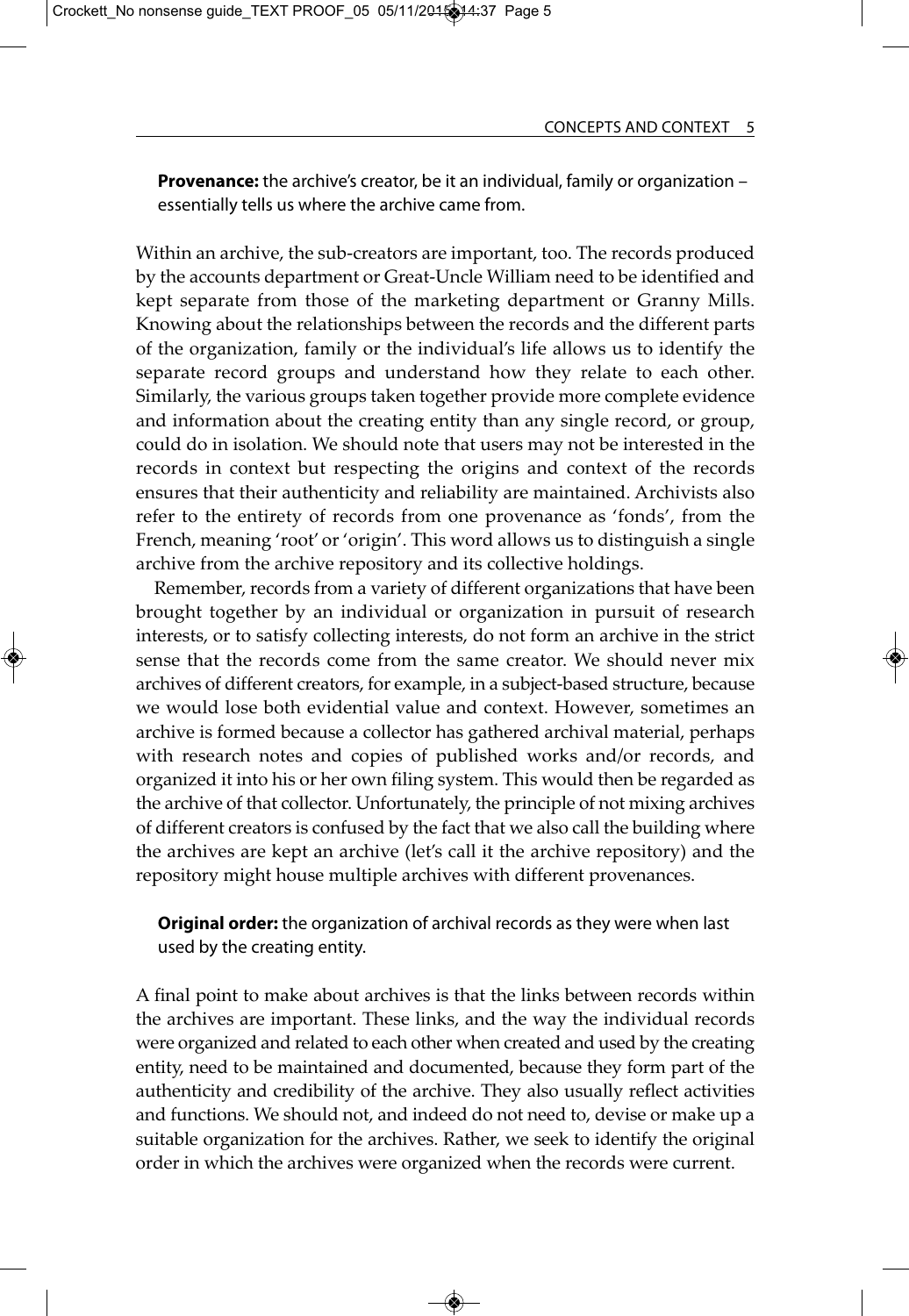**The difference between records and archives:** although all archives are records, not all records are archives. Records are the greater group of primary source material from which archives are selected.

#### **Record media and formats**

We have to manage all records and archives, regardless of their media or format. Let's identify and define the common record media and formats.

#### *Media*

**Medium:** the physical carrier of the record.

It is important to note that the record medium does not have a bearing on whether it is a record or not. For example, a record can be a roll of parchment, a bound volume or a set of web pages.

Thinking about records in context, the archives of a person or organization may include paper records, computer records and/or audiovisual materials such as film or photographs. Even record series themselves may contain records in different formats; for example, a correspondence series may start off as letters written on paper and then become e-mail held on computer.

Archives can be found on the following kinds of media:

- paper
- parchment
- wood (e.g., tally sticks)
- stone (e.g., gravestones)
- photographic prints
- photographic slides
- glass plate negatives
- silent/audio film
- magnetic film
- compact, hard or floppy disks.

This list is not comprehensive and we can reasonably expect it to be evergrowing! You may also be wondering about records that are 'in the cloud', which will probably be on servers managed by the cloud computing service provider, depending on the communication or storage solution used. Servers are, of course, hard drives.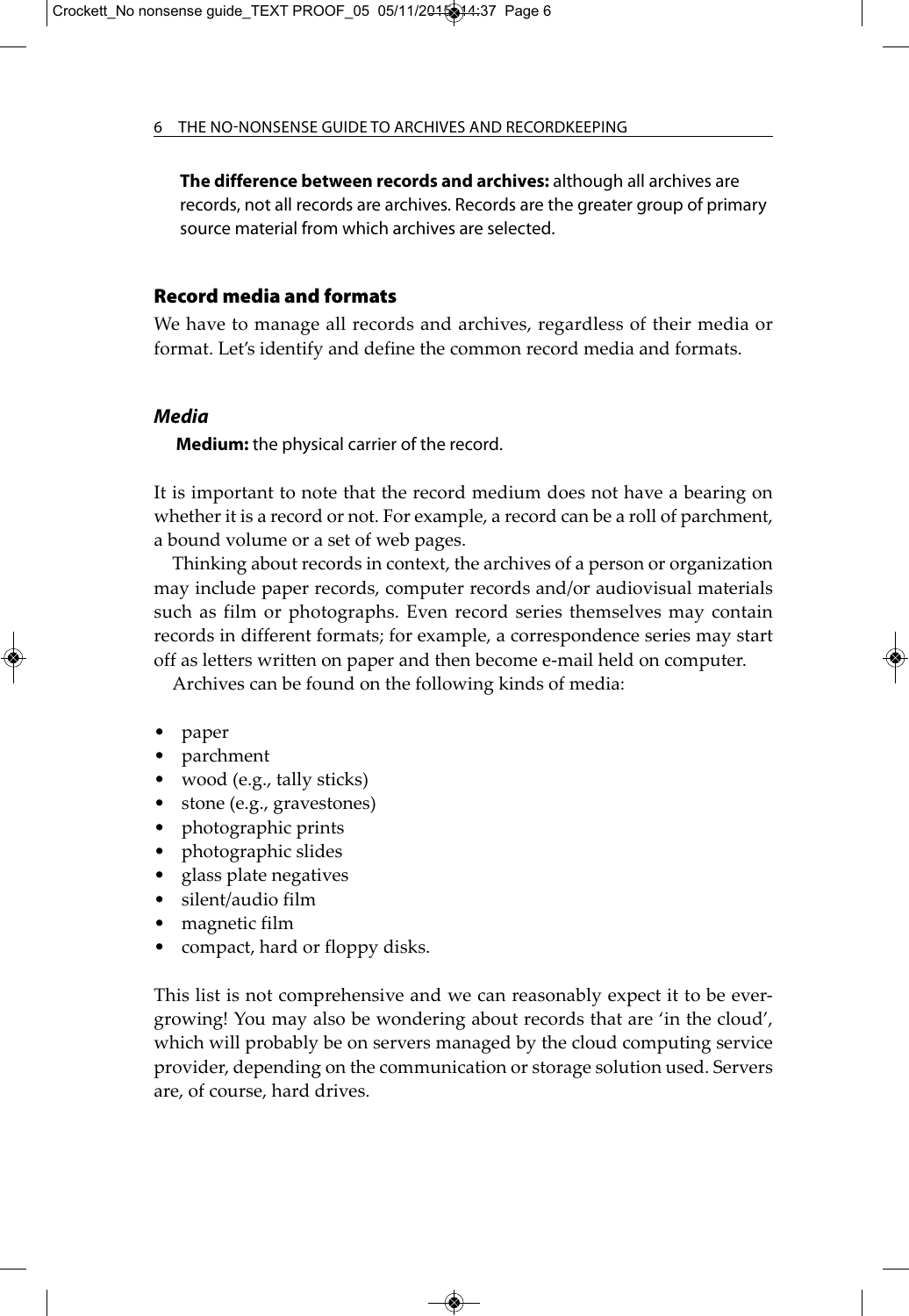## *Format*

**Format:** 1. (Physical) construction of a record. 2. (Intellectual) characteristics of a record. 3. (Digital) layout of data according to program type.

If the medium is the physical carrier, then the format is the way the information or data is arranged within or on the carrier. It may be the physical construction of the record, for example a bound volume or a ring binder. It may be the intellectual characteristics of the record, for example diaries or registers, where content usually follows a set pattern. With digital records it will refer to the organization of the data itself such that the program will be able to recognize, read and display it – we are all familiar with formats such as Microsoft Word, Open Office and rich text format. Table 1.1 gives examples of different formats for various types of media.

| Table 1.1 Media and formats |                                                                                                                                                                                       |  |  |
|-----------------------------|---------------------------------------------------------------------------------------------------------------------------------------------------------------------------------------|--|--|
| <b>Medium</b>               | <b>Examples of formats</b>                                                                                                                                                            |  |  |
| Paper                       | bound volume<br>$\bullet$<br>file with treasury tag<br>$\bullet$<br>ring binder<br>$\bullet$<br>bundle of folded documents<br>$\bullet$<br>deeds<br>$\bullet$<br>diaries<br>$\bullet$ |  |  |
| Wood                        | tally sticks<br>$\bullet$                                                                                                                                                             |  |  |
| Parchment                   | roll<br>$\bullet$<br>chronicles<br>$\bullet$<br>deeds<br>$\bullet$<br>laws                                                                                                            |  |  |
| Stone                       | gravestones<br>memorial stones                                                                                                                                                        |  |  |
| Photographic prints         | black-and-white<br>$\bullet$<br>colour<br>$3'' \times 5''$<br>۰<br>contact prints<br>$\bullet$                                                                                        |  |  |
| Photographic transparency   | plastic slide<br>$\bullet$                                                                                                                                                            |  |  |
| Glass plate negatives       | collodion wet plate negative<br>$\bullet$<br>gelatin dry plate<br>$\bullet$                                                                                                           |  |  |
| Movie film                  | 35 mm film<br>$\bullet$<br>3D film<br>$\bullet$                                                                                                                                       |  |  |
| Magnetic film               | <b>16 mm</b><br>$\bullet$<br>super 8<br>$\bullet$                                                                                                                                     |  |  |
| Compact disk                | Microsoft Office programmes (MS Word, Excel, PowerPoint, etc.)<br>$\bullet$                                                                                                           |  |  |
| Hard disk drive             | e-mail browsers<br>internet browsers                                                                                                                                                  |  |  |
| Floppy disk                 | databases<br>$\bullet$                                                                                                                                                                |  |  |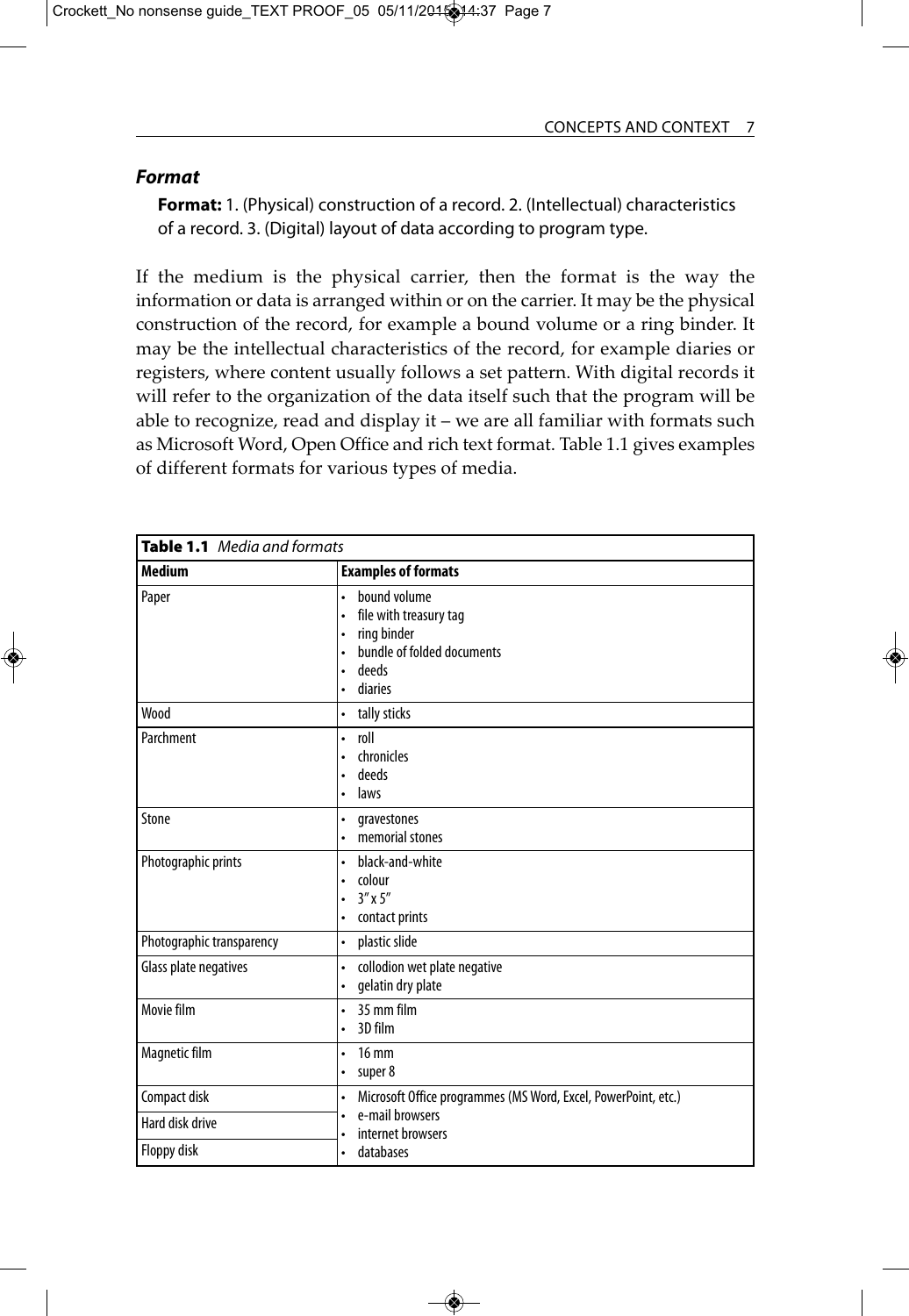## **Types of archive repository**

There are many different kinds of archive repositories and this section is intended to introduce you to the main kinds of archive institutions found in the UK, but also with reference to what there is in other countries. UK archive repositories – or rather their contents – reflect the age and diversity of culture, communities and individuals that have lived in the British Isles since the Middle Ages. These archives include the records of national and local government, the established and non-conformist churches, universities and guilds or professional associations, schools, hospitals, museums, charities, landed estates, businesses, social clubs and societies, not forgetting individuals and families. In fact any kind of organization or activity that results in records or documentation can probably be found in an archive somewhere.

To give a more concrete idea of the extent of archives in the UK, *British* Archives: a guide to archive resources in the UK, by Janet Foster and Julia Sheppard (Palgrave, 4th edition, 2001) contains 1231 entries giving details of places holding records which, in some way, are made available to the public. The ARCHON Directory<sup>1</sup> hosted by The National Archives contains more up-todate but less detailed information on British archives. In June 2015 it contained over 2500 entries. The aim of this introductory chapter is to give an overview of the breadth and depth of records and archives and their role in society.

## *National archives*

Most countries have a national archive institution which takes in and looks after the records of central government. However, their mandates and resources vary greatly. The French national archives, or *Les Archives Nationales*, established in September 1790, was the earliest national archives institution of this type. Alaw dating from 1794 sets out three principles, which still guide French national archival management:

- 1 The national archives are managed from the centre.
- 2 There is free public access.
- 3 There should be a national network of archives (realized as an archives service in every French *département*).

In the UK the Public Record Office (PRO) was established in 1838 to 'keep safely the public records', but the remit for provision of access to the public was less clear and there was no mandate to control a network of local government archives in the way the Archives Nationales does in France. Since 1838 the nature and role of the Public Record Office has evolved, with the authority of a series of Public Records Acts, to include the provision of free public access (both in the sense that the holdings are generally open and there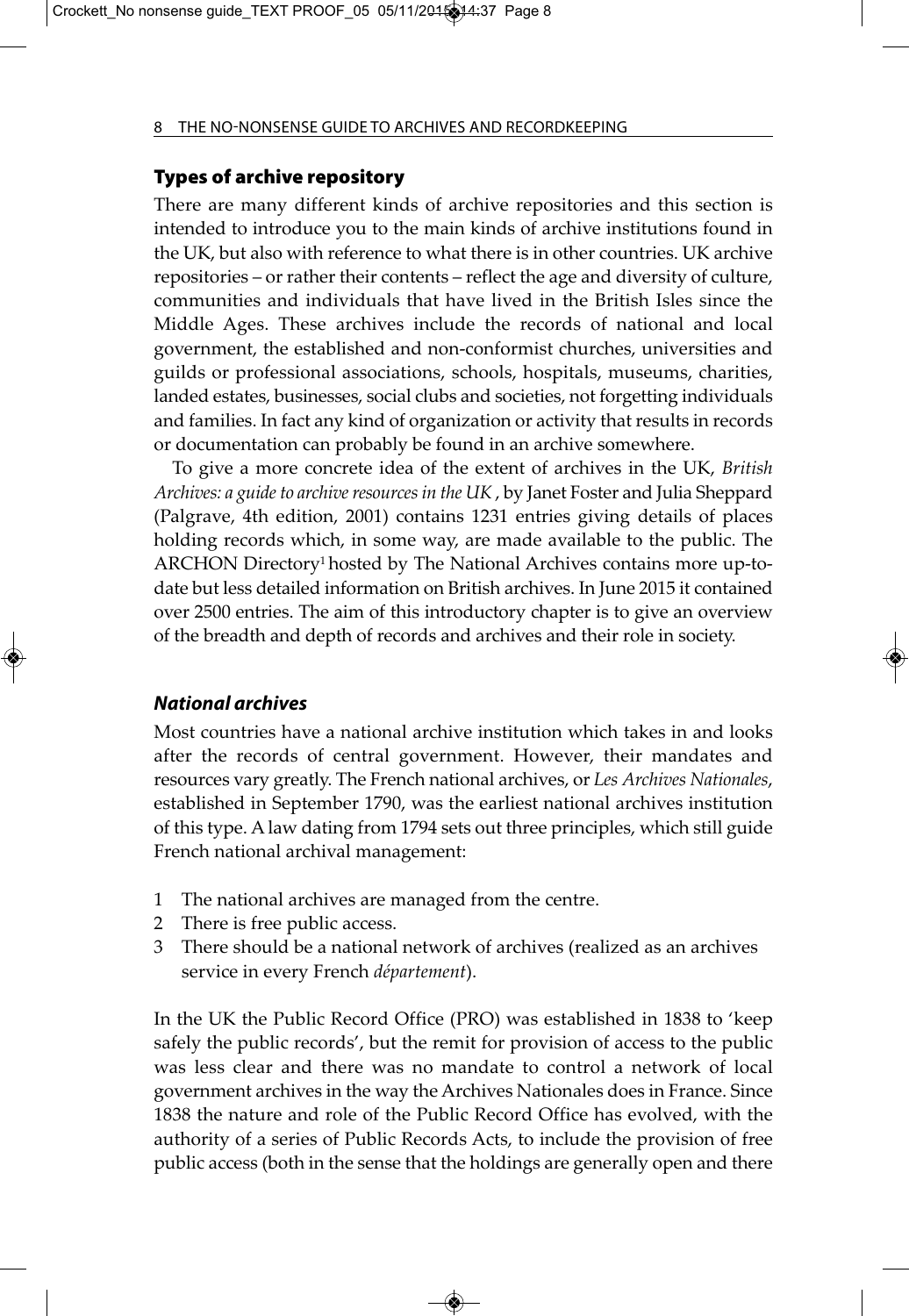is no charge to view records on site). In 2003 the PRO changed its name to The National Archives (TNA).

Some national archives (such as Canada, Ethiopia and Iraq) have been merged with the national library, to form a joint agency for archives and bibliographic material.

#### **Holdings**

National archives hold the records of central government; however, the exact composition of the holdings of a national archives will depend on its legislative or regulatory mandate and the history of the country and nation, in accordance with its collecting policy.

In countries where there is a long history of centralized government, holdings will include the records of departments which no longer exist because of reorganization. Holdings might also include the records of former companies that were nationalized: a UK example is the records of the Great Northern Railway Company, which became part of British Rail. Similarly, national archives might hold records of government entities that have been privatized, another UK example being the records of the British Railways Board, now British Railways (known as British Rail).

Where the government has its roots in a monarchical government, the national archives would also include the records of the royal family, particularly those records relating to the management of its possessions and estates, including the country or countries the monarchs ruled.

Depending on the mandate of the national archives, its holdings might include the records of individuals or organizations of national significance. Some national archives hold ecclesiastical, court and school records. With the advent of digital records, national archives may also hold large datasets emerging from government surveys or even academic research.

#### Services

The responsibilities of and services offered by national archives will vary according to legislative and cultural context, but all national archives will be taking in records, cataloguing them and storing them in the best possible physical environment to ensure future preservation and access. Most national archives will provide on-site access to the archive material by the public and also probably a range of research services at a distance, for example a copying service and answering enquiries about the holdings.

Some national archives have a remit to supervise or manage a network of local government or decentralized government archives around the country – this can even extend to the archives of all public bodies, such as universities and schools.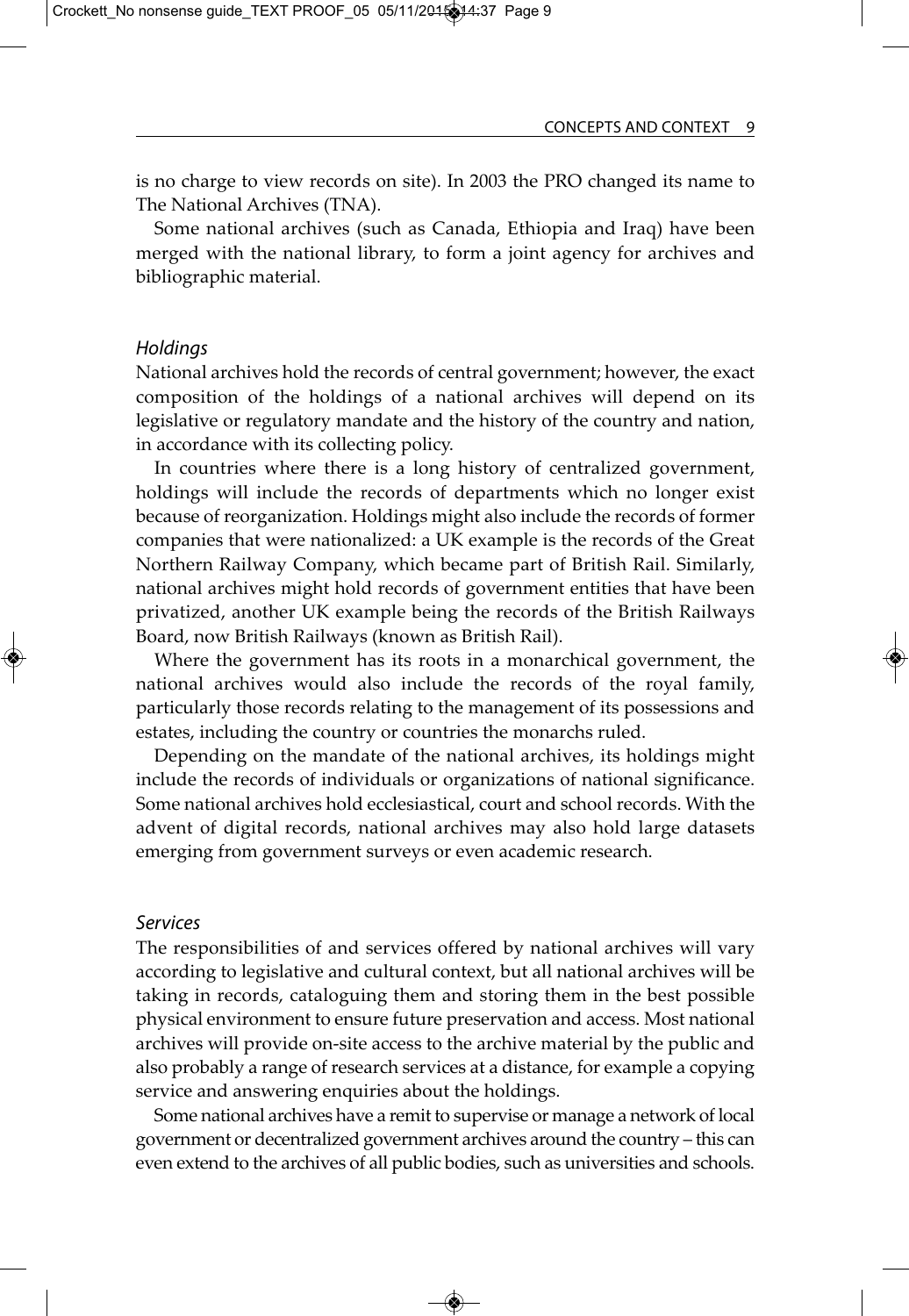National archives are also usually concerned about records management practices within the departments and other public bodies whose records they receive. Again, depending on their mandate, they will offer guidance or issue instructions for records management to ensure that the quality and organization of the archives is good at the point of transfer to the national archives.

Sometimes the national archives will be responsible for related government functions which are not strictly speaking archival. This might include keeping registers of private records and archives of national significance of which it does not have custody, acting as ombudsman for access to information legislation or running the government's publishing operation.

#### Mission

Again, the national archives' mission will vary according to the legal and cultural context of the country but the aims of the national archives might include:

- protecting and safeguarding government archives for use by future generations
- providing access facilities and information to support the use of the records
- ensuring accountability and transparency through the provision of records management policy and guidance
- ensuring that the documentary evidence in the archives represents the 'story' of the nation.

Apart from taking in and looking after the records of UK government as explained above, TNA also takes responsibility for assisting government departments in managing their current records. Their explicit powers in this respect are limited but they offer guidance and, as the records become less current and closer to the 20-year deadline when they must be deposited in TNA, TNA staff become more proactive in setting out requirements for record selection and the provision of record inventories.

TNA incorporates the Office of Public Sector Information, which is responsible for policy, standards, and supporting the re-use of public sector information in accordance with UK law and EU Directives. Her Majesty's Stationery Office, responsible for publishing UK Acts of Parliament and other official information, is also part of TNA.

The Historical Manuscripts Commission forms part of TNA. It carries out a function established by Royal Warrant to gather information on privately held archives and to provide advice to owners. However, unlike many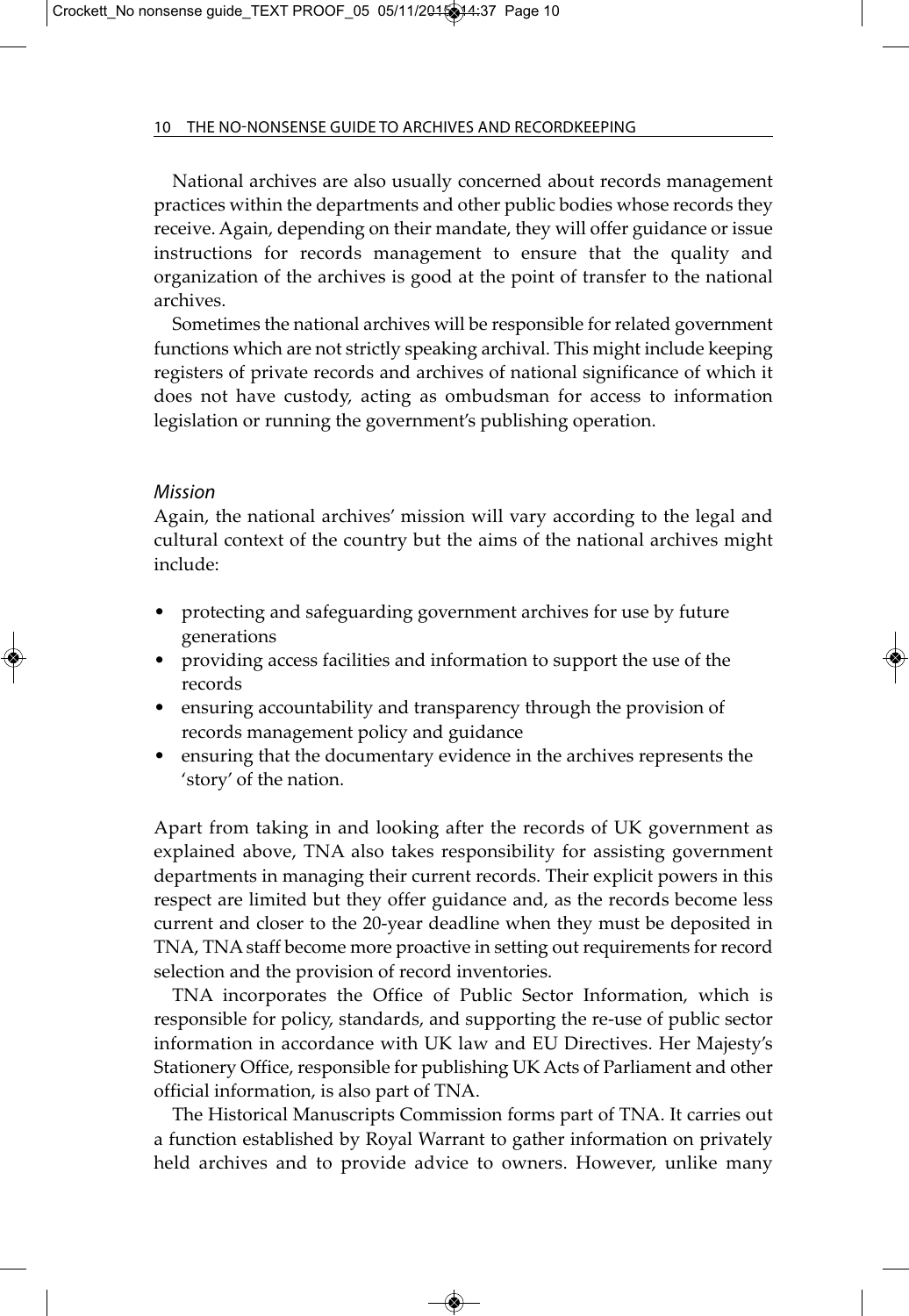national archive institutions, TNA generally does not take in private archives of national importance.

TNAtraditionally had a small inspectorial role with respect to other archive repositories in the UK which was limited to those archives wishing to hold public records of local interest (for example court records). However, this inspection role has evolved such that TNA is now part of a partnership, the Archive Service Accreditation Committee, which has introduced an accreditation scheme setting a standard for the management of archives and offering 'a badge of external recognition and endorsement of [the] service'. 2 This is in accordance with The National Archives'increased and more explicit leadership role in the archives sector in the UK.

A final point to make about the UK national archive situation is that Northern Ireland and Scotland have their own national archives (the National Records of Scotland and the Public Record Office of Northern Ireland respectively) for records of the devolved governments' administration as well as records of the UK government departments pertaining exclusively or mostly to Scotland or Northern Ireland.

#### *State archives*

We find state archives in federal states, such as the USA, Australia and Germany (where they are called *Staatsarchiv*). As you might expect, these archival authorities have remits and holdings similar to those of national archives with respect to the records and archives of their governmental responsibilities and jurisdictions. Sometimes the archives authority is also the records management adviser and authority, sometimes it has jurisdiction over local government and advises and/or takes in records of cities and other local territorial archives such as counties. State archives can also be joined with the state library service.

#### *Local government archives*

Most UK county, city and borough councils maintain their historical archives, even though the legislative basis for this, the 1972 Local Government Act, is fairly weak. It has quite a lot to say about depositories for community and parish documents and allowing electors to inspect local authority proceedings and accounts, but the concept of an archive to keep historical records does not shine through the difficult legal wording. Local government archive repositories usually take in the records of the authority and its predecessors, including those whose functions are defunct, such as the poor law administration. Local government archives also usually collect the records of local individuals and businesses.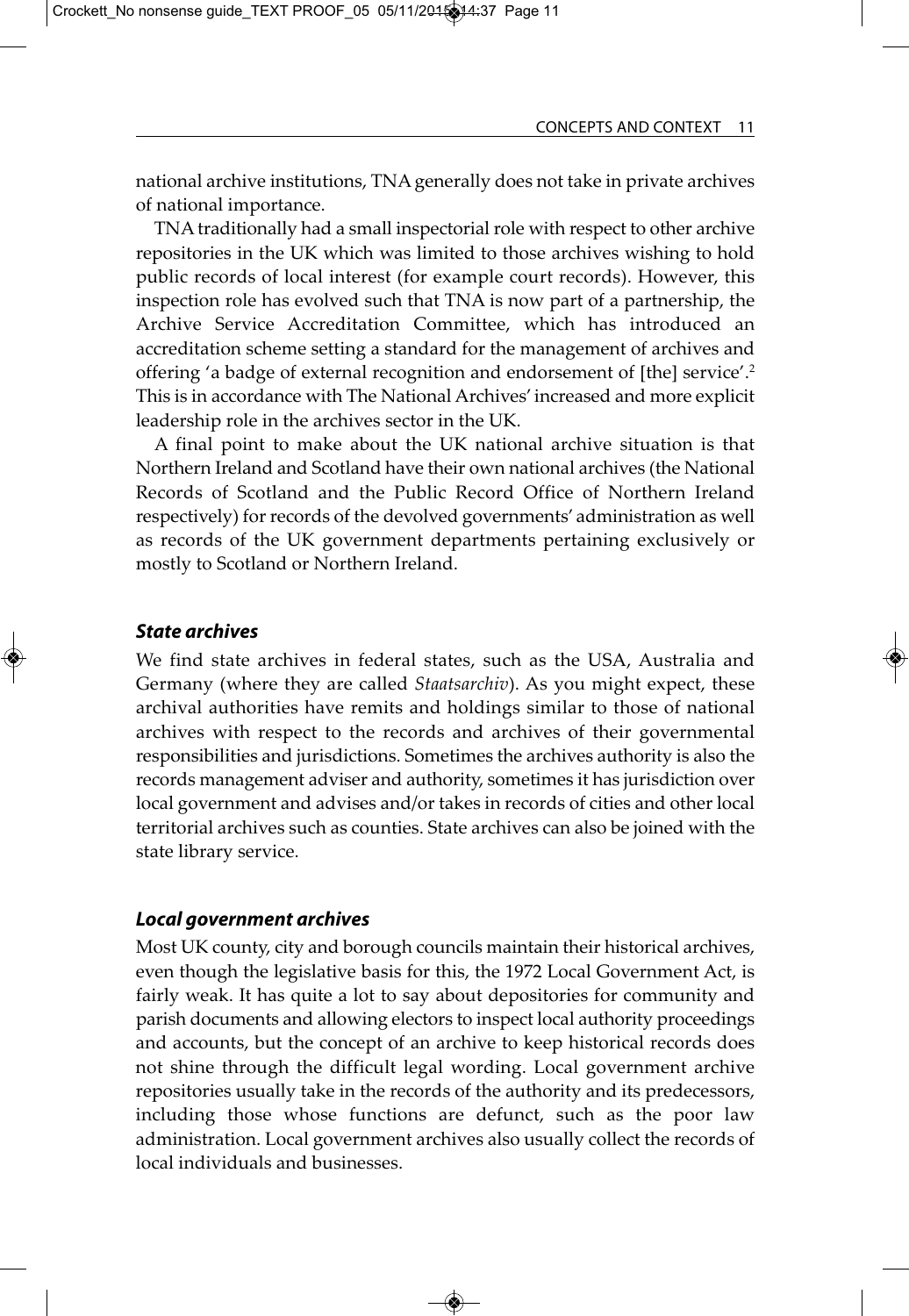Some UK county and city archives have collections that date back to the Middle Ages and/or include records that are of great significance for the nation's history, such as those documenting the businesses that helped create the industrial revolution, the movements that affected human and civil rights such as the abolition of slavery, and the families and individuals that served in government and the military.

Like national archive repositories, the work of local government archives includes the physical protection of the archive material, the development of catalogues and other finding aids and the provision of access services. Many offer a service to schools and other learning institutions, employing education officers to manage on-site and web-based educational activities and information. Staff in local government archives might also mount exhibitions and produce or commission publications based on the records they hold. Many also encourage and support friends groups, which provide volunteers to work on the collections and/or raise awareness of the archives, as well as funds for projects and other sanctioned purposes. Records management services may be part of the archives service, closely linked to it or totally separate.

In some areas the archives of several neighbouring authorities, or former authorities, have been combined into a joint service. An example of this is the Dorset History Centre and the Joint Archives Service, where the archives service for Poole, Bournemouth and Dorset has been based in the Dorset History Centre in Dorchester since 1991. It is funded and governed jointly by the three authorities.

In other countries the situation is similar, with local archives at different levels depending on the governance structure in place in each particular country. They provide records and archives management services to the parent authority.

#### *Business archives*

Business archives are the records of private sector organizations engaged in trade and commerce. However, over time the public/private status of these organizations can change, for example the British railway companies which were nationalized and subsequently privatized, or a company which sets up a trust for philanthropic purposes. All businesses create archival records but not all identify and preserve them as a distinct corporate goal. Some businesses have consciously made the decision to identify and preserve their archival records in-house. Business archives may also be deposited in local, state or national archives, particularly if the company is no longer in business, and some university archives have considerable collections of business records.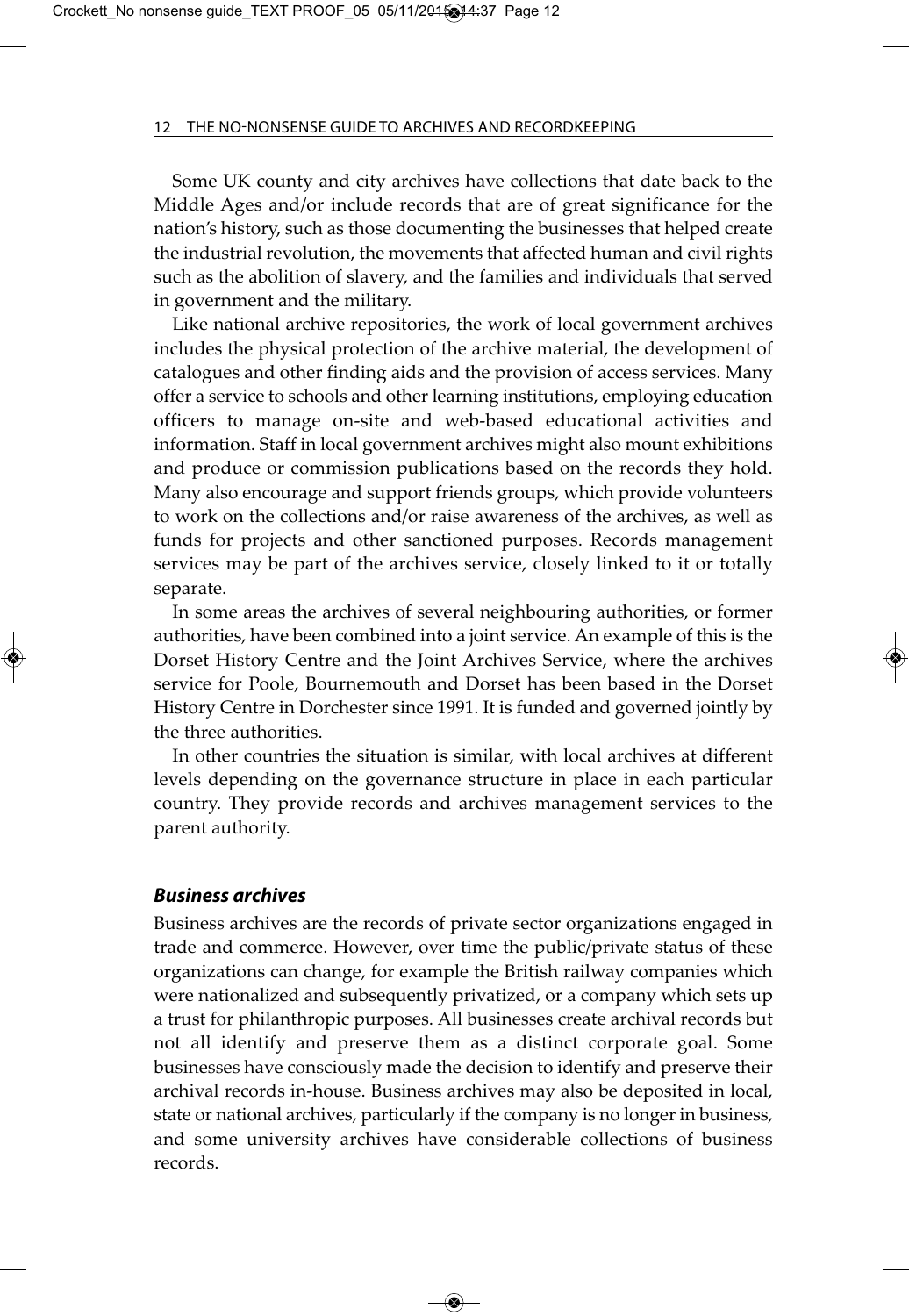There are many notable examples of business or company archives of established and respected commercial organizations. These include archives of the banking, pharmaceutical, retail and oil industries, brewing, publishers, architects, television companies, to name a few. The remit of company archives varies greatly according to the motivation in supporting an archive or to the company's remit. Some companies find their archive has promotional and commercial value, for example the Selfridges archive, which evolved as an archive of the records of the business' promotional and advertising activities. It is used by staff to inspire and support current work from window-dressing to campaigns and in-store exhibitions. It is also used by select researchers from other organizations such as the production company for the *Mr Selfridge* television series. Other companies keep more comprehensive archives as the corporate memory or through pride in a longstanding historical presence.

Company archives may allow external researchers to use their holdings, limit use to internal staff only, or may even carry out research for internal users. Business archives can be kept in storage owned and managed by the company itself or may be contracted out to commercial storage. Older company archives may be deposited in public archives and more recent material held in-house while needed to support current business or remaining commercially sensitive. Business archives may also have a remit for records management.

#### *Schools*

In the UK, state-run schools do not usually consciously manage their archives, although certain records must be created and maintained to meet legislation and regulation. Private and independent schools are increasingly investing resources to manage their archives and in the UK and Australia, for example, school archivists form active special-interest groups within the wider profession.

School archives frequently have a slightly wider collecting remit than other archives because they act as a repository for objects such as school uniforms and prizes, as well as books. Apart from the school's institutional records, there are often many small gifts and deposits from ex-pupils and teachers, which can make the archivist's principle of respecting and documenting the separate creators especially time-consuming. However, school archives can provide an invaluable source of materials and inspiration for staff and pupils alike, as well as information and images to support fund-raising and PR for the school.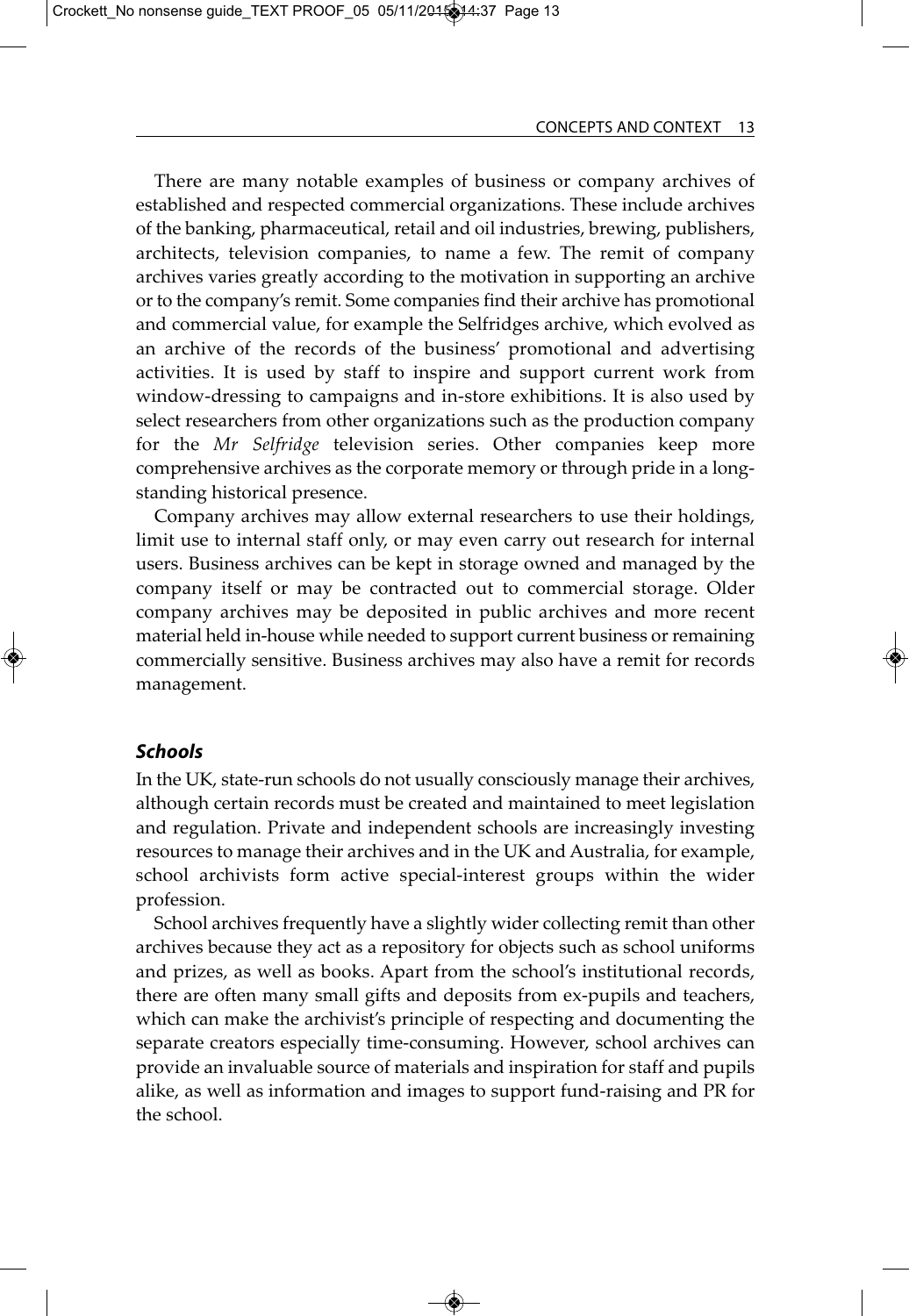## *Family and individuals' archives*

People create and keep records of themselves as private individuals, even if some of their activities, such as writing poetry or novels, or renting out property, could be categorized as business activity (and it can be hard to separate the records of the two). The personal, professional and business activities of individuals generate records and papers, which, if the individual is important or famous enough, may be retained in archives. One example is the archives of Winston Churchill. The records generated whilst he was a British government minister will be part of one or other of the public record series in the UK Parliamentary Archives or The National Archives, but his personal papers are held by the Churchill Archives Centre at Churchill College, Cambridge. Other individuals whose records have been judged to be of archival value are represented in collecting archives such as the University of Oxford's Bodleian Library, which holds private papers of politicians, diplomats, journalists, and 'others active in public life'. Some individuals' archives have been deposited in publicly funded repositories according to their collecting policies.

Similarly, families also generate records, although most families have a limited amount, confined usually to the nuclear family or just the couple. However, there are families that possess a business or property, which widens the scope of their records beyond the personal family records to include the records of commerce, ownership, land management and anything else that documents rights, obligations discharged, decisions made or work done. An example of a family archive would be that of the Duke of Northumberland, whose title and property have their roots in the 11th century. The castle at Alnwick has a records tower and the Duke employs an archivist to manage estate, family and business records stretching back 800 years. Access to the records of landed estates is at the discretion of the owner, as is any investment of resources (including the employment of professionals).

Many family archives have been deposited in public archive repositories and will be subject to the access policy. Wherever they are held, these records document aspects of history and society that are not reflected in public records and it is important that they are properly maintained.

It is also worth noting that family archives can be repositories that collect records relating to the family, rather than being custodians of the comprehensive archive generated by the family itself over time. An example of this would be the Brontë Parsonage Museum Library, in Haworth, West Yorkshire, which holds the Brontë Society archives with holdings created by and about the Brontë family. Another example, Keats House in London, collects manuscripts and records relating to Keats and his contemporary poets.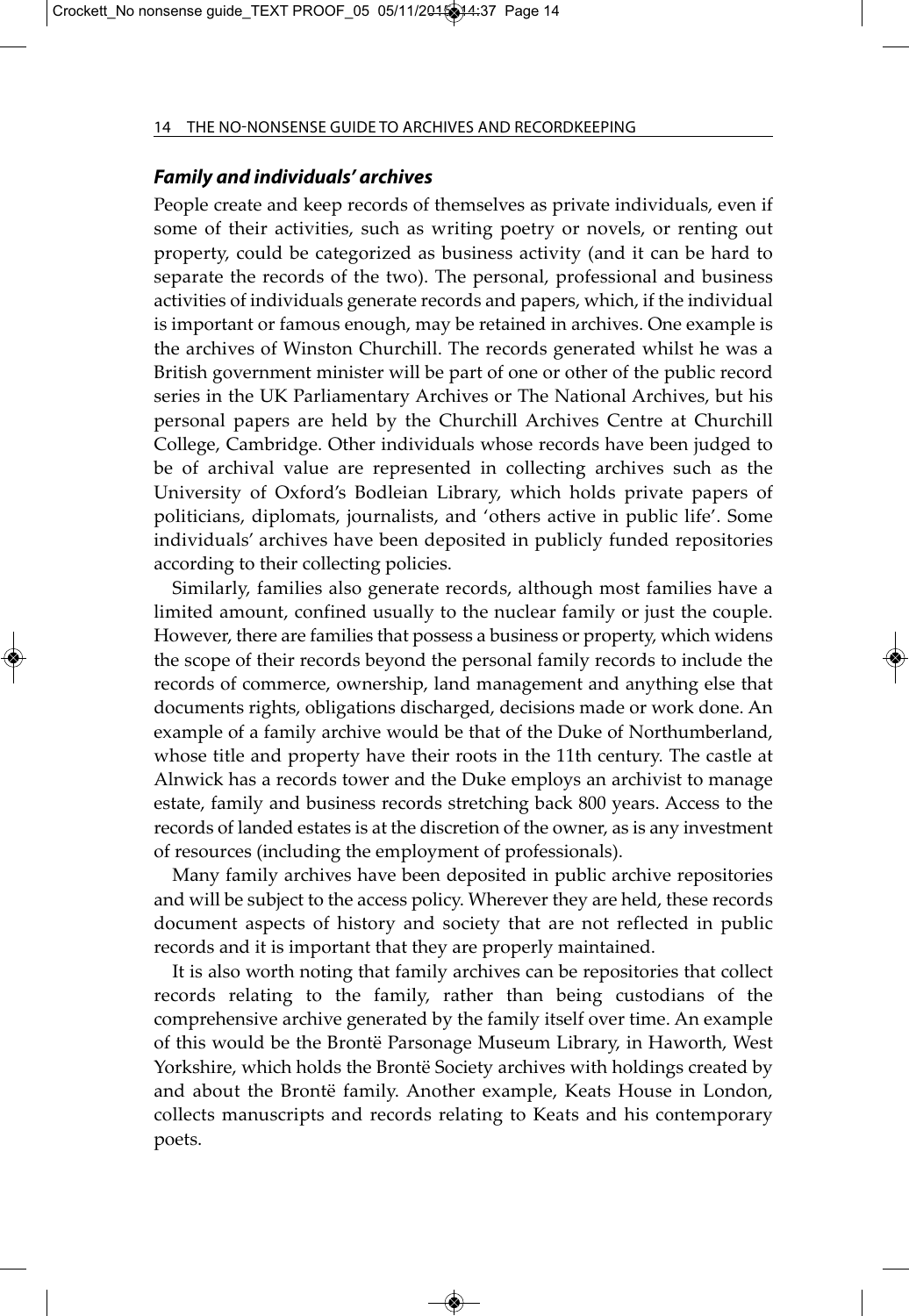#### *Non-profit and non-governmental sector*

Many charities and voluntary action organizations maintain in-house archives of their activities, although these tend to be the ones with larger budgets. Smaller charities may have been able to deposit their records with public archives, but those with a broad geographic coverage often find it difficult to find a repository with a corresponding remit.

Archives of faith traditions, such as the established and non-conformist churches, often have extensive archives, managing them in a manner similar to businesses in line with their specific missions. For example, the East London Mosque and London Muslim Centre Archive holds the archives of the mosque and centre dating back to the early 20th century and the Papal Archives at the Vatican Secret Archives in Rome date back more than a thousand years.

The records of international organizations are very important for studying and understanding international co-operation. Many international organizations have records and archives divisions that are increasingly open to access in person and also online. Examples of these include the World Bank, the Council of Europe and the African Union.

## *Collecting archives*

Organizations which actively acquire and manage archives from different provenances in order to build up primary source material on a subject are known as 'collecting' archives and they may or may not also keep the records of their own organization. Here are some examples:

- The UK National Fairground Archive (attached to the University of Sheffield) is a 'unique collection of material covering all aspects of the culture and history of travelling fairs and entertainment from the 1800s to the present day'.
- Newport Historical Society in Rhode Island was founded in 1854 to 'collect and preserve books, manuscripts, and objects pertaining to Newport's history'.
- The Wellcome Library Archives and Manuscripts holds what the website declares to be 'the most important collection of manuscripts and archives on the history of medicine in Britain'.
- The Open Society Archives in Budapest, Hungary, collects the records of the history of the Cold War, the transition to open societies in Central and Eastern Europe and human rights issues and movements.

In practice the delineation between a collecting archive and an institutional archive (one that primarily supports the management of the organization's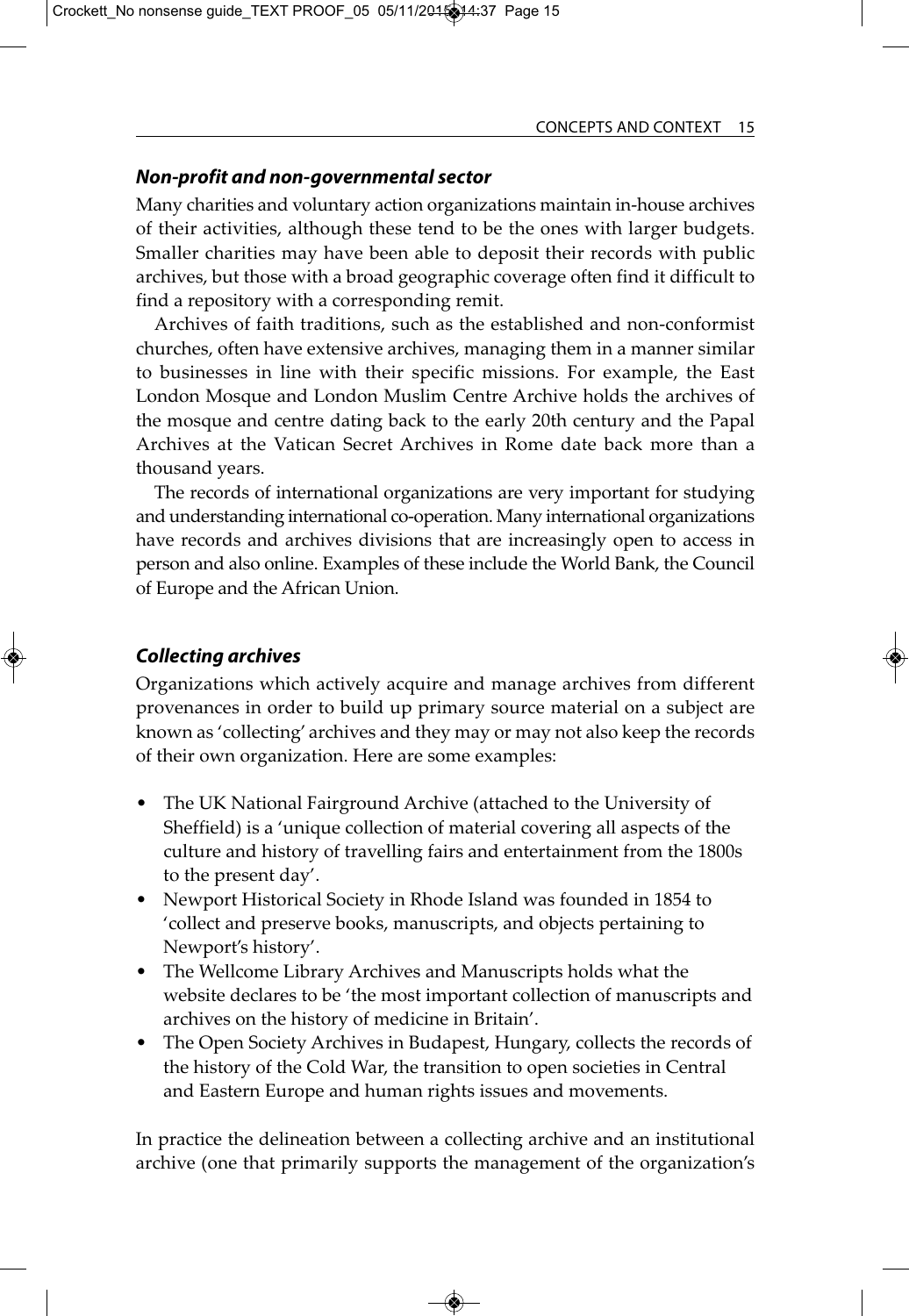own records) is not clear-cut. As we know, an archive repository such as a local government archive often holds multiple archives with different provenances. University archives also often actively seek archives of different provenances which support its research goals. Also many libraries, public as well as private, collect archives. A good example of this is local authority libraries in the UK, which often have a local studies section holding archives relating to the geographical area of the authority.

There are also archives which specialize in taking care of archives in special media, such as digital or audiovisual material. Here are two examples:

- The National Film and Sound Archive of Australia is the statutory authority established to develop and preserve 'a national collection of recorded historic and contemporary sound, moving image and artefact works'.
- The UK Data Archive at the University of Essex collects datasets relating to studies and research in the humanities and social science fields.

This kind of collecting archive often provides an invaluable service to archives which have a statutory or geographical remit to take in records but which may not have the resources to deal with the special requirements of the media. Thus, in the UK, regional sound and film archives are used by local government archives as repositories for their audiovisual records in return for access copies for their reading rooms.

## **The archives and records scene**

Given that the earliest forms of writing have been found to date back to the 27th century BC, and there are references to keeping archives in the Bible, it is safe to assume that archives management is one of the oldest professions. Whilst records management would appear to have only been around since the 20th century, many of the components which make it up will have been practised – more or less effectively – for as long as records have been kept. It is a field of activity and expertise which covers a fascinating and diverse range of archival and recordkeeping traditions and practices, around which an infrastructure of international, national, regional and local educational and resource networks have grown up, including:

- the International Council on Archives and its regional branches
- multinational awareness-raising and action consortia working for access to information and information governance
- regional groups focusing on archives requiring particular technical expertise (e.g., audiovisual archives)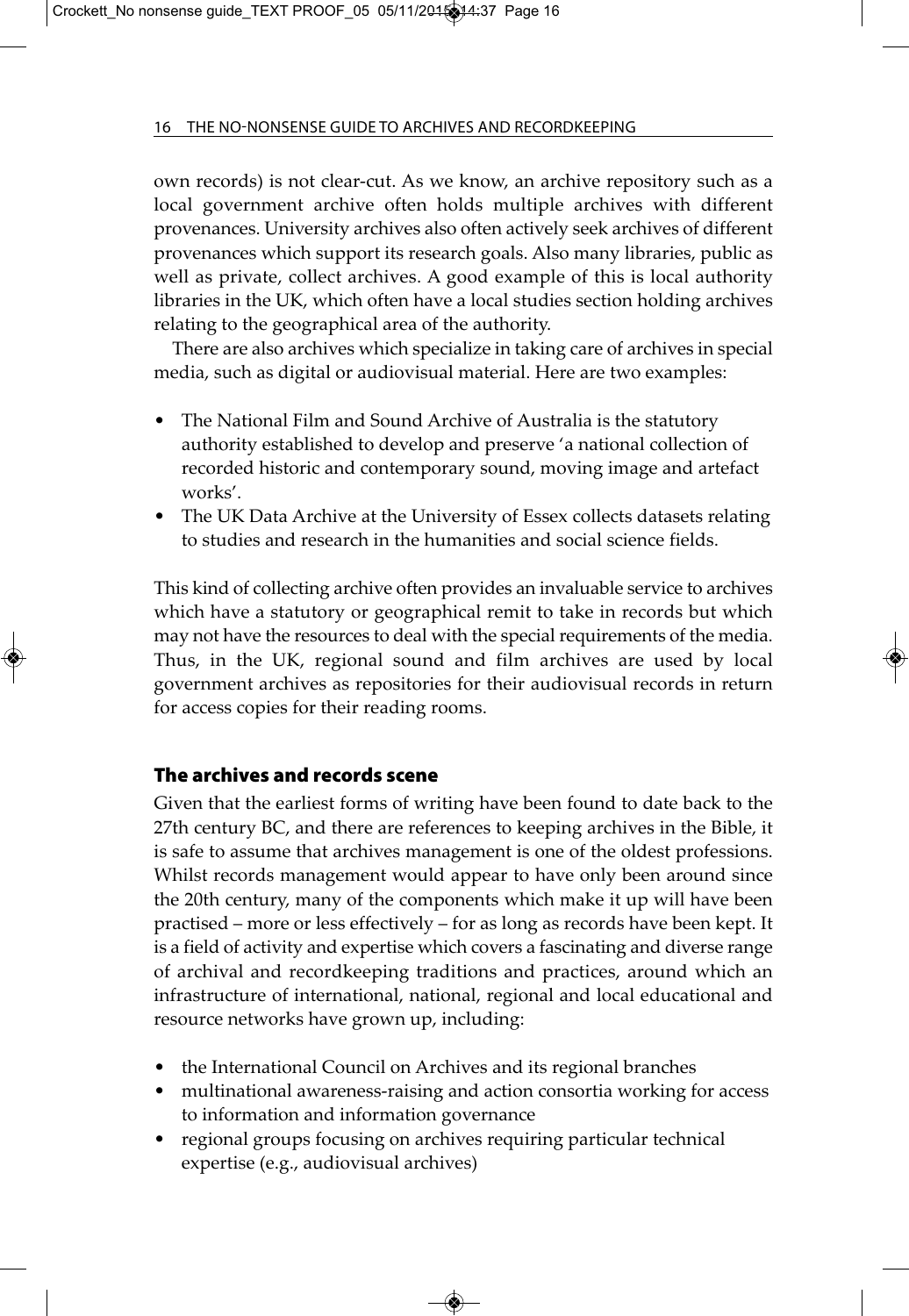- national associations for those working with, owning or using archives
- national professional associations for archivists and records managers
- educational institutions providing education and training for archivists and records managers
- national and international institutions/groups which focus on technical expertise, for example archival preservation or digital records management.

This section provides an introduction to this invaluable, constantly adapting network of resources and lobbying bodies.

## *The International Council on Archives*

The International Council on Archives (ICA) 'is dedicated to the effective management of records and the preservation, care and use of the world's archival heritage through its representation of records and archive professionals across the globe'. <sup>3</sup> It was formed at the UNESCO headquarters on 9 June 1948 (now celebrated as International Archives Day) as an international NGO. It has an ongoing range of products and services to support archivists and records managers around the world in finding solutions to common challenges.

ICA has published several codes and principles which set out the basis of international best practice for archives and records management. These include:

- **The ICA Code of Ethics** (www.ica.org/?lid=5555&bid=225), which aims to 'establish high standards of conduct for the archival profession'. It was formally adopted in September 1996.
- **The Universal Declaration on Archives** (www.ica.org/?lid=13343&bid=1101), initiated by ICA and adopted by UNESCO in 2011, states that the role of the archives is as custodian of cultural heritage and declares that good records management is essential for democracy.
- **The Principles of Access to Archives**, <sup>4</sup> adopted in 2012, assert the moral and legal right of citizens to access archives.

ICA has 13 regional branches, which enable its members to take a more regional approach to professional co-operation and advocacy whilst supporting the overall aims of ICA. Work in the regions has resulted in products which have been applicable worldwide, for example the *PARBICA Recordkeeping for Good Governance Toolkit* (www.ica.org/?lid=4521&bid=139), developed by ICA's Pacific Region.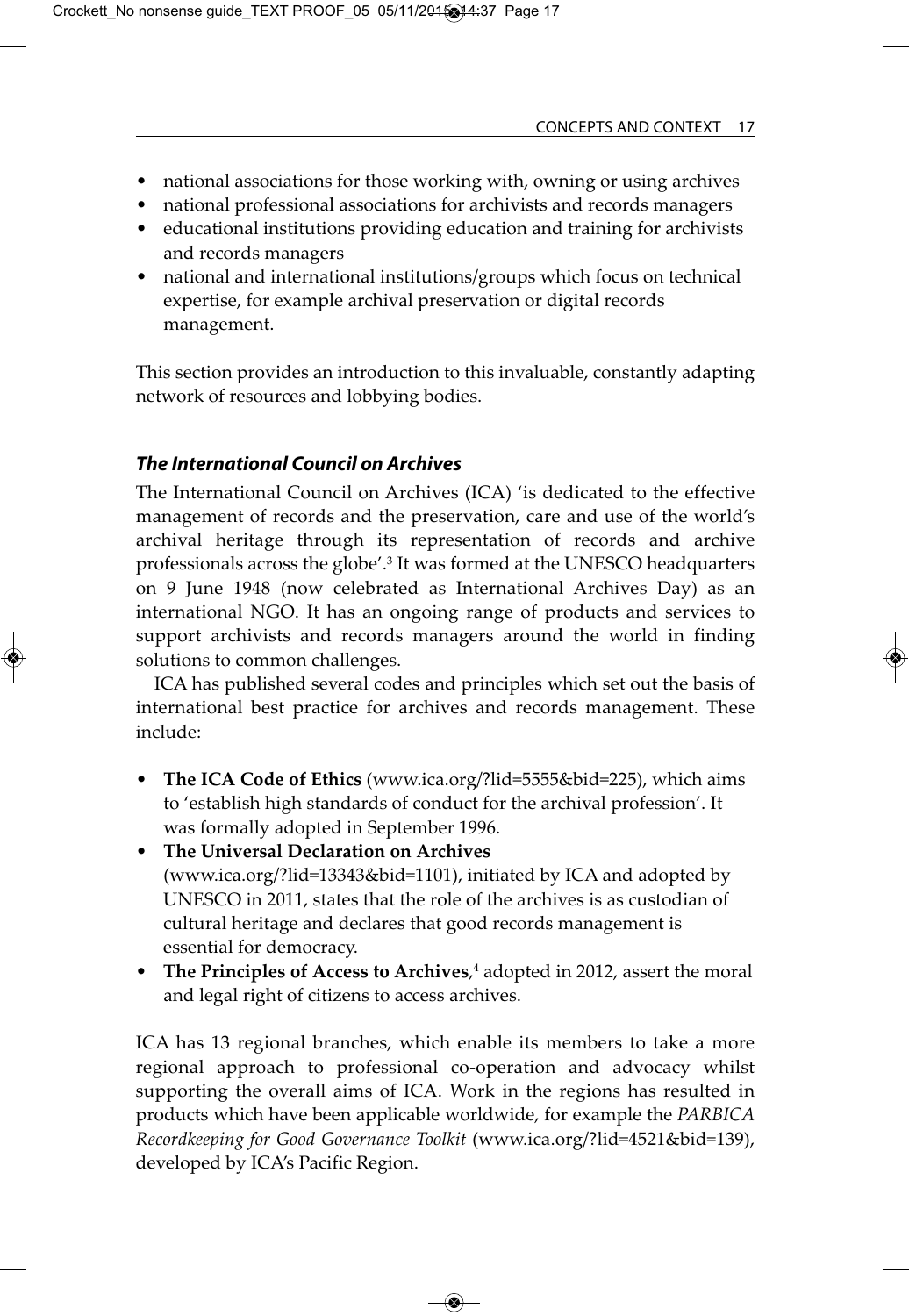There are also 12 professional sections, focusing on areas of expertise or concern such as business archives or archival education and training. The sections also work on projects and develop products which can be used around the world, for example the Section for University Archives'*Who's Who in Archives Globally* site (www.library.illinois.edu/ica-suv/BioSite.php).

The ICAexpert groups are smaller, more agile groups of professionals who work on specific, topical areas of archives and records management as part of ICA's professional programme. The professional programme itself is developed and managed by the Programme Commission (PCOM). All sections, branches and expert groups report to and are represented on PCOM.

A final ICA body which should be mentioned is the International Fund for Archival Development (FIDA). <sup>5</sup> FIDA has a limited fund to give 'support to archive institutions and archivists with the greatest development needs'. An example of FIDA's work is delivery of workshops on the Good Governance Toolkit in French-speaking Africa.

ICA holds an annual conference for its members except in the years of Olympic Games, when an international congress is held which is open to everyone. The ICA website is full of information, contacts and resources, although access to some of it is restricted to members.

#### *UNESCO Memory of the World Programme*

**Documentary heritage:**'items which are: moveable . . . ; made up of signs/codes, sounds and/or images; preservable (the carriers are non-living); reproducible and migratable; the product of a deliberate documenting process'.

#### UNESCO

UNESCO established the Memory of the World (MoW) Programme<sup>6</sup> in 1992 to address threats to the preservation of, and access to, documentary heritage around the world. This was in recognition of the ongoing threats such as deterioration of condition due to age, use and the physical environment (however carefully controlled) but also of the impact of war, civil unrest and natural disaster. The MoW vision is that documentary heritage belongs to all, should be preserved and should be accessible to everyone. Its mission is to facilitate preservation, assist universal access and to increase awareness worldwide of the existence and significance of documentary heritage. The MoW Programme:

- selects items for and maintains the Memory of the World Register
- identifies, fosters partnerships for and manages projects relating to the Programme, for example in the area of using contemporary technology to reproduce (and therefore protect) documentary heritage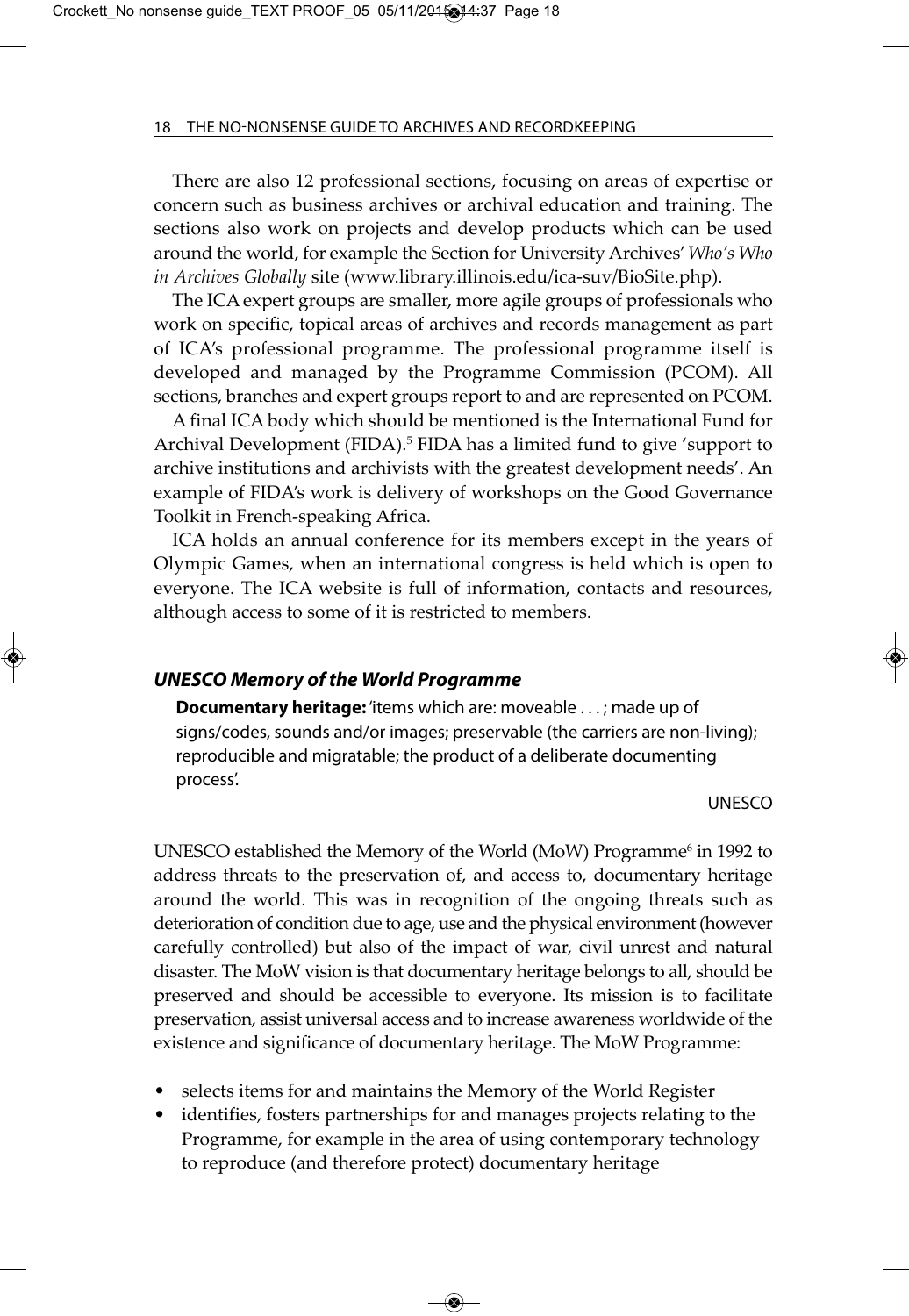- produces guidance and other technical documentation
- oversees the award of the Jikji Prize, which recognizes contribution to the 'preservation and accessibility of documentary heritage as a common heritage of humanity'
- publicizes the work of the Programme with a view to raising awareness of the value of documentary heritage.

There is an International Advisory Committee, which has overall responsibility for planning and implementing the MoW Programme. The Director-General of UNESCO convenes biennial meetings of the 12 members, who serve in a personal capacity and are selected because of their work 'in the field of safeguarding documentary heritage'. There are two subcommittees, the Technical and the Marketing Sub-Committees. There are also national and regional MoW Committees.

The International Memory of the World Register was established in 1995 and accessions are approved by the International Advisory Committee. The *Memory of the World Guidelines* (available on the MoW webpages7 ) explain that rather than a competitive process, each item proposed is assessed against a set of criteria and a country can only nominate two items for each annual call. The criteria provide a useful overview of the characteristics of archives. There are also regional and national Memory of the World registers, established in recognition of the fact that a single international register is too unwieldy to manage and to acknowledge that documentary heritage may be of regional or national significance. These registers are managed by the regional and national MoW Committees.

The Memory of the World Programme offers a range of opportunities to those institutions successful in gaining a place on one of the registers. It gives international recognition to the value of the archives, publicly marks the archive for preservation priorities, ensures that access (either directly or via surrogate) is given and enhances resource leverage. In addition, the MoW Programme website has a number of useful reports and guidelines.

#### *Open Government Partnership*

The Open Government Partnership is a multilateral initiative that aims to 'secure concrete commitments from governments to promote transparency, empower citizens, fight corruption, and harness new technologies to strengthen governance'. Launched in 2011 with eight founding members, it now has 66 countries. It has a steering committee made up of governments and civil society organizations. Members have to endorse the Open Government Declaration, which elaborates on the goals cited above, and are obliged to deliver a country action plan for open government which is developed with public consultation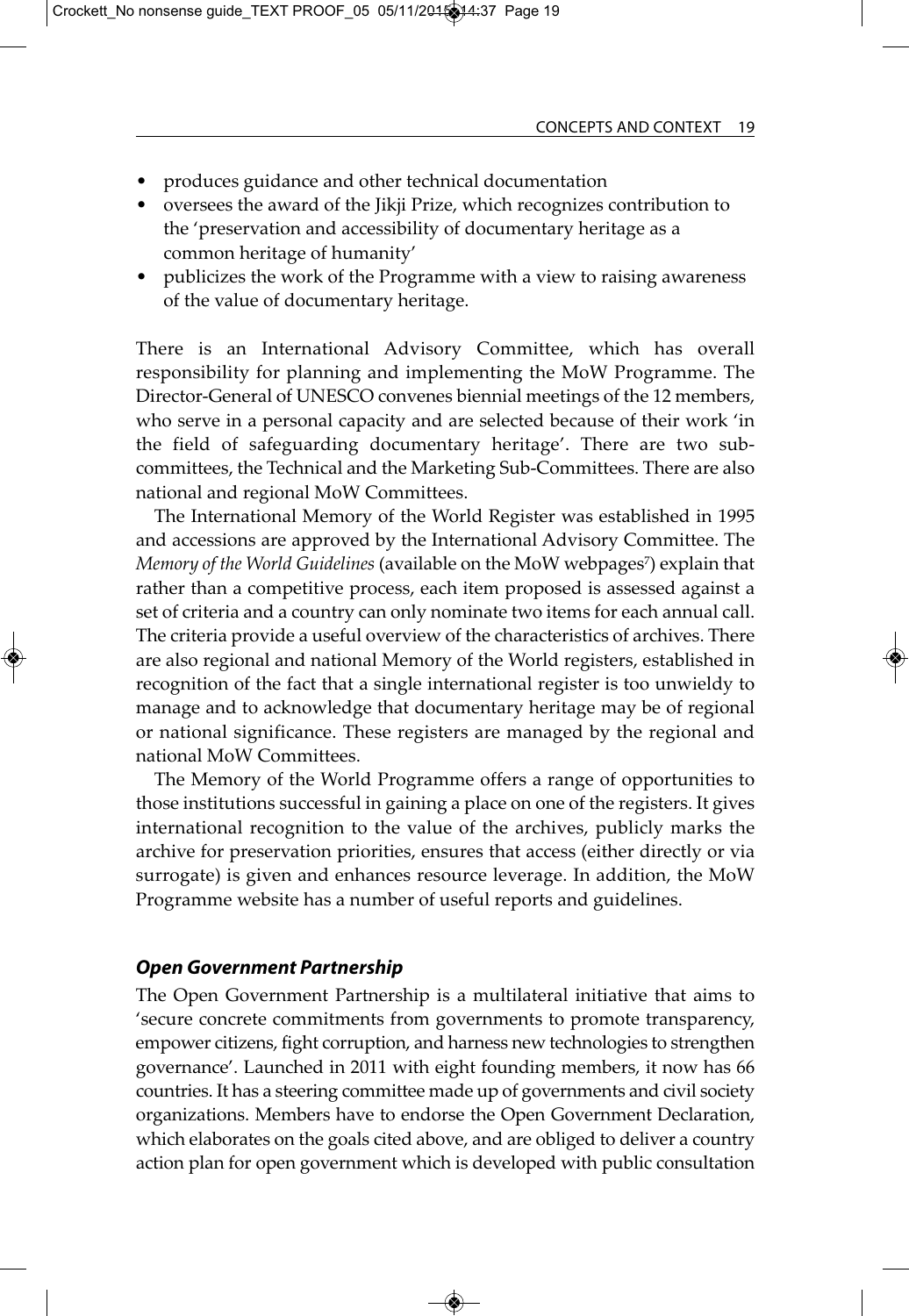and must provide independent reporting on their progress going forward. They also have to make concrete commitments which reflect the four core open government principles of transparency, citizen participation, accountability and technology and innovation.

### *DLM Forum*

The DLM Forum was created in 1994 as a joint initiative by the European Commission and EU member states' national archives. The acronym came from the French 'Données Lisible par Machine'(Machine Readable Data) and at the time DLM's work focused on the challenges of managing electronic records. Since then it has developed into the DLM Foundation, a 'subscription-based community' not only of European national archives but also other public and private bodies interested in archive, records, document and information lifecycle management within and beyond Europe. Its remit has widened to encompass information governance and the acronym now stands for Document Lifecycle Management.

The DLM Forum holds member meetings in the spring and autumn which have a conference format. Once every three years a three-day forum replaces one of these meetings. The meetings are usually hosted by the country holding the EU presidency. MoReq2010®, DLM's flagship product, is a European specification for computerized record systems. DLM certifies systems as complying with the specification via accredited test centres. The DLM website (www.dlmforum.eu) is a useful source of standards and guidance on records and information management.

## *The International Association of Francophone Archives*

L'Association Internationale des Archives Francophones (www.aiaf.org/ accueil) or AIAF is an international pressure group for Francophone archives. Its members are both individuals and institutions carrying out or concerned with managing archives and records. One of its major projects is the Francophone archives portal (PIAF), which offers e-learning, training, bibliographic and professional resources. AIAF was formed in 1989 in Madrid at one of the International Council on Archives annual Round Table (CITRA) meetings. Its mission is to promote and develop co-operation between those working with Francophone archives.

## *Professional associations, centres of expertise and pressure groups*

The landscape in which archives and records management operates is constantly changing, depending on government policy, public opinion,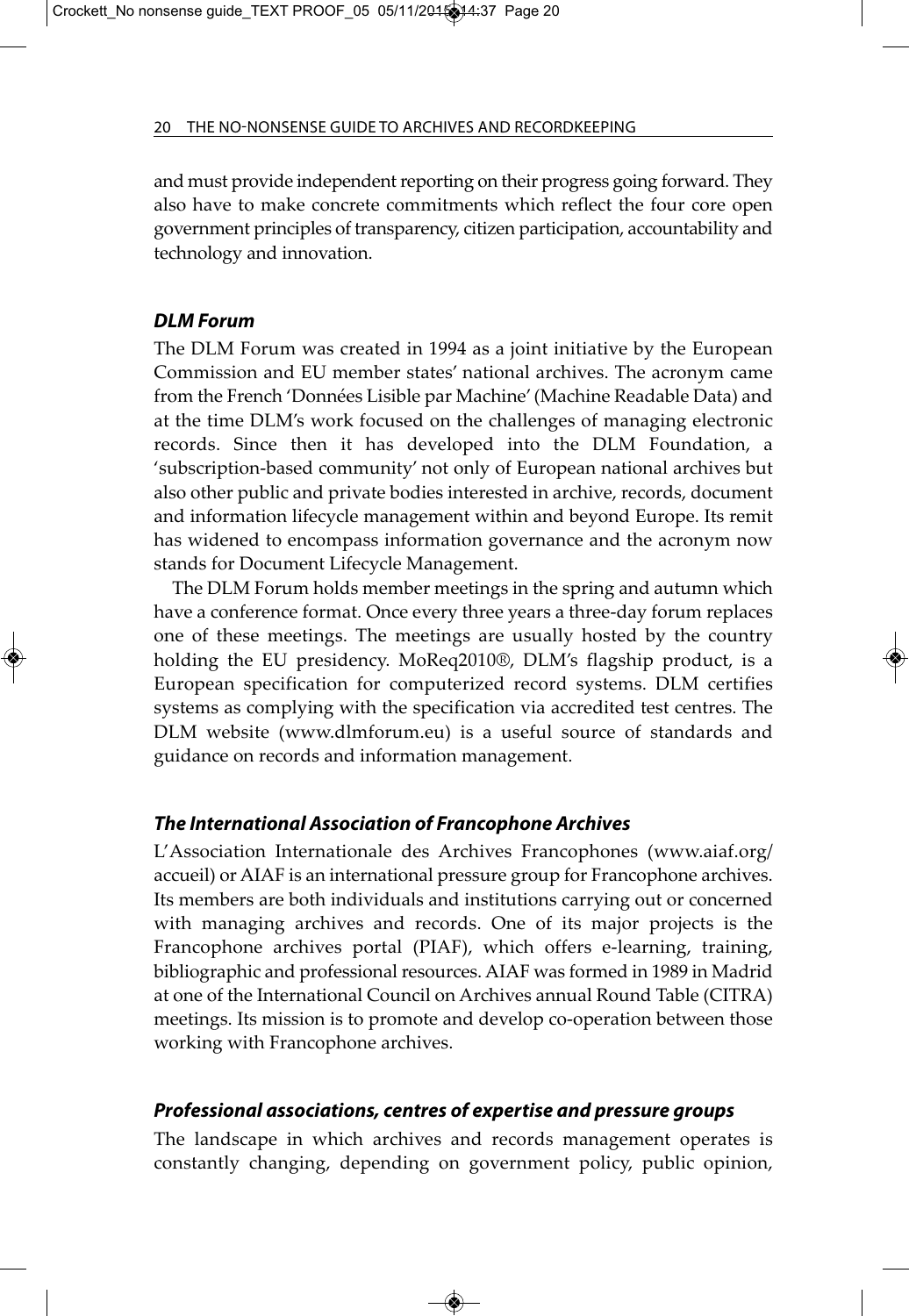funding streams and its position in the wider information management and governance arena. Some countries have independent over-arching 'archive councils' or quasi-public bodies that have responsibility for developing, promoting and funding archive standards and initiatives, possibly together with the other heritage fields such as museums and libraries. Universities or governments may develop expertise in areas such as conservation and preservation of traditional archive formats, digital recordkeeping or disaster prevention and recovery which is accessible to the rest of the archives and records management sector. For those working with archives and records it is important to become familiar with the landscape, regardless of what country they are working in, so as to keep abreast of current developments, practice and standards, to access specialist expertise when needed and to forge alliances and partnerships in managing the holdings. It is impossible to paint this landscape in one seminal, time-defying portrait but this section offers a broad-brush sketch of the types of organizations there are, with some concrete examples.

### Professional associations

Technically a professional association is an organization comprising of professionals in the field with a mission and goals that focus on advancing the profession and supporting the professional members. To this end professional associations typically carry out a range of services and activities including, for example:

- requirement of a qualification or qualifications recognized by the profession as being necessary to conduct professional work
- a code of conduct or ethics
- a continuing professional development framework and/or a registration or certification scheme to continuously assess professionals against a competency framework
- award of fellowship status to recognize exceptional service to the profession
- advocacy of the profession and of professional issues to policy-makers
- awareness-raising about the profession and archives and records management with the wider population
- development of professional tools, standards and guidance
- publication of newsletters and professional journals
- organization of conferences (and governance meetings)
- facilitation of special interest groups.

However, this is a very purist definition of a professional association and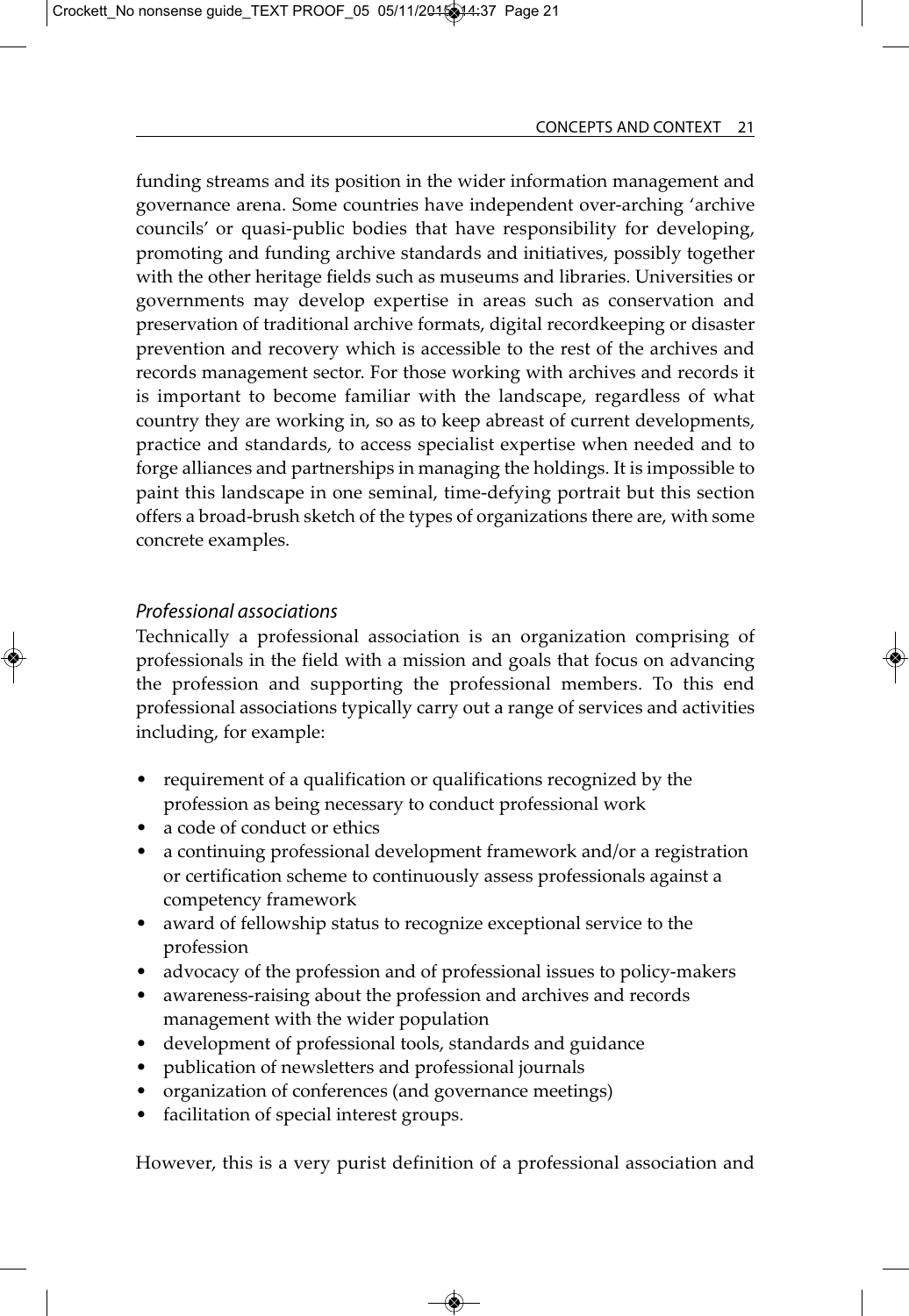many professional associations admit institutions as well as individual professionals and allow suppliers and consultants full membership and voting rights.

**The Archives and Records Association** (ARA, www.archives.org.uk) describes itself as 'the lead professional body for archivists, archive conservators and records managers in the United Kingdom and Ireland'. It was formed out of the 2010 merger of the National Council on Archives, the Association of Chief Archivists in Local Government and the Society of Archivists. It offers a mature example of a professional body with an entry qualification accreditation process, a registration scheme for new professionals, a code of ethics, a competency framework and pilot CPD (continuing professional development) scheme, established special interest groups and regional structures, a well established, peer-reviewed journal, annual conferences and an advocacy programme which includes parliamentary lobbying and an annual archive awareness campaign.

**The Information and Records Management Society** (www.irms.org.uk) began in 1983 as the Records Management Society. Membership is open to 'all those concerned with records and information, regardless of their professional or organizational status or qualifications . . . organizations wishing to develop records or information systems and those that provide services in these fields'. Its mission focuses on providing leadership to champion and promote records and information management and support professional development. It has regional branches, a bi-monthly *Bulletin*, and has a partnership arrangement with a publisher to produce the *Records Management Journal*. There is also an accreditation scheme to recognize members' professional competencies through peer assessment.

Other Anglophone national professional associations that should be noted are the **Society of American Archivists** (founded in 1936), the **Australian Society of Archivists** and the **Association of Canadian Archivists** (both established in 1975). **ARMA International** (established in 1953) is the predominantly American professional association for records managers, although the 'international' in its title reflects a membership from over 30 other countries. All of these are run along the same lines as the UK professional associations, with similar services and advocacy work. Canada also has the **Association des archivistes du Québec** (founded in 1967). It is a professional organization for French-Canadians, working to support the archives and records management profession and to advocate its cause and work with government and other stakeholders. Other Canadian provinces and territories also have their own professional associations.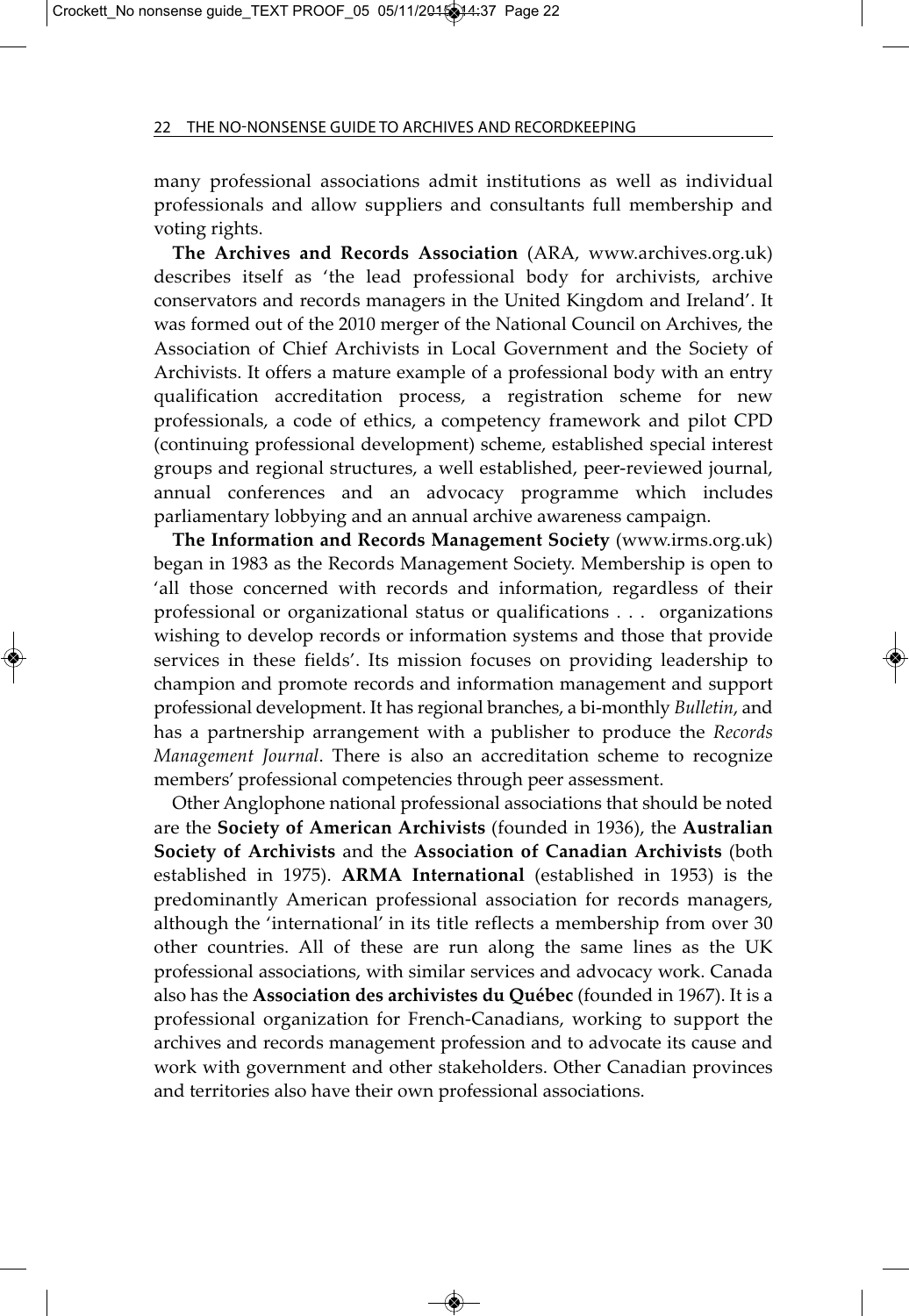#### Centres of expertise

Many countries have centres of expertise that offer services (possibly at a price) to archives and advice to archivists and records managers. For many years the British Library in the UK funded the **Preservation Advisory Centre**, which offered subsidized training courses in all areas of conservation and archival preservation, as well as publishing a very comprehensive set of guidance on its web pages. Sadly it was forced to close in 2014 due to budget cuts at the British Library. The New Zealand National Library has set up a similar body in its own **National Preservation Office**.

#### Pressure groups

Although archives and records management professionals are often very active in action groups in the field, there is a set of stakeholders which cannot be described as professional associations. In the UK at least, some of these have existed for many years.

**The British Records Association** (www.britishrecordsassociation.org.uk) was founded in 1932 and promotes 'the interests of archives and archives users at the national level'; thus its members include not only professional archivists but also librarians and others responsible for managing archives, as well as owners of records and researchers. To this end it provides advice on the care of archives, organizes an annual conference and produces a range of publications, including a journal, *Archives*. The Association's Records Preservation Section advises owners and custodians of archives as to the best place to deposit them and can also help to physically transfer the material.

**The Business Archives Council,** established in 1934, describes its goals as 'the preservation of business records of historical importance, supplying advice and information on business archives and records, encouraging interest in and study of business history and archives and to provide a forum for the custodians and users of business archives' (www.business archivescouncil.org.uk). The Council produces a number of surveys of records of major UK industries, such as banking and brewing, and also publishes a journal, *Business Archives*, every six months. It organizes conferences, seminars and symposiums and training days and workshops. Its members are a combination of archive owners, professional archivists and records managers and researchers.

**Archives for London** 'brings together everyone interested in archives in or about London – users, practitioners and enthusiasts' (www.archivesfor london.org). It is an example of a geographically based archives pressure or supporters'group. It offers a series of seminars and visits, as well as an annual conference, and works with other organizations on initiatives and programmes that fall within its remit.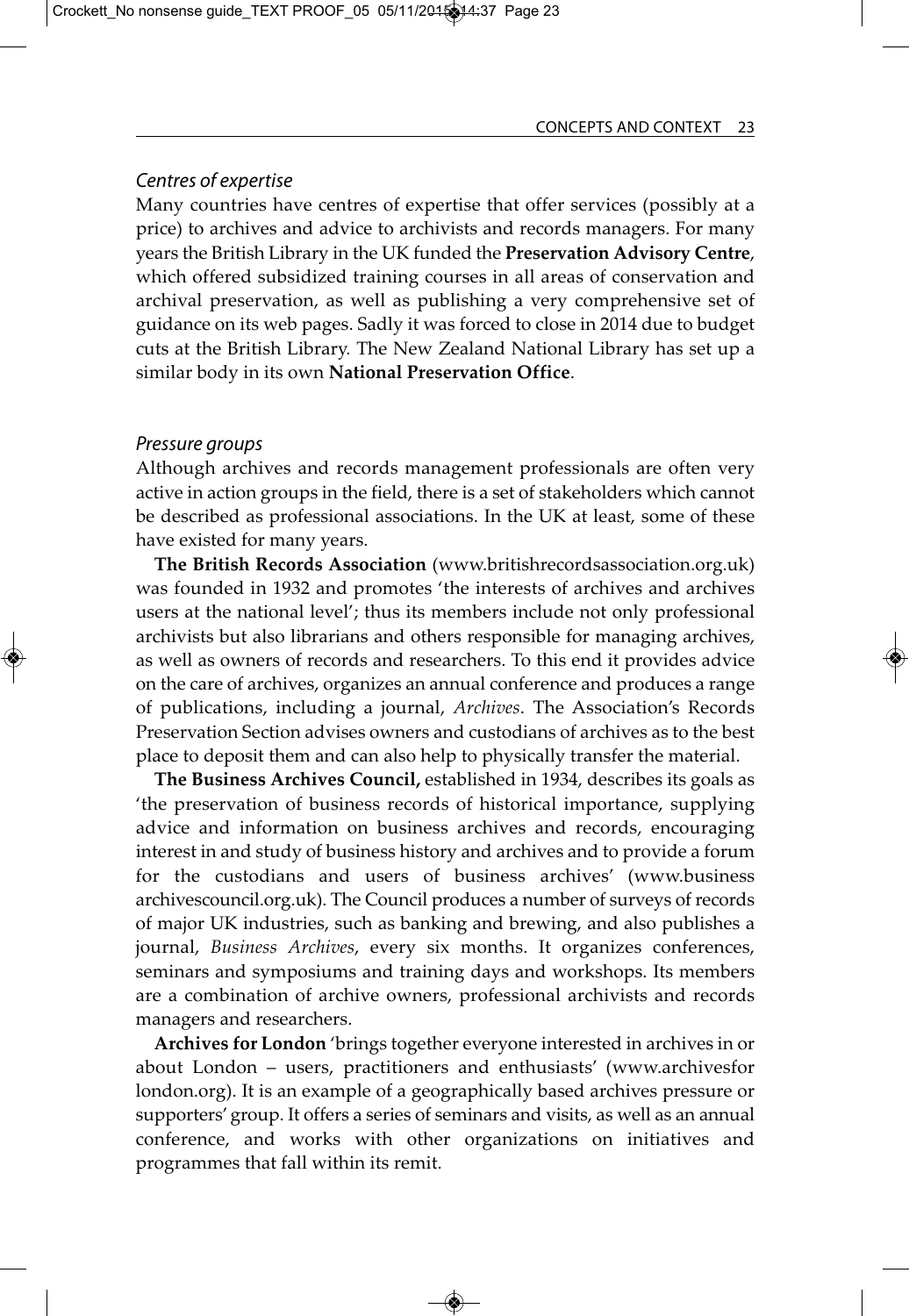Some countries have pressure groups working for archives and records management at the national level. For example, the **Canadian Council of Archives** (www.cdncouncilarchives.ca) is an independent body made up of representatives from the Canadian provinces and territories, as well as the National Archives, the Association of Canadian Archivists and the Association des archivistes du Québec. It manages various funds to support archives and records management projects.

## *Records management and archival education and training*

The people who look after archives and manage records come from many different educational and cultural backgrounds. Depending on at what level they are working and whether the physical characteristics of the records require specialized expertise, they will have more or less technical, practical and intellectual skills and experience. This book obviously aims at giving beginners and newcomers to archives and records management a good basic introduction, but it cannot cover all of the professional competencies which the discipline encompasses. This section aims to provide an overview of the field and some of the possible routes to further training, knowledge and continuing professional development.

## What do we need to know?

In order to manage records and archives we need to have knowledge and skills in the following areas:

- **palaeography:** the skill of being able to read historical handwriting
- **languages:** archaic languages such as Latin or Middle High German, other languages in which the records are written, for example in duallanguage countries such as Canada (French and English) or Wales (Welsh and English)
- **computer skills:** these are invaluable in managing records and archives to support the creation and use of finding aids, access, preservation management and control through the lifecycle; more advanced technical skills are required to manage electronic records
- **preservation management:** the physical protection of records and archives in all media and formats, including disaster prevention and recovery, security, handling and use policy and guidelines, environmental and storage standards and cleaning and conservation considerations
- **appraisal:** deciding which records to keep permanently in the archive and when to destroy non-archival records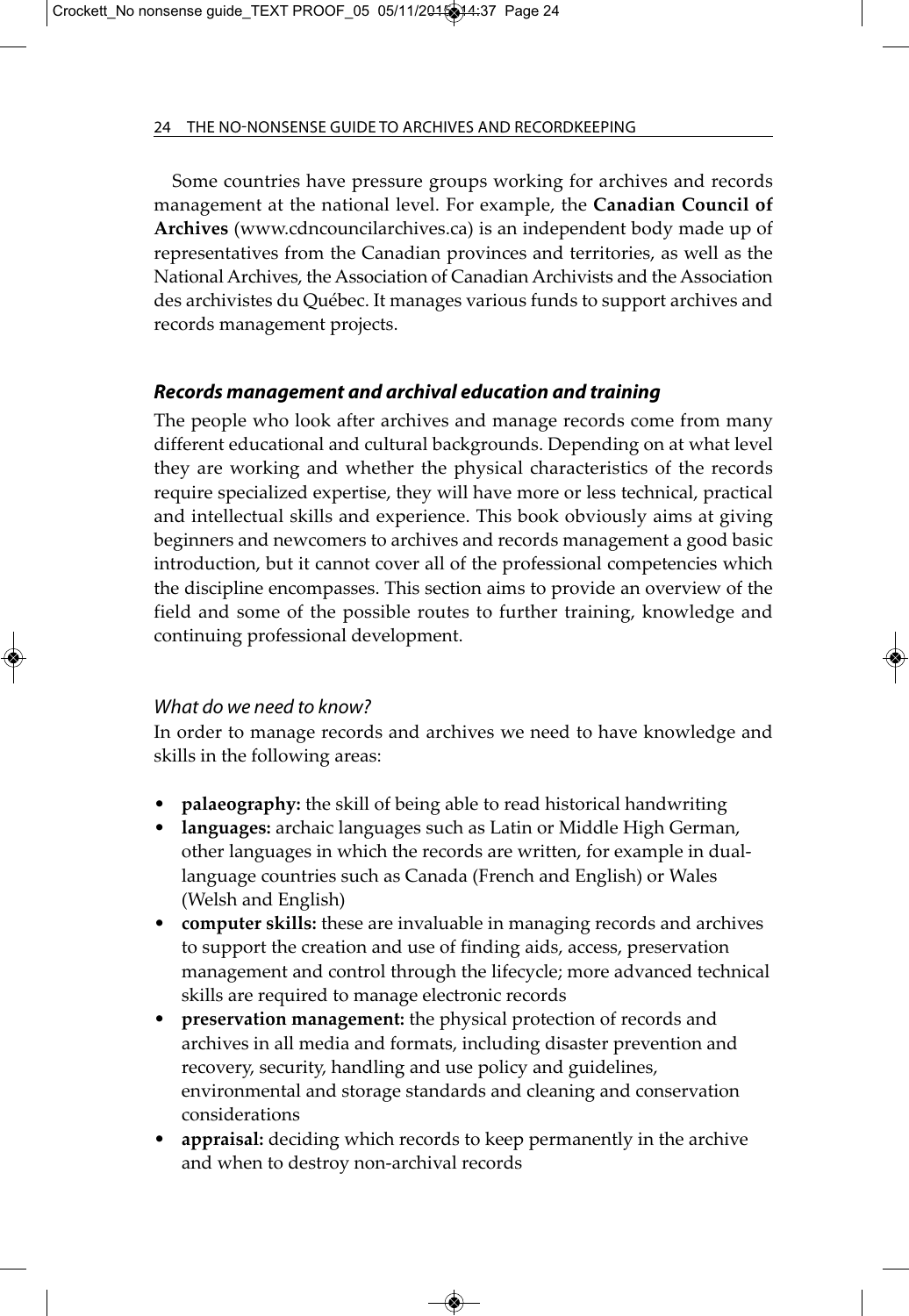- **collecting policy:** high-level decisions about what archives to take in
- **acquisition and accessioning:** deposit agreements between record owners and archival custodians; clear documentation on the point of receipt
- **archival processing, arrangement and description:** documenting records and archives in order to manage them and make them accessible to others
- **access provision:** use of archives by researchers, outreach activities to raise awareness about the holdings
- **recordkeeping systems:** understanding how recordkeeping systems work, the relationship between activities and records; creating and maintaining paper and digital filing systems; organizing and managing records effectively; setting destruction deadlines
- **advocacy and marketing:** justification and awareness-raising to ensure archives and records management is resourced, adopted and embedded and archives are funded, protected and used.

Another way of looking at the knowledge and skills needed to manage archives and records is through the development of a competency standard. The Archives and Records Association has recently published a Competency Framework (www.archives.org.uk/careers/cpd.html), which classifies the 36 competencies considered necessary for managing records and archives into ten functions within three areas, as follows:

## 1 **Organizational**

- (a) governance and planning
- (b) monitoring and evaluation
- (c) personal development
- 2 **Process**
	- (a) processing/managing current or semi-current records in all media and formats
	- (b) processing/managing archival records in all media and formats
	- (c) preserving records and archives in all media and formats
	- (d) conserving archives
- 3 **User/stakeholder**
	- (a) understanding users and stakeholders
	- (b) delivering a service to users
	- (c) engaging users.

## Career paths

A sound education at the point of entry into the profession; competency-based training for continuing professional development and involvement in research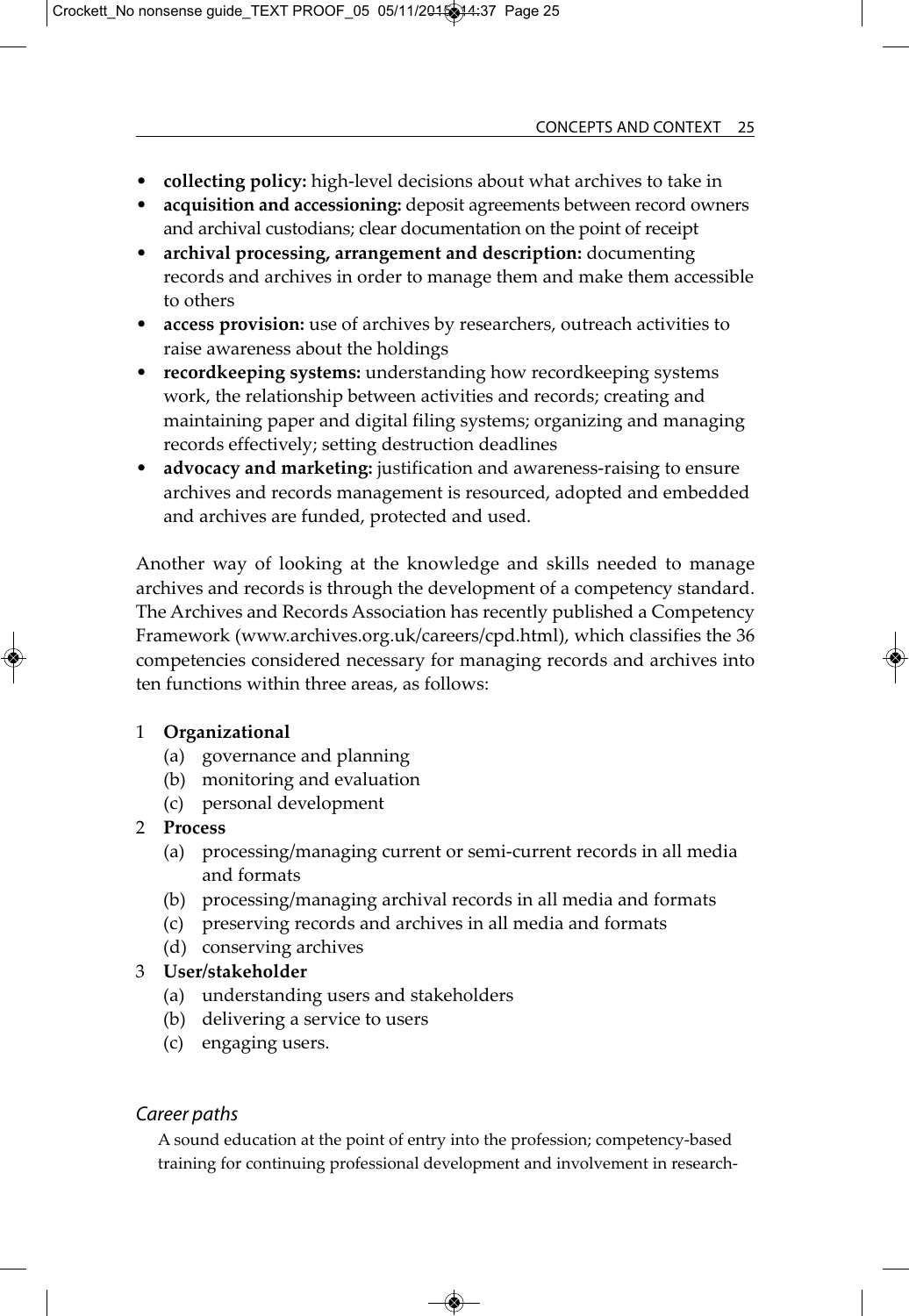based enquiry and knowledge creation all have roles in developing and sustaining well-rounded professionals, to the greater benefit of the profession as a whole.

Karen Anderson, *Education and Training for Records Professionals*, June 2006

There are a number of ways to gain the skills and knowledge to work in the archives and records workforce and/or to become a recognized qualified professional. Looking at the teaching, medical and legal professions, which are more numerous and better-established than ours, the elements in qualifying as a professional include the following:

- theory (education, study)
- practical application (training, practicals)
- probation (the newly educated/trained phase)
- keeping up with new developments, techniques and practice
- membership of an advocacy body for the profession
- voluntary or compulsory 'policing' by a regulating body to an agreed or accepted standard.

All of these elements should be in place for recognized qualified professionals, but many of them are accessible and desirable for anyone working with records and archives.

## Training

**Training:** the acquisition of knowledge and skills that enables learners to carry out their work; tends to focus on job skills and awareness-raising.

Training in looking after archives and records management takes a variety of forms and can be delivered by a range of providers (for example the professional associations described above). It is usually of a practical nature and has a small, focused learning remit aiming to teach participants specific competencies to be able to operate effectively in one operational area. An example might be training in disaster prevention and recovery. Training might also be a more general introduction or overview, such as the Basic Archive Skills Training Day offered by the Archive-Skills Consultancy. 8 Training is useful for both qualified and recognized professionals and paraprofessionals. Providers of archives and records management training include the professional associations, universities and consultants.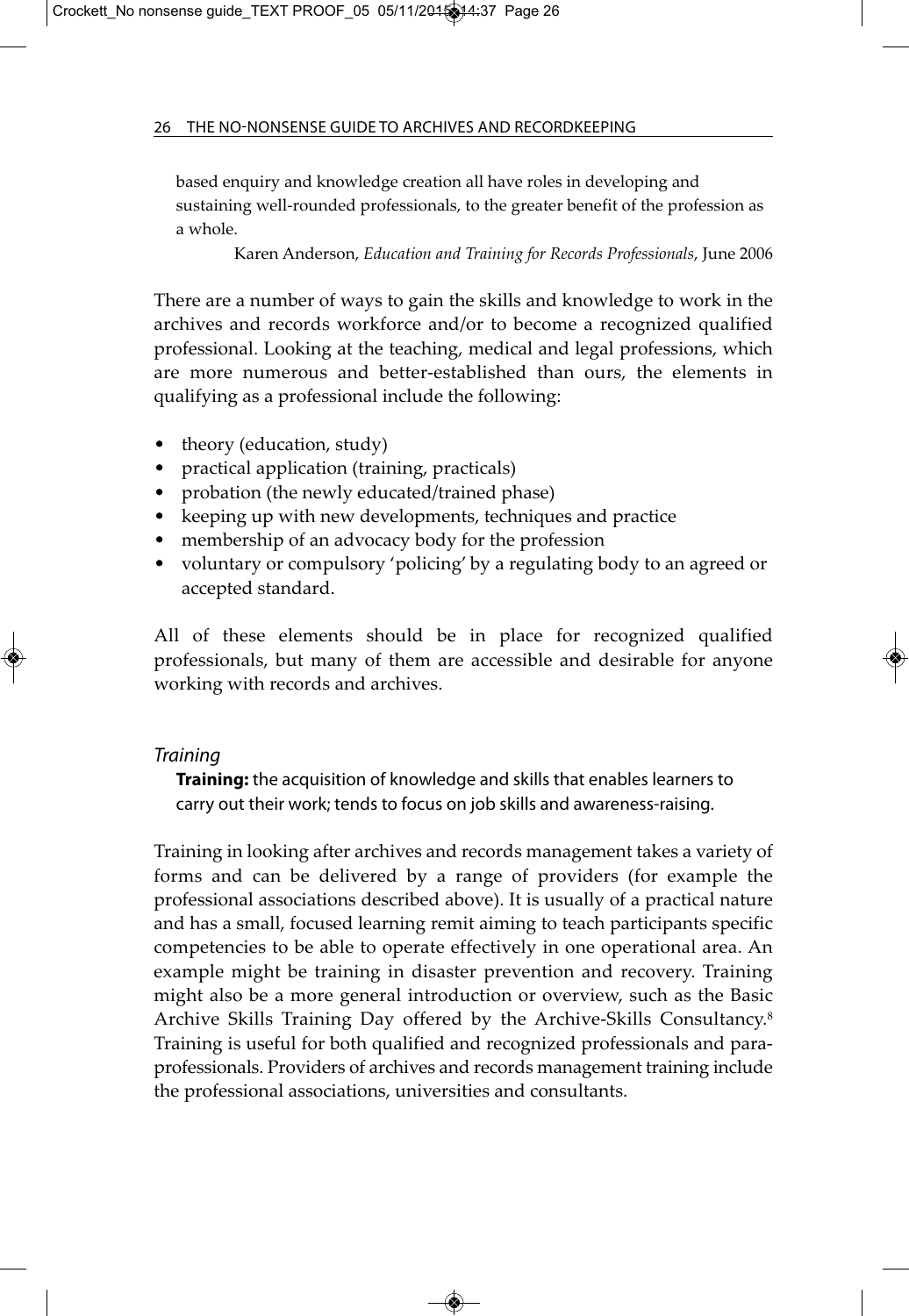#### Tertiary education

**Education:** following systematic instruction or intellectual and moral training designed to give a broad and/or deep understanding of the topics covered. Usually associated with children and young people.

In the UK, as in many other parts of the world, it is possible to study archives and records management in universities. This tends to be at postgraduate level and students gain a postgraduate diploma or, increasingly, a master's degree in archives and/or records management. In other parts of the world, it might be an undergraduate degree, but the model is to have a range of universities offering students a choice of not only where to study but also of the content of the study. In the UK the Archives and Records Association (ARA) has an accreditation framework for the university courses and students are well advised to study on one of the accredited programmes. This also happens in Australia, where the Australian Society of Archivists<sup>9</sup> accredits courses.

Another model for tertiary education is that of a dedicated archives school. In France many archivists are educated at the École Nationale des Chartes, 10 founded in 1821, part of the Sorbonne, offering a three-year master's degree. As a public institution under a ministerial charter from the Department of Higher Education and Research it is very prestigious and on acceptance its students are enrolled into the French civil service for ten years. In Germany there is the Archivschule in Marburg (http://archivschule.de), founded in 1949. It is a Hessen state institution operating as a technical university awarding students from the German civil service a bachelor's or master's degree, depending on their grade.

In the UK it is very hard to be recognized as a professional archivist without an academic qualification from one of the ARA-accredited university courses, particularly if you started your career in recent decades.

#### Professional recognition

Another way of attaining professional status is by a rigorous accreditation or certification process. The UK Information and Records Management Society has an accreditation scheme which offers 'professional recognition to any individual member working in the fields of records management, . . . any other allied profession' by providing evidence of their competence and experience. Successful candidates are entitled to the post-nominal AMIRMS (Accredited Member of the Information and Records Management Society).

In the USA, the Academy of Certified Archivists (ACA, see www. certifiedarchivists.org), originally set up by the Society of American Archivists but now an independent body, describes itself as the 'certifying organization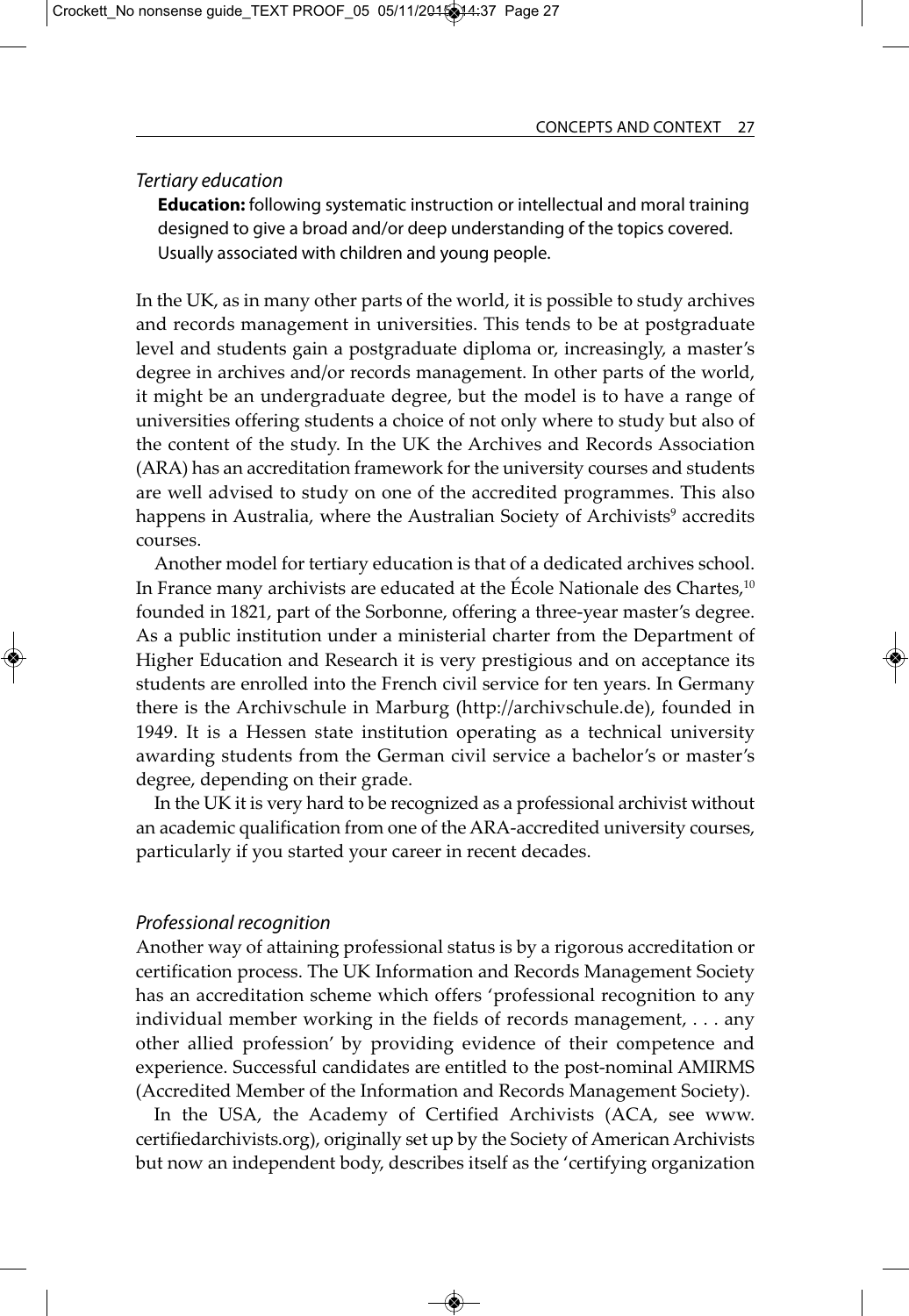of professional archivists'. Certification involves providing evidence of appropriate tertiary education (not necessarily in archives and records management) and experience (which is longer if candidates' education has not been in the field) as well as sitting a three-hour exam consisting of 100 multiple-choice questions.

Similarly, the Institute of Certified Records Managers (ICRM, see www.icrm.org), 'an international certifying organization of and for professional records and information managers' runs a scheme for professional recognition of its members. The ICRM was originally an ARMA International body which is now fully independent. Applicants for ICRM certification must have a bachelor's degree or a substantial amount of relevant experience and demonstrate a range of work experience falling into four or more specified categories. Suitably qualified applicants must then pass a sixpart examination. Both of these examples require re-certification at regular intervals and thus operate as continuing professional development (CPD) schemes as well.

#### Continuing professional development

CPD is a regime of training, research and contribution to the individual's own professional arena which aims to update, expand and enhance skills, knowledge and expertise. The goals are to ensure currency of knowledge and skills and competency, to be able to perform more difficult roles, sometimes to move into a new role or job altogether and to give confidence in the profession as a whole.

CPD can be pursued as part of an organized scheme. One example is the CILIP (Chartered Institute of Library and Information Professionals) revalidation scheme<sup>11</sup> for its Chartered Members. Another example is Records and Information Professionals Australasia (RIMPA) which has a compulsory CPD scheme for all its members, because the organization believes 'it is vital that Professional Members remain current in the dynamic field of records management. This goes beyond initial qualification and implies a system of Continuing Professional Development'. <sup>12</sup> The scheme involves members providing evidence of CPD over a three-year cycle. On successful completion of CPD requirements, members receive a professional membership certificate which is valid for three years.

In practice most people in the archives and records management workforce are pursuing CPD, even if it is not part of a recognized scheme. Professional development opportunities include training courses, active membership of the professional organizations, reading the professional literature and doing something new in the workplace for the first time.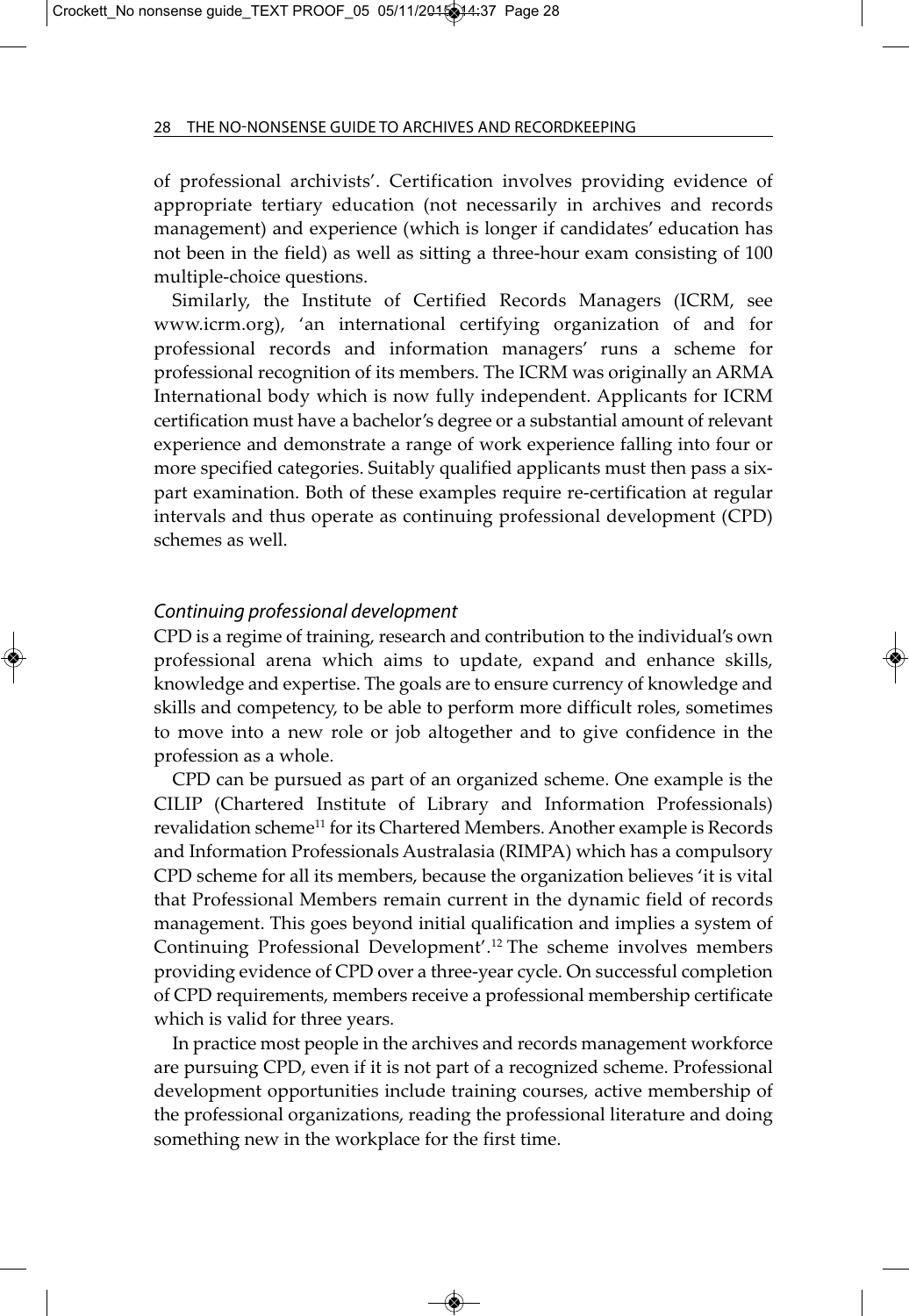#### **Working with records and archives**

We live in the information age. Modern technology allows us to create and have access to a wealth of information, including records and archives, in many different media and formats with very little hindrance. This could be digitally via the internet and mobile technology or in person via libraries, archives and even directly in the offices of creators under information rights legislation such as Freedom of Information or Data Protection. Technology also allows the information to be duplicated and manipulated such that the sheer quantity of information (and therefore records and archives) has become a real challenge to manage not only on an organizational level but also for individuals and communities or society as a whole.

This book is concerned with how we manage records effectively to ensure they are fit for purpose, are available when needed, can be relied upon in everyday business and are kept only as long as required to support business, work or the process, unless they are of archival value. It is also concerned with how we manage and protect those records that have been selected for the archives so as to ensure that they remain accessible to employees, business managers and owners, the public and generations of unknown users to come.

It goes without saying that if we decide to keep records permanently as archives because of their value in providing key evidence of the history of the creating body, we need to look after them very carefully. Moreover, it is likely that archives will have many different people looking after them over time because we anticipate them outlasting the lifespan of a single human being. Good archival management is documented and transparent to allow different custodians to care for the archives in a consistent way over time.

#### *Challenges and issues*

The information age holds many challenges and issues for those of us who care about looking after and/or using records and archives. Table 1.2 shows the kinds of questions that concern creators, users and managers of records and archives – and which this book aims to address.

There are many aspects to recordkeeping and archives management and the main concerns are outlined here. They will be covered in more detail later in the book.

#### Space

We need to ensure that there is physical room and/or server/offline storage for current and non-current records and archives. We also need to know that it is appropriate, secure space and it is efficient and cost-effective.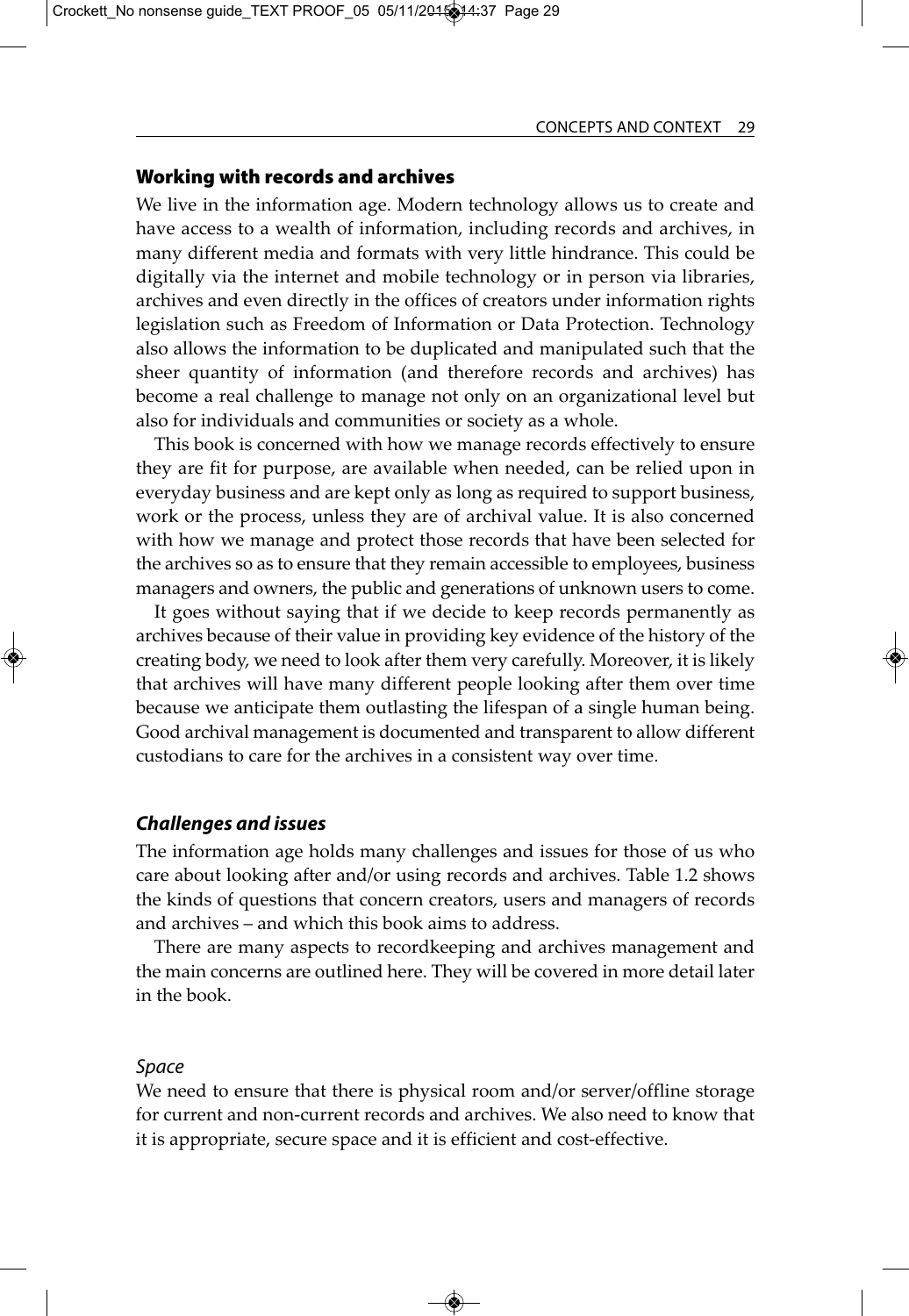| Table 1.2 Challenges and issues in managing archives and records |                                                                                                                                                                                                                                                                                                                                                                                      |                                                                                                                                                                                                                                                                                                   |                                                                                                                                                                                                             |
|------------------------------------------------------------------|--------------------------------------------------------------------------------------------------------------------------------------------------------------------------------------------------------------------------------------------------------------------------------------------------------------------------------------------------------------------------------------|---------------------------------------------------------------------------------------------------------------------------------------------------------------------------------------------------------------------------------------------------------------------------------------------------|-------------------------------------------------------------------------------------------------------------------------------------------------------------------------------------------------------------|
|                                                                  | Creator                                                                                                                                                                                                                                                                                                                                                                              | <b>Manager</b>                                                                                                                                                                                                                                                                                    | <b>User</b>                                                                                                                                                                                                 |
| Records                                                          | • what to create?<br>how to create, what to<br>include?<br>• what format or medium?<br>how to keep, file,<br>classify?<br>• who to share with?<br>• enough space?<br>• enough budget?<br>· reliable records?<br>how long to keep<br>$\bullet$<br>records?<br>is it legal to keep<br>$\bullet$<br>records?<br>is it legal to destroy<br>٠<br>records?<br>can information be<br>found? | enough space?<br>enough budget?<br>$\bullet$<br>reliable records?<br>how long to keep<br>$\bullet$<br>records?<br>is it legal to keep<br>records?<br>is it legal to destroy<br>records?<br>whether to scan<br>records?<br>can information be<br>found?<br>sensitive records?<br>access to records | what records are there?<br>where are records?<br>what format or<br>medium?<br>who created records?<br>reliable records?<br>$\bullet$<br>usable, accessible<br>records?<br>$\cdot$ OK to copy?               |
| Archives                                                         | • which are archives?<br>need to keep archives?<br>how to keep archives?<br>$\bullet$<br>need to share archives?<br>$\bullet$<br>• how to share archives?<br>how valuable are the<br>archives?                                                                                                                                                                                       | need to keep archives?<br>where to keep archives?<br>catalogues, indexes,<br>finding aids<br>allow access to archives?<br>access rights<br>$\bullet$<br>management<br>advertising archives<br>protecting archives                                                                                 | • what archives are there?<br>where are archives?<br>$\bullet$<br>what format or<br>medium?<br>• who created archives?<br>reliable archives?<br>usable, accessible<br>archives?<br>OK to copy?<br>$\bullet$ |

## Creation

It is very important that records are created as necessary and appropriate to support human activity (be it commercial, social or private) and that they document what is needed for the activity to happen or continue to happen, as well as provide reliable evidence of what occurred. It is also important that records and archives are created well. First of all, we need to know where the information came from and its reliability and secondly, the medium and format need to be appropriate for the use the record will be put to, as well as robust enough to survive for as long as needed. Records – and archives – must have a few pieces of crucial descriptive information, including things such as the creator and the date. This kind of information is called metadata and it may be contained within the record, or associated with it via a finding aid such as an index or a computer system or program.

## Access

Current records are usually primarily of interest to a select group or groups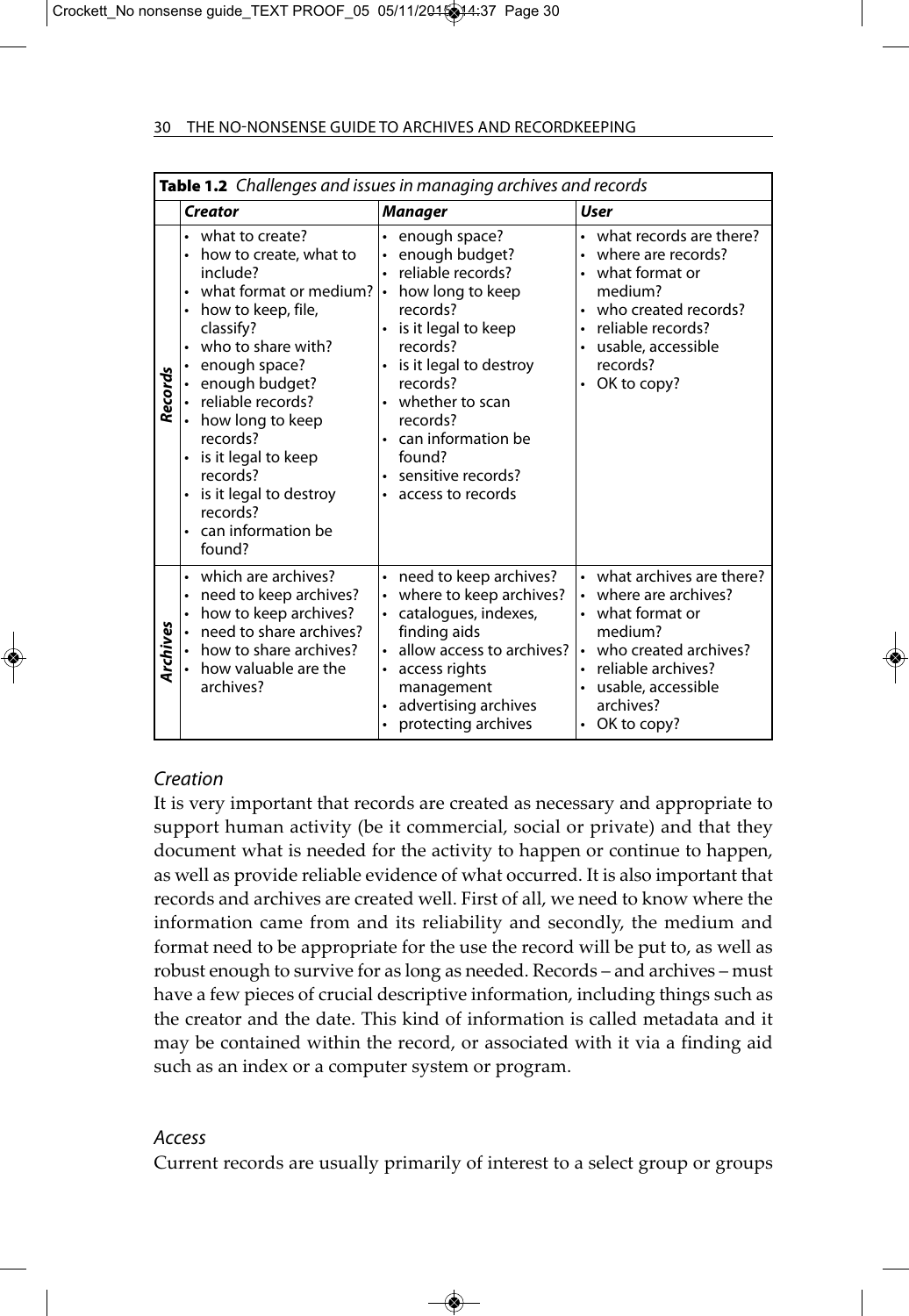of people, regardless of whether the records are archival or not. Organizations and record creators and users save or file records in systems where they can be accessed by everyone who needs to see them – or for access to be controlled and limited as necessary. Archives, particularly the archives of public bodies, are usually freely available to anyone. It is advisable to manage access carefully, both to ensure the safety of the archives and to gain a body of knowledge about use trends and levels. Private archives are not necessarily open to everyone to consult. Finding aids, such as indexes or file lists and metadata, can be used to facilitate and control access to records and archives, regardless of their age or status. Another aspect of access is promotion of the archive holdings to attract new audiences into the reading room and to use any online services.

#### Content management

We have already mentioned the role of metadata and finding aids in facilitating access to records and archives. In general, it is more efficient if users know what sort of information is in the records or archives before they begin looking at them. It also protects the archives against unnecessary wear and tear caused by the need to check whether the records are of interest or not. One way of facilitating the process is through accurate and meaningful file or document/folder titles. The other way is through metadata and finding aids such as classification schemes and indexes. Agood, well thought out and maintained, recordkeeping system will be easy to use. Creators will know where to file or save records and users will be able to retrieve records accurately and easily. Archives which come from good recordkeeping systems may well have original finding aids but if there are no contemporary finding aids, we need to create some in order to make the content accessible.

#### Legal situation

There are many legal issues associated with archives and records. We need to think about ownership and physical custody, as well as intellectual property rights. By law, certain types of records must be created and kept, whilst some records must be kept securely and/or destroyed if certain conditions are not met. Whilst those of us managing records and looking after archives cannot be expected to provide legal advice, we need to be aware of the relevant legal obligations.

#### Maintenance

Records and archives need ongoing management. Recordkeeping systems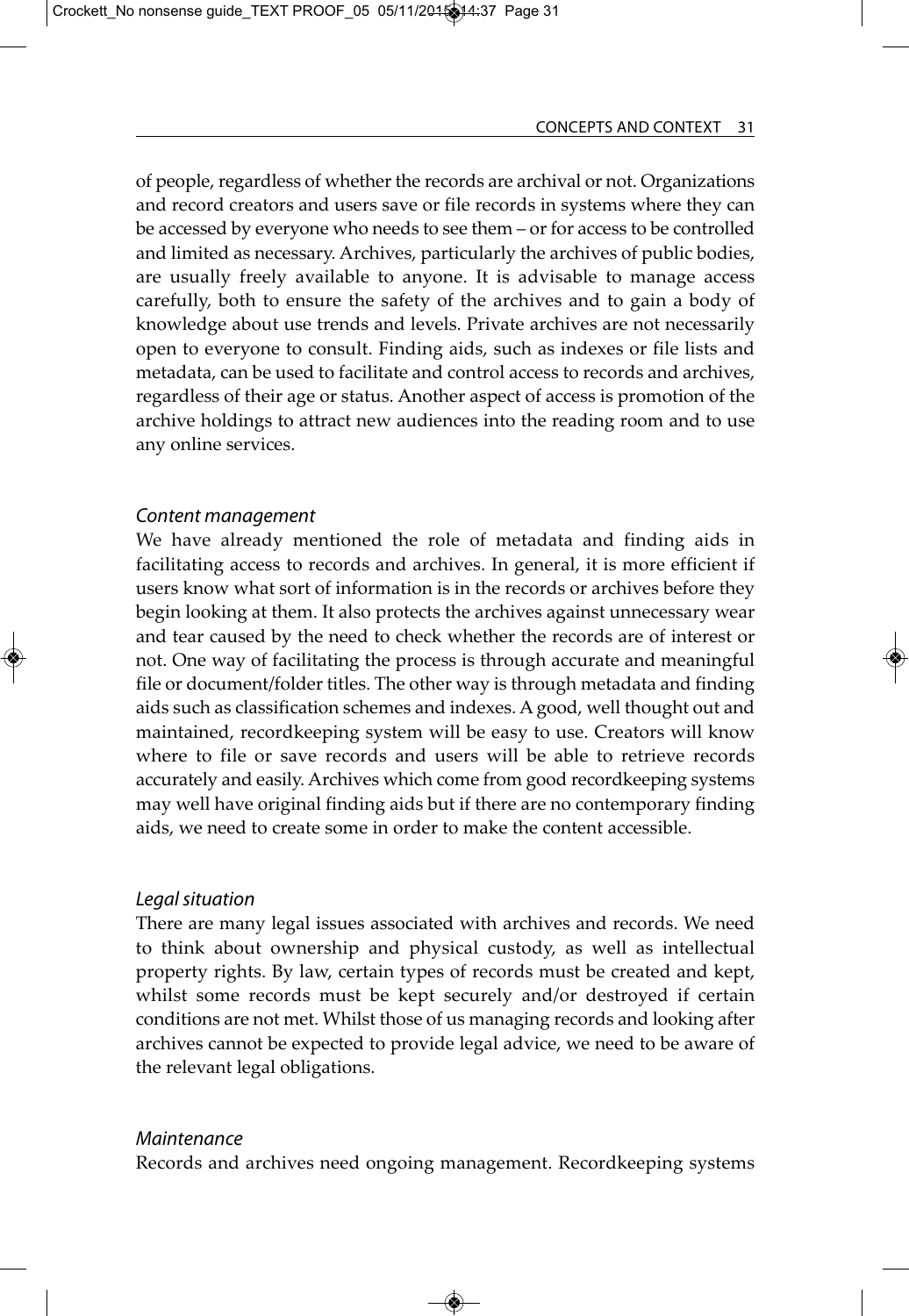such as physical file stores and digital drives can become disorganized and unreliable if they are not consistently added to according to the method of organization. The same is true for archives, but for archives there is also a higher risk of physical deterioration. With digital records, the speed of technological advance is such that we need to ensure that even very recently created records can continue to be accessed and read over time.

#### *Records management*

**Records management:** a comprehensive regime which controls records through their lifecycle, including: deciding what records to create; organizing them so that they support business needs and authorized retrieval; evaluating and imposing retention requirements; documented destruction or designation as archives.

Records management is concerned with having effective control over records to ensure that they are created to provide reliable evidence as needed, can be exploited as an information resource, are kept in accordance with any applicable legislation and are destroyed when no longer needed – unless deemed archival. It is a discipline which is applied in a real-life environment, working with individuals and groups whose priorities are not necessarily having a tidy filing system. It requires a certain knowledge and experience as well as a particular set of skills but it is not an arcane or esoteric science. It's a very practical function.

Records management can be broken down into a set of activities, all of which are needed to achieve that control over the records. The main building blocks are outlined below.

#### Needs analysis

A needs analysis can be used to justify records management where there is no existing formal provision. It involves a study of the functions, records and recordkeeping habits and culture of the organization with a view to identifying areas of risk and inefficiency and to put into place measures for improvement.

#### Records survey

The records survey is a systematic information-gathering process which focuses on what record users and creators do, what records they create and use to support their work and how they organize and keep them. The survey provides the basis for developing the records management system.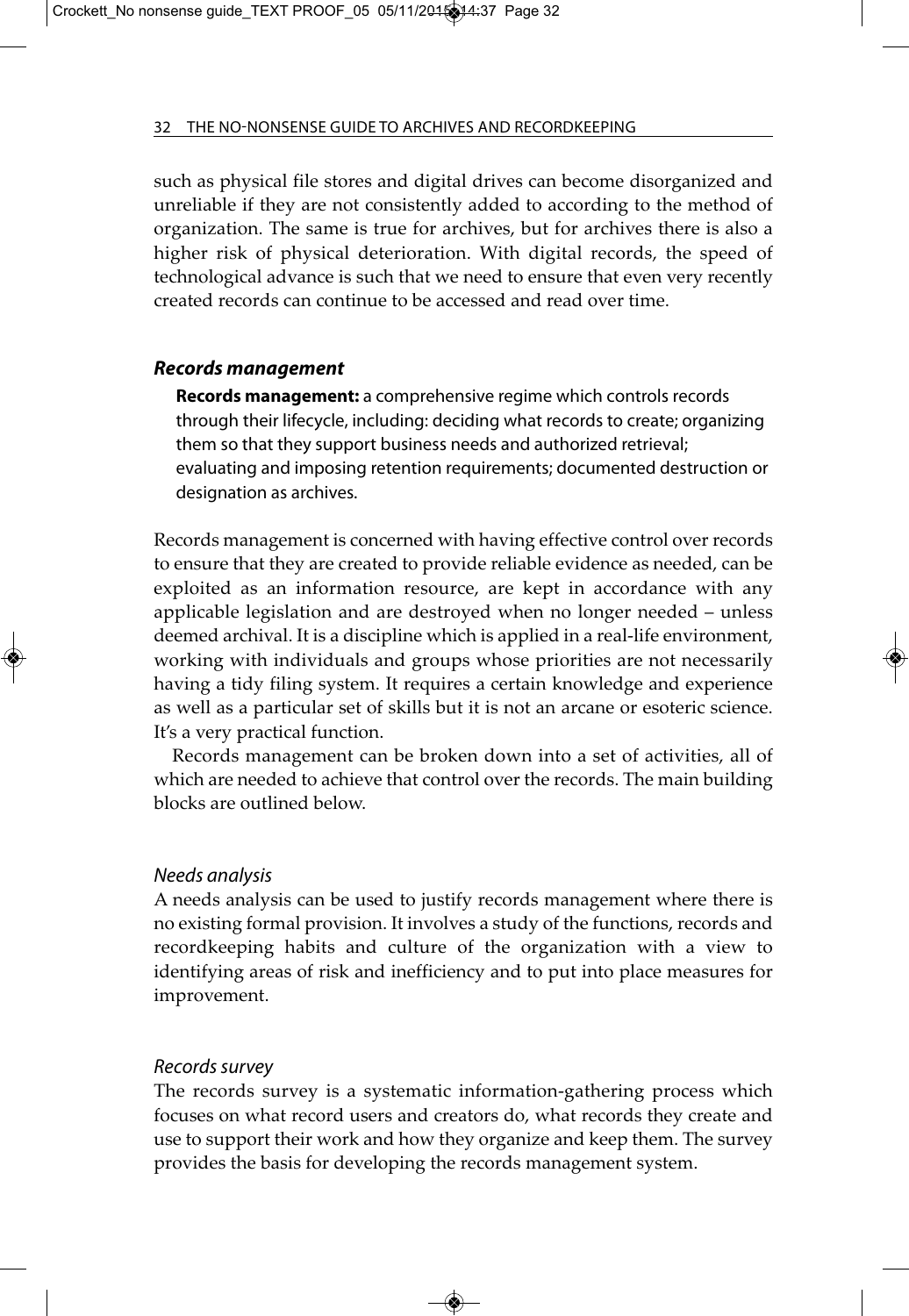## Appraisal

Records need to be appraised to establish access rights, sharing requirements and how long they should be retained. This process leads to the development of the tools, such as lists of retention periods, together with the procedures necessary to establish and inform consistent and appropriate record access and security management across the organization.

## Current recordkeeping systems

Records really need to be captured and controlled from the moment they are created. The way we do this is in good physical filing systems or well organized computer systems. There is no inherent right way or wrong way to organize records – the system will depend on the nature of the work or activity being recorded and supported as well as the abilities and habits of the creator(s) or culture of the organization. The important thing is to be consistent, keep up with the filing and to document the system so that anyone can easily use it.

## Non-current recordkeeping systems

Non-current records are the records that are no longer needed to support the work. On the other hand, they may need to be retained for legal reasons, or for infrequent access to answer queries or review the history of activity. Noncurrent records are closed: that is to say, they are no longer added to because the case, project or work cycle is over. The trick is to make sure that noncurrent records are identified and listed in finding aids that ensure that any given record can be easily retrieved if required.

## Storage

Records management involves selecting and managing appropriate record storage, be it physical, onsite, off-site or even outsourced, or digital in the form of servers, drives, tape libraries or residing in the cloud. Whilst noncurrent records that are ultimately due for destruction do not require the very high standard physical environment that archival records need, they still need an environment that is secure from unauthorized access and ensures that they are accessible and readable for as long as they are needed. Different media require different storage environments.

## Disposal

Disposal can mean destruction or removal to archives. Records which are not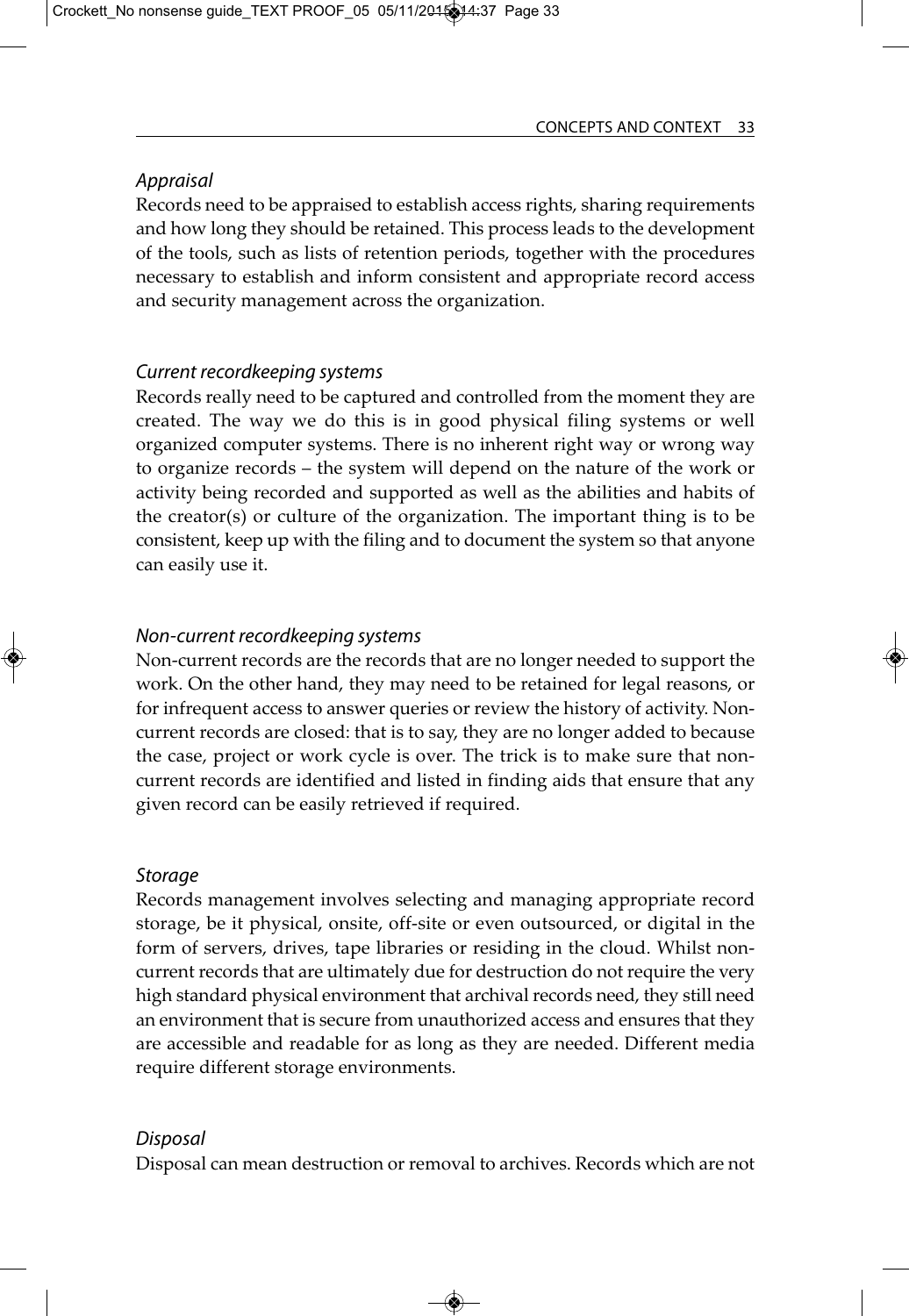of archival value should be destroyed when they no longer serve a useful operational purpose and do not need to be kept for legal or contractual reasons. This must be done in such a way that they cannot be accessed again and there are no copies left. This process must also be clearly documented with authorization and destruction details. If this final process is not well managed and documented, it undermines the whole recordkeeping effort. Obviously if records are archival, they will be processed and documented according to archives management procedures.

## Vital records and emergency planning

Records management plays a crucial role in emergency planning, because it allows the identification of those records vital to business continuity and the development of a strategy to protect them. It also feeds into disaster prevention planning and strategies for dealing quickly and effectively with the adverse results of any disaster threatening the safety and longevity of archival, business-critical and other vital records.

## Awareness-raising

One of the most important aspects of records management is persuading stakeholders of the need to manage records. We need to be able to justify records management throughout the organization.

## Ongoing review

Organizations are continually changing and developing, and the records which support business functions and activities will evolve at the same rate. Therefore records management systems need to be regularly reviewed to ensure that they remain fit for purpose, cover all organizational records and make the best use of recordkeeping solutions.

## *Looking after archives*

Managing archives effectively, to ensure that they are both accessible and protected against the wear and tear of use and the natural deterioration due to age that impacts all matter, requires a range of skills and expertise which can be categorized into a number of functional areas.

## Preservation management

This function is perhaps the most important aspect of managing archives,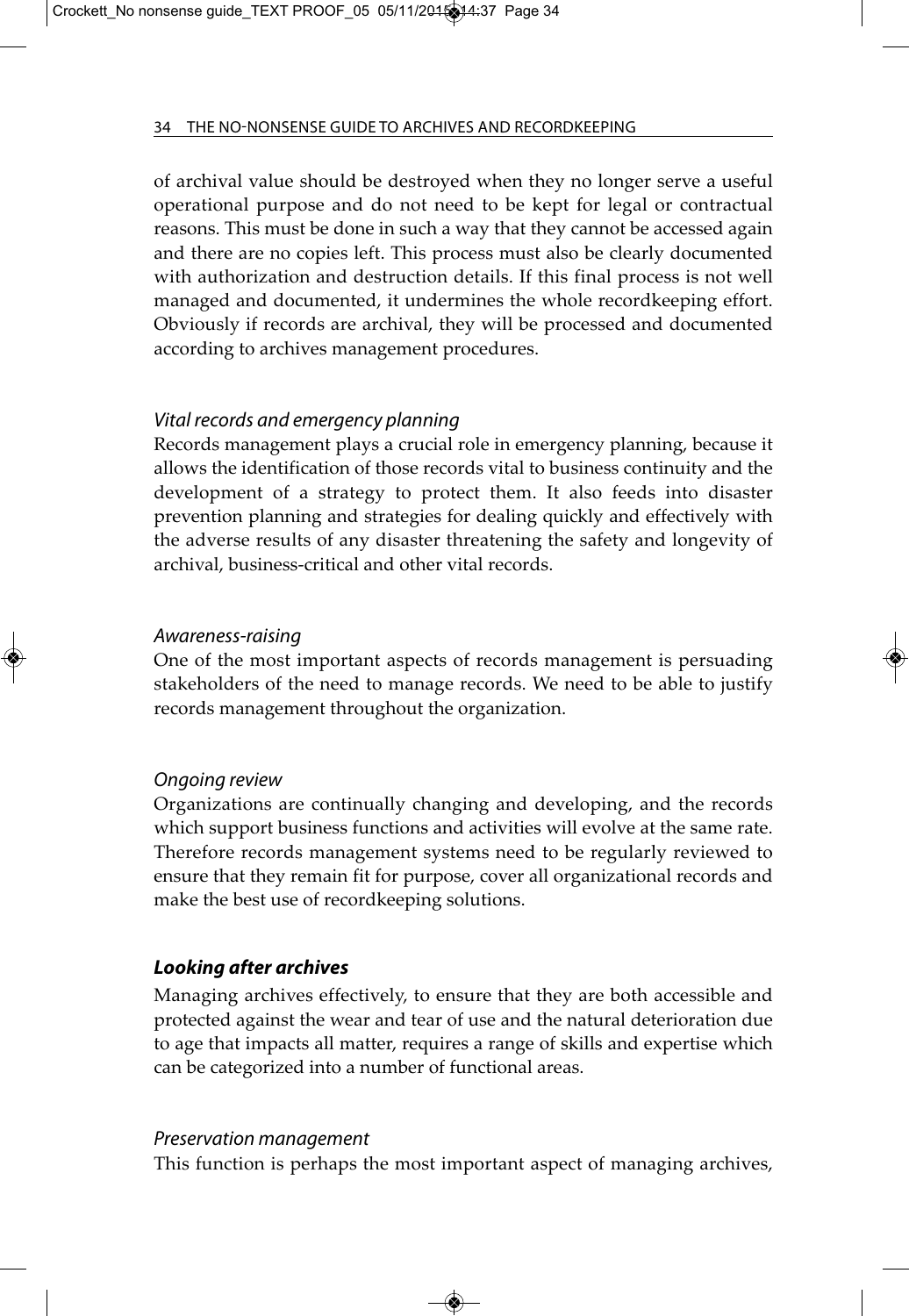since we aim to keep them forever, so we need to take measures to ensure their survival. It involves preventing deterioration or disintegration, providing an environment that protects the records physically and ensures their longevity, disaster prevention and recovery, use policy and guidelines, good handling practices, conservation considerations and a holistic collections care strategy.

#### Appraisal

Deciding which records to keep permanently in the archive is a fundamental aspect of their management, since it involves judgement about the value of the records and an appreciation of legal, business, cultural and societal considerations, combined with a knowledge of archival appraisal principles. We select those few of all the creator's records that represent and provide evidence of the 'story'.

#### Collecting policy

We need to decide what kind of archives we want to keep in order to match the organization's and archive repository's aims to resources. This involves describing the scope of the archives holdings, both currently and as it is envisioned in the future.

#### Acquisition

We need to ensure that we have clear acquisition agreements when we take in new archives so that ownership and/or custody is legal and we know how the records may be used. The agreement must include physical and intellectual property rights.

#### Accessioning

This is about initial documentation or registration of archives, which acts as a basic control or accession record giving details of creator, quantity, content and location, the basic contextual and authentication information needed for coherent, robust and global collection management.

#### Archival processing, arrangement and description

This is a large and often challenging competency area which involves gathering information about records and archives in order to manage them and make them accessible to others. It is a slow, painstaking task which results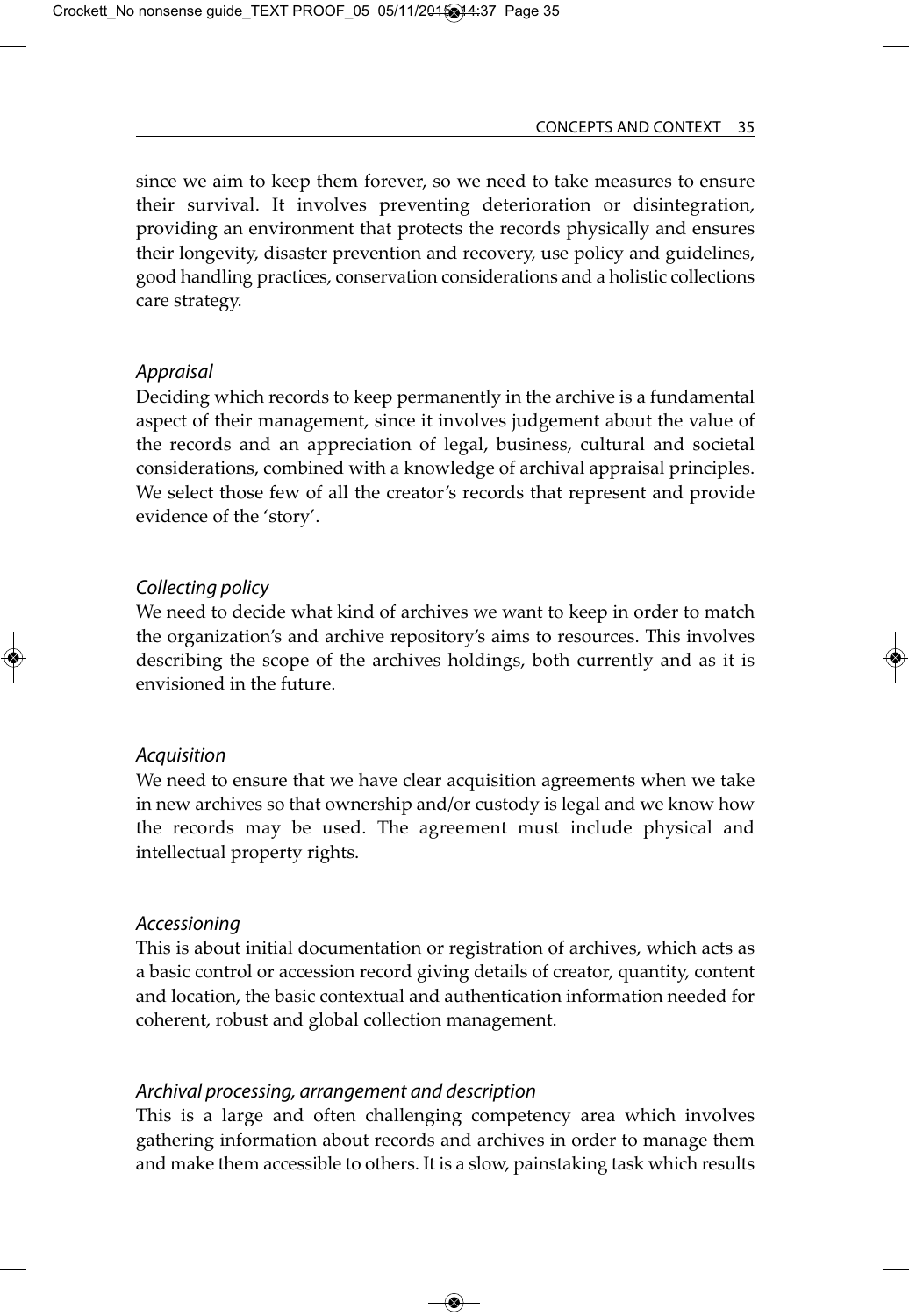in a range of finding aids and control documentation. It requires research and analysis of the records to understand their interrelationships and the way the creator produced and used them in order to derive information about the content and context of the records. The resulting archival finding aids should act as maps for researchers and users so that they can locate records of interest to them.

## Access provision

We keep archives so that people can consult and use them. Providing access involves helping people use the archives, providing the environment and supplementary resources for users, complying with legal and societal obligations and protecting the archives when being used. It is also about more active outreach activities to raise awareness about holdings, to ensure that they are known about and used as much as possible. It requires good finding aids or recordkeeping systems, an understanding of the content of the individual components of the holdings and of the ways people might wish to consult and use the material, as well as having a vision of the ways in which the records might be used. Moreover, it involves an understanding of intellectual property rights and conditions as well as the more subtle issues around privacy and confidentiality.

## Advocacy

This is a crucial part of archives management. It involves ensuring that we have the resources to look after the archives, gaining and retaining support to maintain the archives and mobilizing politicians, managers and citizens as champions of the archives.

## **Record creators and archive users**

There can be a symbiotic dependency between creators and records managers, as well as between archivists and researchers, but the two can also seem to have conflicting goals. It is useful to consider where the creators of the records are coming from and what archives users expect, because it helps us to manage records and archives more effectively.

## *Record creators*

We have already considered the concerns of record creators, identifying issues such as what records to create, how and where to keep them for how long and finding them when needed. Most creators have a very pragmatic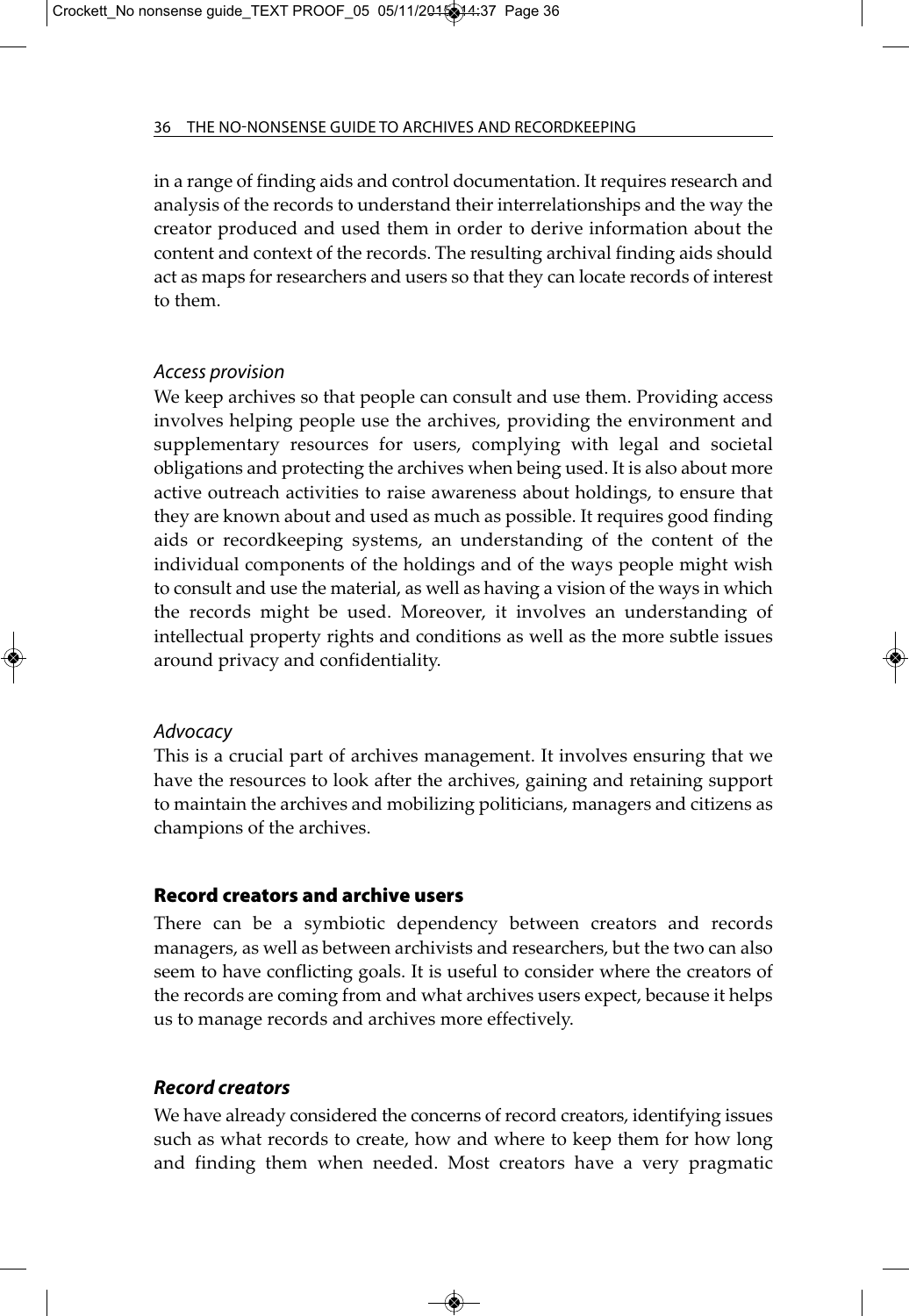approach to recordkeeping and do the minimum necessary to file them, their main concern being the ability to retrieve them. Because they create the records, and because they use the recordkeeping system regularly – if they haven't created it as well – the knowledge of how to use the system and retrieve records often exists only in their heads. When the system is shared with so many people that a group discipline is needed, or when the only person who knows how it works is inaccessible, the risk of not documenting the system becomes apparent.

Understanding the reasons why records are created and organized helps us to develop more effective recordkeeping systems which are also easier to use.

There are a number of factors or questions to consider in trying to understand the organization's record creation and management habits. The organization, what it does and its culture influence its recordkeeping profoundly. Understanding whether the organization is governmental, international, non-governmental, business or charity is relatively easy but understanding the individual corporate culture of an organization is more challenging. Once we understand the organization, its mission, priorities and way of working, we can see cause and effect on records creation and management – and begin to make positive changes as needed. Table 1.3 gives some basic questions and possible answers to help understand how and why organizations create and manage records the way they do.

#### *Archive users*

Archive users cannot be easily characterized and their research interests are myriad. However, we don't need a detailed understanding of the various subgroups because, whilst we want to help them use the archives, we also want the archives to be an independent testimony to the history of the organization or individual. We also want our custody and care to be as objective and neutral as possible to ensure that the integrity and independence remain for generation upon generation of users, whose research interests and methods we cannot possibly guess.

Archive users are generally not interested in the whole archive or all the holdings in a repository. They are interested in subjects, names or places, not interested in how the various parts of the archive relate to each other or the fact that all the items in an archive have the same provenance. They often don't understand why some of the records they imagine should have been either created or kept do not actually exist.

In order to provide access, we generally develop two layers of finding aids. One is a map or schema of how the records are related to each other, usually based on organizational functions or the separate activities of the family or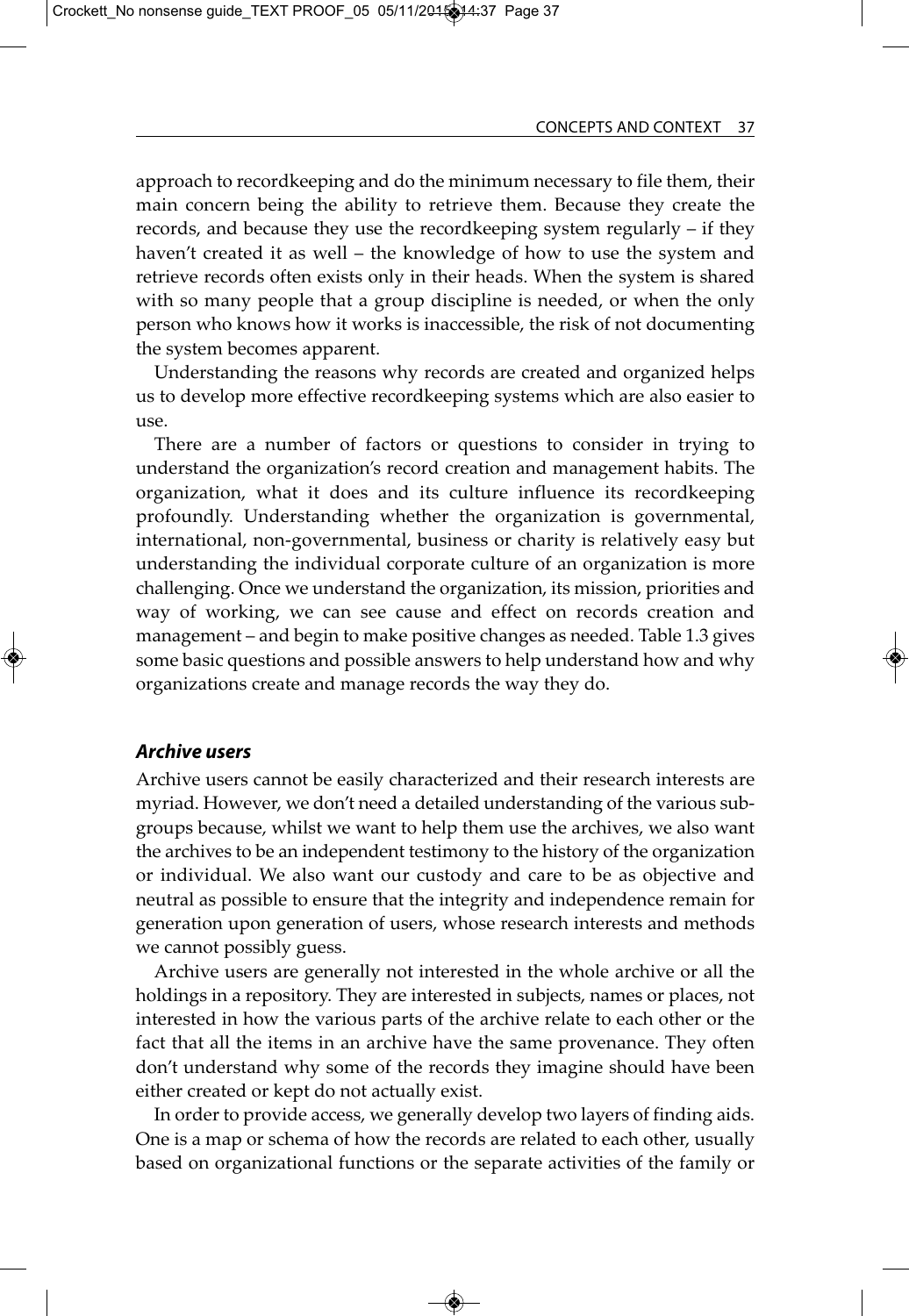| Table 1.3 How organizations create and manage records |                                                                                                                                                                                                                                                                                                                                |                                                                                                                                                  |                                                                                                                                                                                                                                                                                                                                     |
|-------------------------------------------------------|--------------------------------------------------------------------------------------------------------------------------------------------------------------------------------------------------------------------------------------------------------------------------------------------------------------------------------|--------------------------------------------------------------------------------------------------------------------------------------------------|-------------------------------------------------------------------------------------------------------------------------------------------------------------------------------------------------------------------------------------------------------------------------------------------------------------------------------------|
|                                                       | Government                                                                                                                                                                                                                                                                                                                     | <b>Business</b>                                                                                                                                  | <b>Private Individual/family</b>                                                                                                                                                                                                                                                                                                    |
| Which records<br>are created?                         | $\bullet$<br>legislation<br>policy<br>agreements and frameworks<br>with citizens, industry,<br>foreign countries<br>routine correspondence,<br>$\ddot{\phantom{0}}$<br>receipts, forms, licences<br>council and committee<br>minutes<br>regulations, inspection and<br>revenue-raising records<br>health and education records | governing board records<br>production, operational or<br>service records<br>$\ddot{\phantom{0}}$<br>administrative support<br>records            | $\ddot{\phantom{0}}$<br>key 'life' records (birth,<br>naturalization, marriage,<br>death, passport, National<br>Health Service card)<br>records of qualifications and<br>achievements<br>personal correspondence,<br>$\ddot{\phantom{0}}$<br>diaries<br>home administration records<br>$\bullet$<br>work and/or social life records |
| Who is<br>creating<br>records?                        | employees<br>citizens<br>contractors                                                                                                                                                                                                                                                                                           | staff<br>customers<br>$\bullet$                                                                                                                  | individuals and family<br>$\ddot{\phantom{0}}$<br>friends<br>employers and authorities<br>$\ddot{\phantom{0}}$                                                                                                                                                                                                                      |
| How are they<br>being<br>organized?                   | computers and paper filing<br>cabinets<br><b>Electronic Records</b><br>$\ddot{\phantom{0}}$<br>Management System (ERMS)<br>in old registry systems<br>all doing own thing<br>following standards                                                                                                                               | on computer may have ERMS<br>in paper systems<br>systemized<br>disorganized<br>$\bullet$<br>following standards                                  | on computer<br>$\ddot{\phantom{0}}$<br>in paper systems<br>$\ddot{\phantom{0}}$<br>systemized<br>disorganized<br>$\ddot{\phantom{0}}$                                                                                                                                                                                               |
| Who are the<br>records shared<br>with?                | security classified<br>$\bullet$<br>colleagues in department or<br>$\bullet$<br>within authority<br>colleagues across government .<br>public<br>$\ddot{\phantom{0}}$                                                                                                                                                           | colleagues<br>customers<br>$\ddot{\phantom{0}}$<br>contractors<br>associated businesses<br>$\ddot{\phantom{0}}$<br>commercially sensitive        | family<br>$\ddot{\phantom{0}}$<br>friends<br>$\ddot{\phantom{0}}$<br>organizations to/which they<br>belong/interact<br>authorities<br>$\ddot{\phantom{0}}$                                                                                                                                                                          |
| What<br>recordkeeping<br>resources are<br>there?      | usually one or two posts<br>some IT support<br>may have ERMS                                                                                                                                                                                                                                                                   | records manager with team<br>$\bullet$<br>ad hoc consultant support                                                                              | time of individuals<br>$\ddot{\phantom{0}}$                                                                                                                                                                                                                                                                                         |
| How long are<br>the records<br>kept?                  | according to retention<br>$\bullet$<br>schedule based on various<br>laws and quidance<br>archive facilities and<br>expertise                                                                                                                                                                                                   | according to retention<br>$\ddot{\phantom{0}}$<br>schedule based on various<br>laws and guidance<br>financial records according to<br>regulation | ad hoc solution to keep<br>$\bullet$<br>volume manageable                                                                                                                                                                                                                                                                           |
| What are the<br>legal issues?                         | Freedom of Information law<br>environmental regulations<br>$\ddot{\phantom{0}}$<br>public records Acts<br>$\bullet$<br>health and safety law<br>$\ddot{\phantom{0}}$<br>financial Acts and regulation<br>data protection                                                                                                       | health and safety law<br>$\bullet$<br>financial Acts and regulation<br>sector-specific legislation<br>$\bullet$<br>data protection<br>$\bullet$  | proof not breaking law and<br>meeting legal obligations<br>proof of rights                                                                                                                                                                                                                                                          |

individual. This helps us to preserve the evidence and knowledge of how the records arose from the creator's activity. The second layer is a detailed description of the content, which may be indexed manually or, increasingly, part of a computerized system with a range of search functions.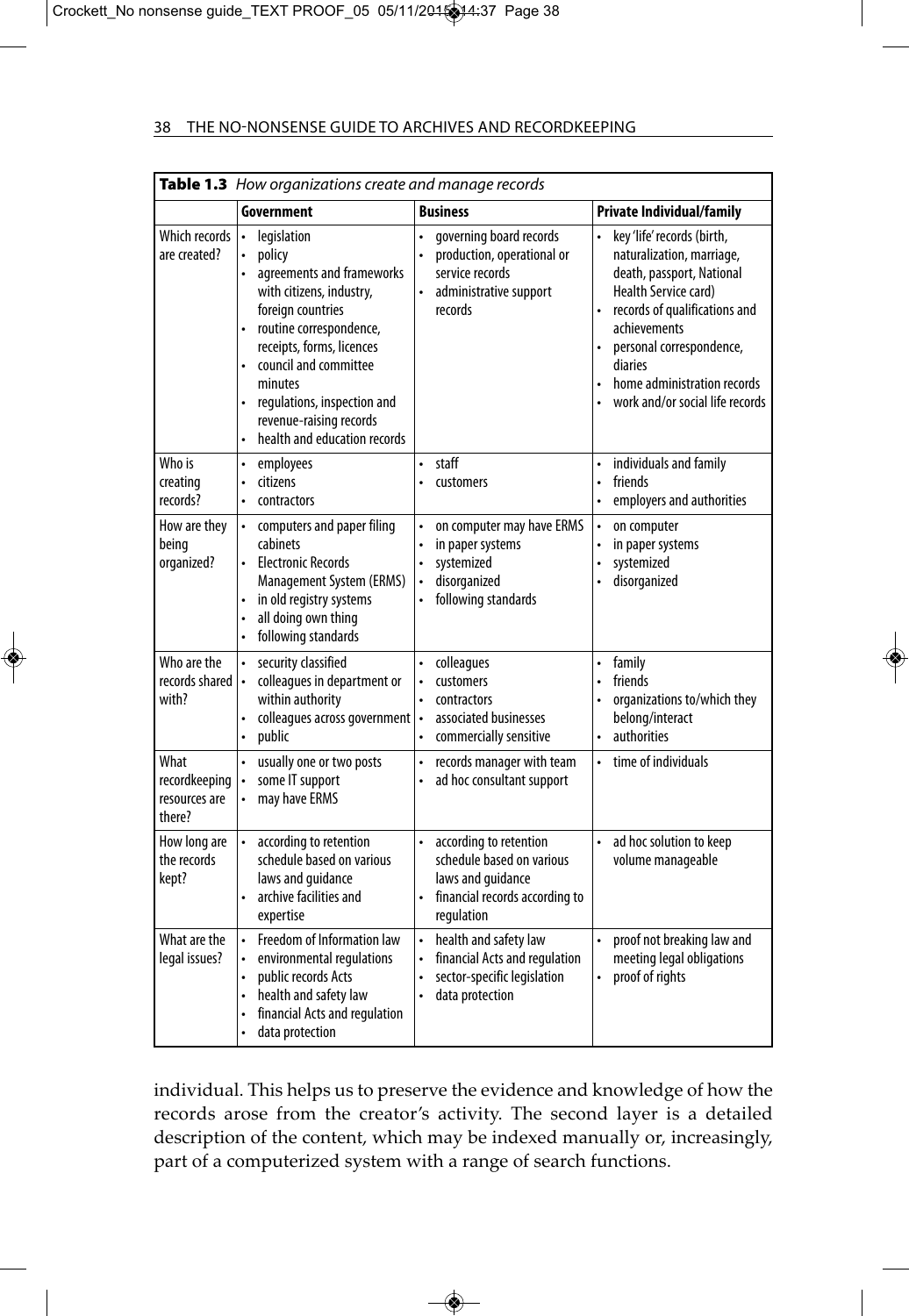Meeting expectations that records should have been created when they were not is almost impossible. Explaining why records that once existed are no longer around can easily be demonstrated if the right archives and records management policies are in place.

Having said it is not necessary – or even possible – to choose the archives we keep because of the research interests of our users, it is useful to think about the main categories of research that users come to archives to pursue, since this can help to meet their needs. Table 1.4 gives the main categories of archive users, suggesting their motivation and characteristics.

| Table 1.4 Archive users and their perspectives              |                                                                                                                                                                                                                                                                                                                                                                                   |  |  |
|-------------------------------------------------------------|-----------------------------------------------------------------------------------------------------------------------------------------------------------------------------------------------------------------------------------------------------------------------------------------------------------------------------------------------------------------------------------|--|--|
| <b>User/Researcher group</b>                                | <b>Perspectives</b>                                                                                                                                                                                                                                                                                                                                                               |  |  |
| <b>Academics</b><br>Genealogists                            | usually highly educated, organized, focused<br>may be experienced archive users<br>often expect archives to contain material relevant to their research and be organized<br>as they want<br>could have any level of education, organizational skills and experience of archives<br>$\bullet$<br>may be easily satisfied if lots of personal name indexes - or disappointed if not |  |  |
|                                                             | new genealogists need coaching<br>$\bullet$                                                                                                                                                                                                                                                                                                                                       |  |  |
| Journalists, film and TV<br>producers                       | confident and empowered<br>expect records of subjects interested in to be there and organized in ways they<br>imagine<br>don't distinguish between archives, books and artefacts<br>$\bullet$<br>may expect special treatment without offering remuneration for services received<br>can be experienced researchers                                                               |  |  |
| Schoolchildren                                              | should come with teacher or parent<br>$\bullet$<br>don't know (or need to know) complexities of archival description<br>probably need resources based on school curriculum<br>offers opportunity to introduce them positively to archives<br>$\bullet$                                                                                                                            |  |  |
| <b>Students</b>                                             | could be highly educated, organized, focused, depending on level and reason doing<br>research<br>can be inexperienced or more experienced<br>may be interested in course-related materials<br>$\bullet$<br>may need lots of help if beginning research<br>$\bullet$                                                                                                               |  |  |
| Freedom of<br>Information/Open Data/Big<br>Data researchers | ordinary citizens<br>$\bullet$<br>very varied in terms of education and experience of using archives<br>focused on particular information in archives/records not records in context<br>may need to think laterally to find what they are looking for                                                                                                                             |  |  |
| Personal history researchers<br>(e.g. for adoption details) | probably inexperienced in archive use<br>$\ddot{\phantom{0}}$<br>probably anxious or stressed<br>interested in names, institutional records<br>need sensitive and/or appropriately qualified support<br>$\bullet$                                                                                                                                                                 |  |  |
| Local historians                                            | can be very knowledgeable and know archives better than archivists<br>may have own collections of archive materials<br>$\bullet$<br>may expect archives to be organized like a local studies library<br>$\bullet$                                                                                                                                                                 |  |  |
| House history                                               | very focused on own house<br>probably not experienced in using archives<br>may be frustrated at lack of archival resources<br>$\bullet$                                                                                                                                                                                                                                           |  |  |